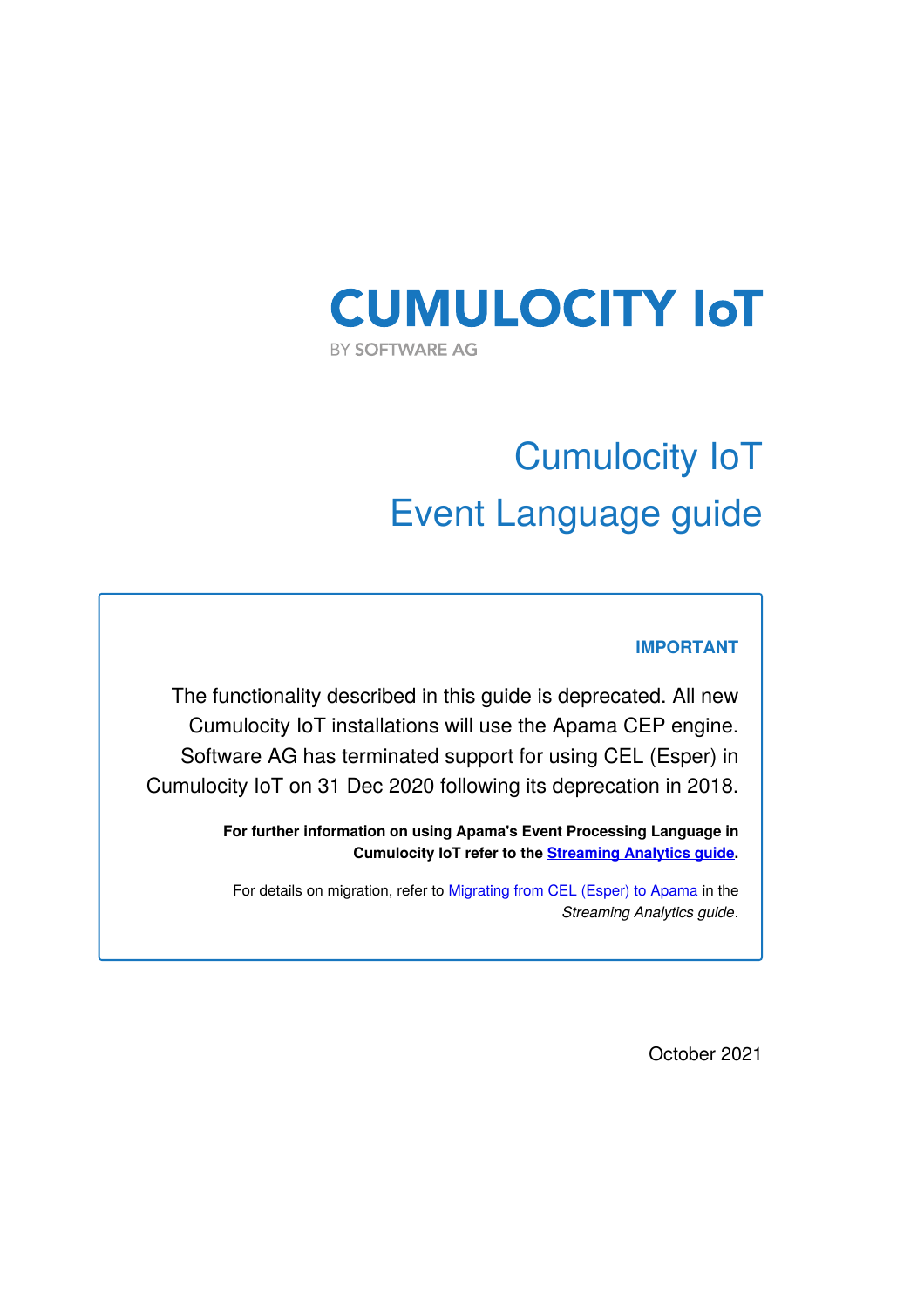This content applies to Cumulocity IoT 10.11.0 and to all subsequent releases.

Specifications contained herein are subject to change and these changes will be reported in subsequent release notes or new editions.

Copyright © 2012-2021 Software AG, Darmstadt, Germany and/or Software AG USA Inc., Reston, VA, USA, and/or its subsidiaries and/or its affiliates and/or their licensors.

The name Software AG and all Software AG product names are either trademarks or registered trademarks of Software AG and/or Software AG USA Inc. and/or its subsidiaries and/or its affiliates and/or their licensors. Other company and product names mentioned herein may be trademarks of their respective owners.

Detailed information on trademarks and patents owned by Software AG and/or its subsidiaries is located at https://softwareag.com/licenses.

This software may include portions of third-party products. For third-party copyright notices, license terms, additional rights or restrictions, please refer to "License Texts, Copyright Notices and Disclaimers of Third Party Products". For certain specific third-party license restrictions, please refer to section E of the Legal Notices available under "License Terms and Conditions for Use of Software AG Products / Copyright and Trademark Notices of Software AG Products". These documents are part of the product documentation, located at https://softwareag.com/licenses and/or in the root installation directory of the licensed product(s).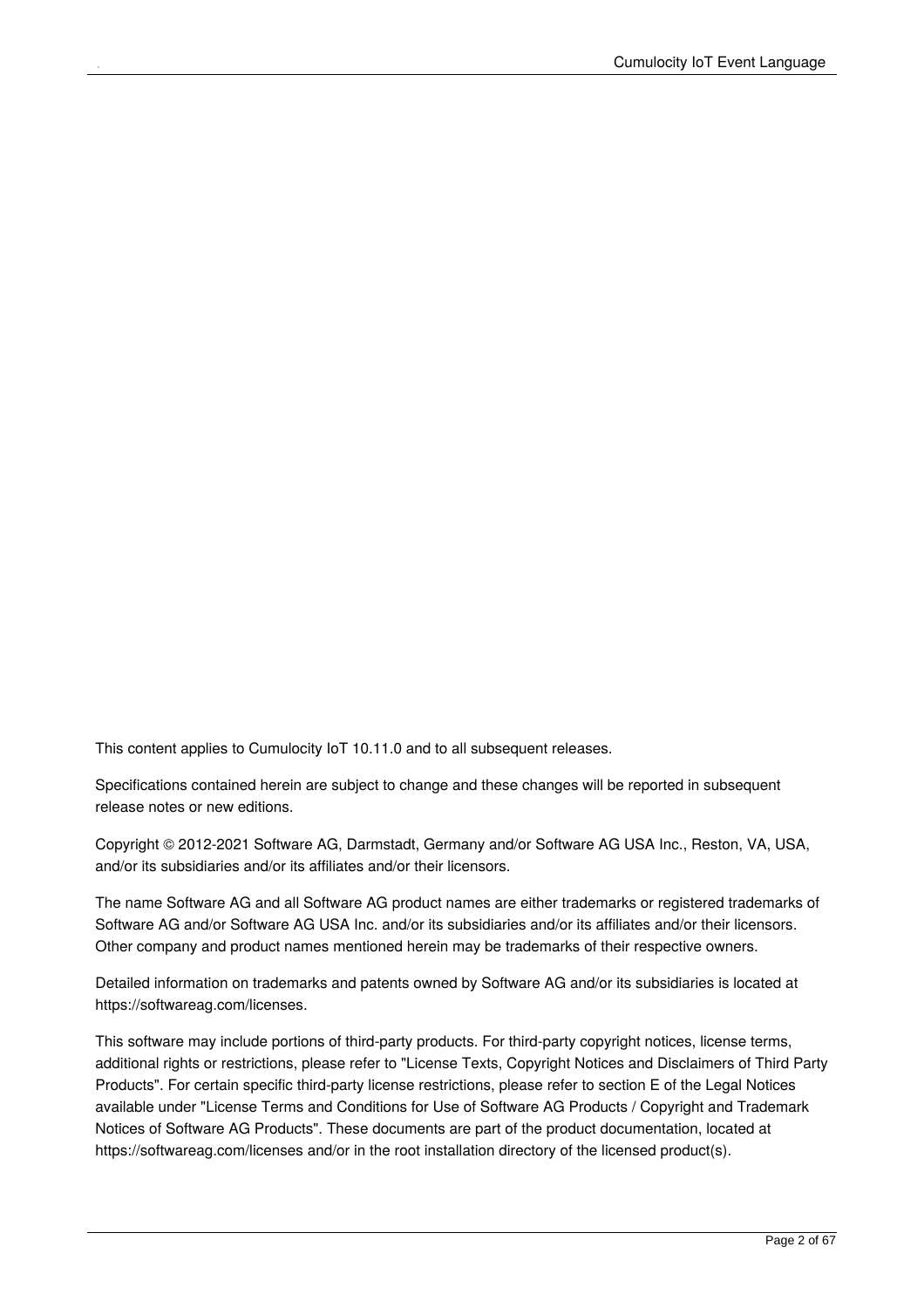### **Table of Contents**

<span id="page-2-0"></span>

| <b>Table of Contents</b>                | 3              |
|-----------------------------------------|----------------|
| <b>Introduction</b>                     | 6              |
| Overview                                | 6              |
| CEP application variants                | 6              |
| Using Cumulocity Event Language (CEL)   | 6              |
| How can I create derived data from CEL? | 7              |
| How can I control devices from CEL?     | $\overline{7}$ |
| How can I query data from CEL?          | 8              |
| Event streams                           | 8              |
| Predefined streams                      | 9              |
| Creating events in a stream             | 9              |
| Listening to events in a stream         | 10             |
| Conditions                              | 10             |
| Example                                 | 10             |
| Troubleshooting                         | 11             |
| Data model                              | 12             |
| Input streams                           | 12             |
| General structure                       | 12             |
| ManagedObject                           | 13             |
| Event                                   | 14             |
| Measurement                             | 14             |
| Operation                               | 15             |
| Alarm                                   | 15             |
| Response received                       | 16             |
| Output streams                          | 16             |
| General structure                       | 17             |
| ManagedObjects                          | 17             |
| Events                                  | 18             |
| Measurements                            | 19             |
| Operations                              | 19             |
| Alarms                                  | 20             |
| Special streams                         | 21             |
| SendMail                                | 21             |
| SendSms                                 | 21             |
| SendPush                                | 22             |
| SendRequest                             | 22             |
| SendExport                              | 23             |
| Additional data models                  | 24             |
| ID                                      | 24             |
| OperationStatus                         | 24             |
| Severity                                | 25             |
| AlarmStatus                             | 25             |
| <b>Functions</b>                        | 26             |
| Java functions                          | 26             |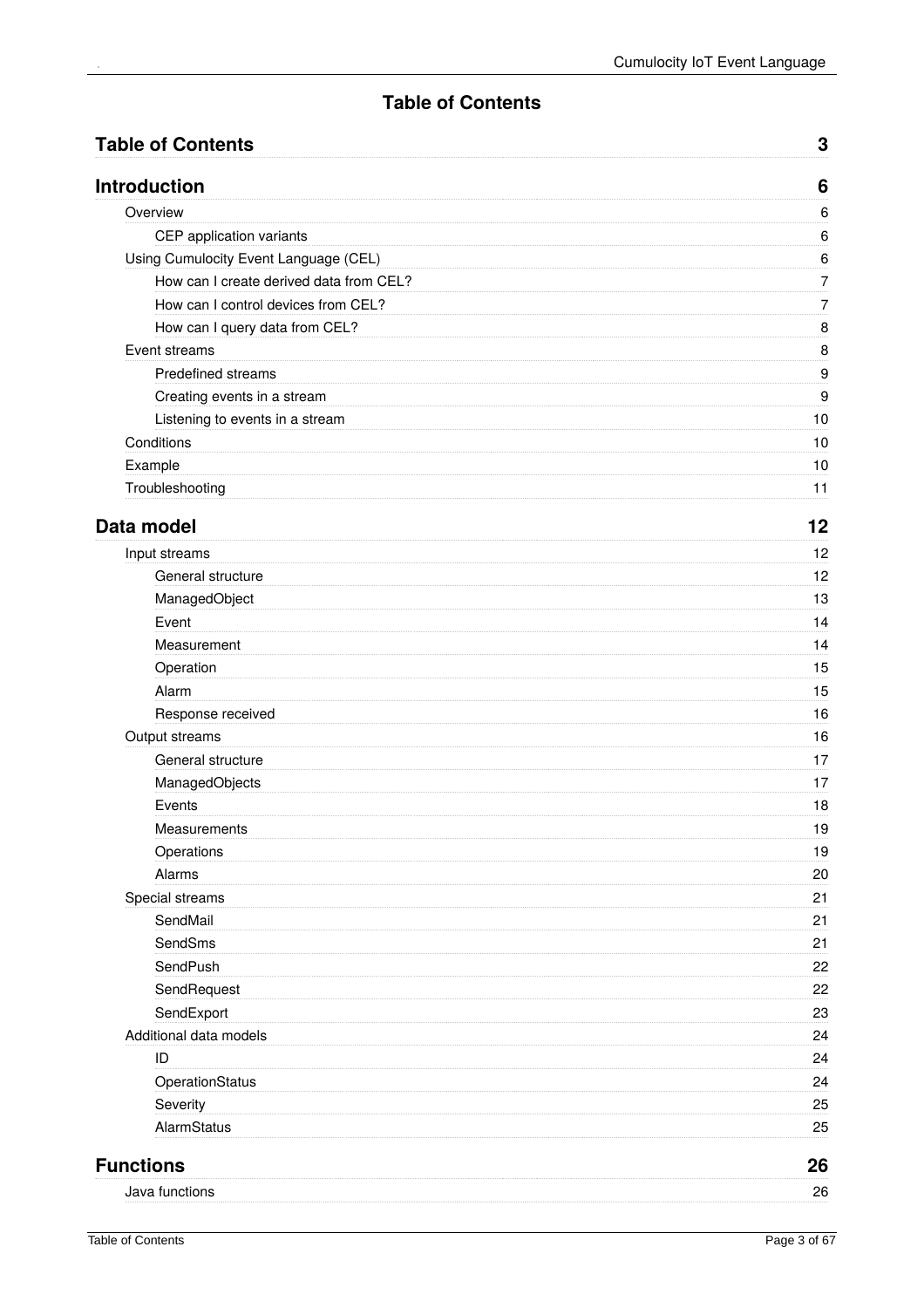| Database functions                                   | 27 |
|------------------------------------------------------|----|
| Utility functions                                    | 29 |
| access fragments                                     | 29 |
| cast                                                 | 30 |
| current_timestamp                                    | 30 |
| inMaintenanceMode                                    | 30 |
| replaceAllPlaceholders                               | 31 |
| toNumberSetParameter                                 | 31 |
| <b>Advanced use cases</b>                            | 33 |
|                                                      |    |
| Custom fragments                                     | 33 |
| Advanced trigger                                     | 35 |
| Pattern                                              | 35 |
| Timer                                                | 36 |
| Outputs                                              | 36 |
| Event windows                                        | 37 |
| Creating own streams                                 | 38 |
| Creating own functions                               | 39 |
| Variables                                            | 40 |
| Contexts                                             | 40 |
| <b>Best practises and troubleshooting</b>            | 42 |
| CEP statements and Esper scripts                     | 42 |
| Naming statements                                    | 42 |
| Using device contexts                                | 42 |
| Splitting modules                                    | 43 |
| Number formats                                       | 43 |
| <b>Examples</b>                                      | 44 |
| Calculating an hourly median of measurements         | 44 |
| Creating alarm if the operation was not executed     | 45 |
| Creating alarms from bit measurements                | 45 |
| Consumption measurements                             | 48 |
| Using Zementis analytic models                       | 49 |
|                                                      |    |
| <b>Study: Circular geofence alarms</b>               | 53 |
| Prerequisites                                        | 53 |
| Goal                                                 | 53 |
| Data model                                           | 53 |
| Calculation                                          | 54 |
| Step 1: Filtering the input                          | 54 |
| Step 2: Collecting necessary data                    | 55 |
| Step 3: Checking if the device supports c8y_Geofence | 55 |
| Step 4: Creating the trigger                         | 56 |
| Step 5: Creating the alarm                           | 57 |
| Step 6: Clearing the alarm                           | 57 |
| Step 7: Creating a device context                    | 58 |
| Putting everything together                          | 58 |
| <b>API reference: Real-time statements</b>           | 61 |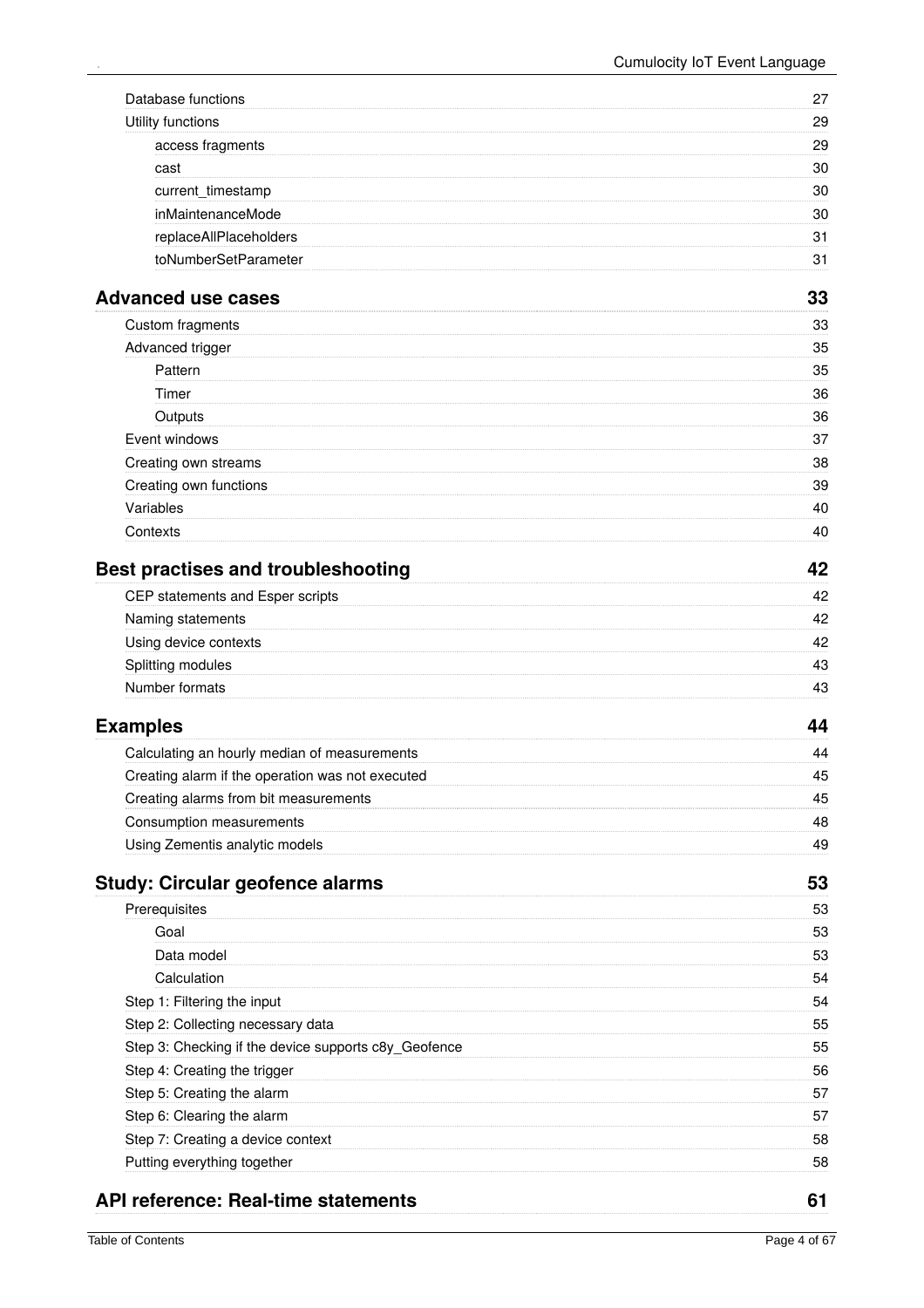| Overview                                                                       | 61 |
|--------------------------------------------------------------------------------|----|
| Module API                                                                     | 61 |
| CepApi [application/vnd.com.nsn.cumulocity.cepApi+json]                        | 61 |
| GET the CepApi resource                                                        | 61 |
| Module collection                                                              | 62 |
| ModuleCollection [application/vnd.com.nsn.cumulocity.cepModuleCollection+json] | 62 |
| GET a module collection                                                        | 62 |
| POST - Create a new Module with statements                                     | 63 |
| Module                                                                         | 64 |
| Module [application/vnd.com.nsn.cumulocity.cepModule+json]                     | 64 |
| <b>GET Module</b>                                                              | 64 |
| <b>GET Module file with statements</b>                                         | 65 |
| Update Module                                                                  | 65 |
| Update module file - Modify a Module with statements                           | 65 |
| DELETE a module                                                                | 66 |
| <b>Notifications</b>                                                           | 66 |
| The subscription channel name format                                           | 67 |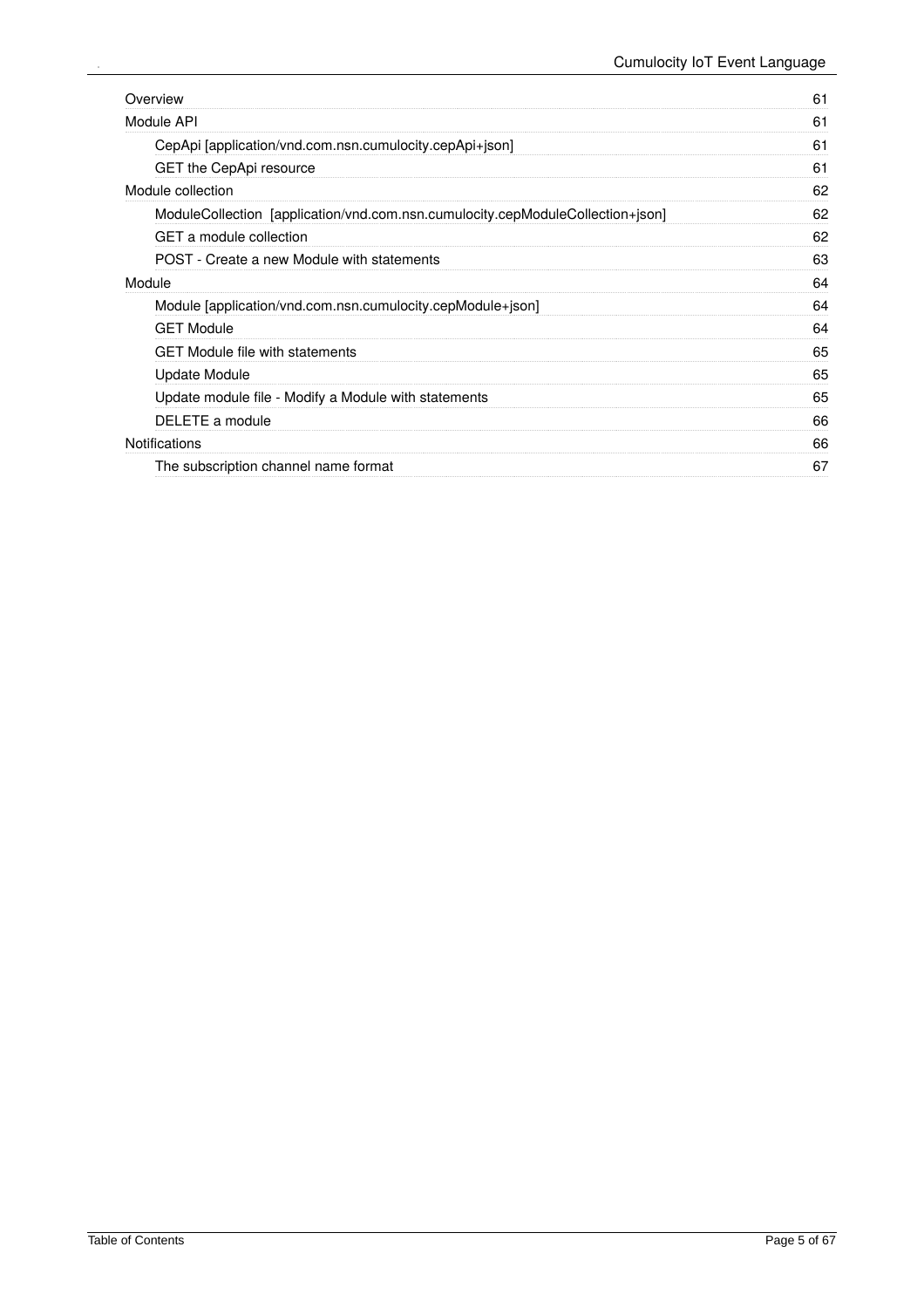# <span id="page-5-0"></span>Introduction

### <span id="page-5-1"></span>Overview

Using the Cumulocity IoT real-time event processing, you can add your own logic to your IoT solution. This includes data analytics logic but it is not limited to it. To define new analytics, you can use the Cumulocity Event Language. The language allows analyzing incoming data. It is using a powerful pattern and time window based query language. You can create, update and delete your data in real-time.

Typical real-time analytics use cases include:

- Remote control: Turn a device off if it's temperature rises over 40 degrees.
- Validation: Discard negative meter readings or meter readings that are lower than the previous.
- Derived data: Calculate the volume of sales transactions per vending machine per day.
- Aggregation: Sum up the sales of vending machines for a customer per day.
- Notifications: Send me an email if there's a power outage in one of my machines.
- Compression: Store location updates of all cars only once every five minutes (but still send real-time data for the car that I am looking at to the user interface).

In the following sections, we describe the basics for understanding how the Cumulocity Event Language works and how you can create your own analytics or other server-side business logic and automation.

### <span id="page-5-2"></span>CEP application variants

In Cumulocity IoT, there are two deployment scenarios for using CEP rules:

- MULTI\_TENANT: This scope provides access to a shared instance of CEP container. All subscribed tenants share the resources of the same CEP instance. It is available if you are subscribed to the "Cep" application, a built-in application which comes with Cumulocity IoT.
- PER\_TENANT: Each subscribed tenant has at least one own instance of CEP container. The container is isolated from other tenants, hence high CPU load or memory issues on other containers do not have any impact on the own one. This feature is available with the application "Cep-small" which is an optional service. Also, you need to be subscribed to the application" Feature-cep-custom-rules" to be able to upload your own CEP rules.

<span id="page-5-3"></span>For details on application subscription refer to Administration > Managing tenants > Subscribing to [applications](https://cumulocity.com/guides/users-guide/enterprise-tenant#subscribe) in the *User guide*.

## Using Cumulocity Event Language (CEL)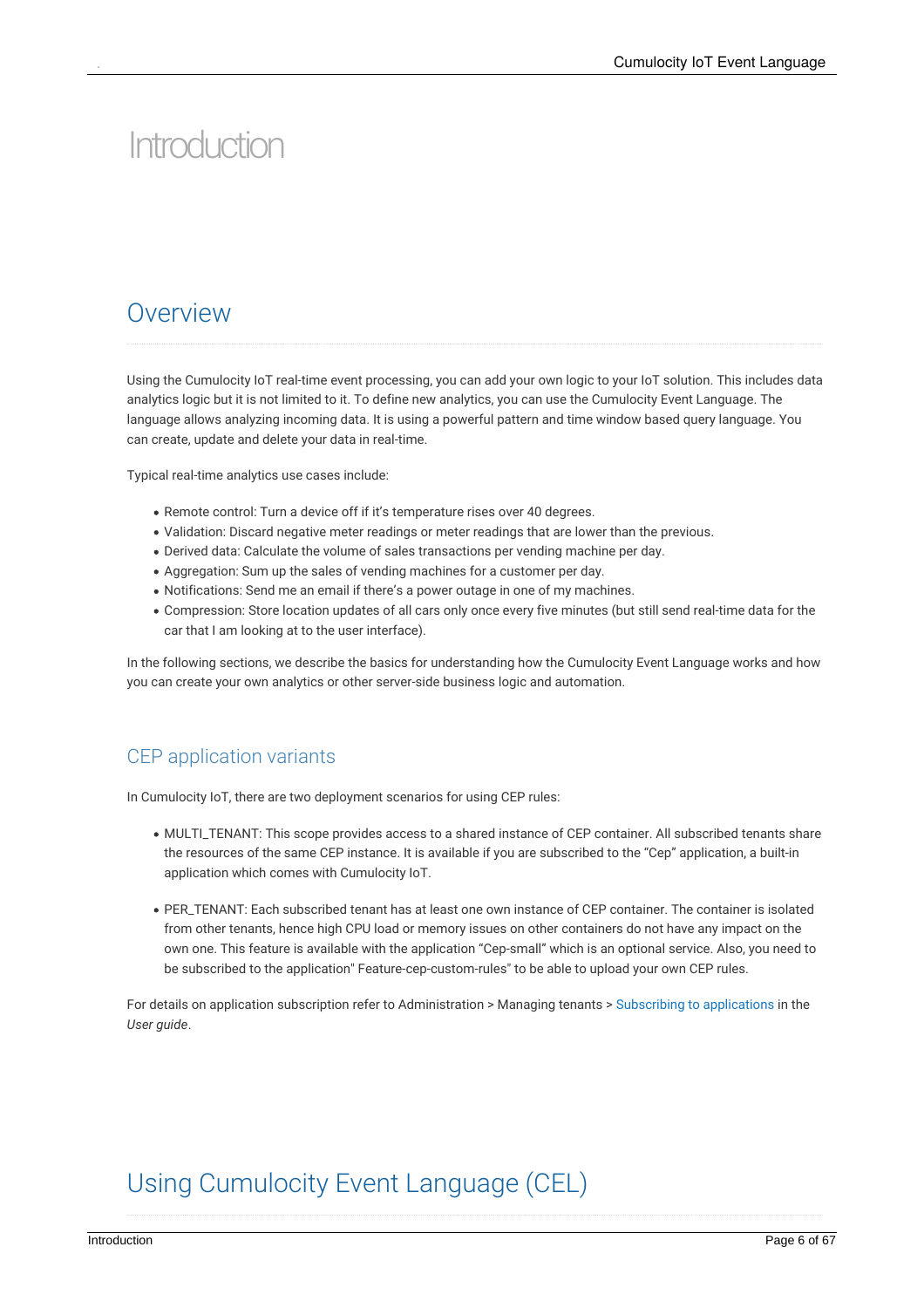Cumulocity Event Language has a syntax similar to SQL language. In SQL a statement is run against a logically fixed database, produces a result and completes the task. In Cumulocity IoT, a statement is continuously running against a stream of input data (input events) and is continuously calculating its output (output events).

As an example, the following statement continuously retrieves new temperature sensor readings ranging above a particular temperature:

```
select *
from MeasurementCreated e
where getNumber(e, "c8y_TemperatureMeasurement.T.value") > 100
```
Here, *MeasurementCreated* is a stream containing an event for each measurement that is created in the system. Selecting a subset of these events is done using *where*, similar to SQL. *getNumber()* is a function to read out a numeric value from anevent. In this example, "e" is the "MeasurementCreated" event and the property is ["c8y\\_TemperatureMeasurement".](https://cumulocity.com/api/10.11.0/#section/Sensor-library) "T.value", is a value in degrees Celsius of a temperature sensor (see the sensor library).

### <span id="page-6-0"></span>How can I create derived data from CEL?

There are special streams provided by the system to perform predefined operations (such as data storage or sending data by email). One stream is CreateAlarm, which can be used to store an alarm in Cumulocity IoT. Assume that an alarm should be generated immediately if the temperature of a sensor exceeds a defined value. This is done with the following statement:

```
insert into CreateAlarm
select
e.measurement.time as time,
e.measurement.source.value as source,
 "c8y_TemperatureAlert" as type,
"Temperature too high" as text,
"ACTIVE" as status,
 "CRITICAL" as severity
from MeasurementCreated e
where getNumber(e, "c8y_TemperatureMeasurement.T.value") > 100
```
Technically, this statement produces a new "AlarmCreated" event each time a temperature sensor reads more than 100 degrees Celsius and puts it into the "CreateAlarm" output stream. The property names in the selected clause have to match the properties of "AlarmCreated" (see the [Cumulocity](http://localhost:1313/guides/real-time-statements) Event Language reference).

### <span id="page-6-1"></span>How can I control devices from CEL?

Remote control in CEL is just another type of derived data. Remote operations are targeted to a specific device. The following example illustrates switching a relay based on temperature readings:

```
insert into CreateOperation
select
"PENDING" as status,
<<heating ID>> as deviceId,
{
"c8y_Relay.relayState", "CLOSED"
} as fragments
from MeasurementCreated e
where getNumber(e, "c8y_TemperatureMeasurement.T.value") > 100
```
*heating ID* is a placeholder for the ID of the heating that should be triggered.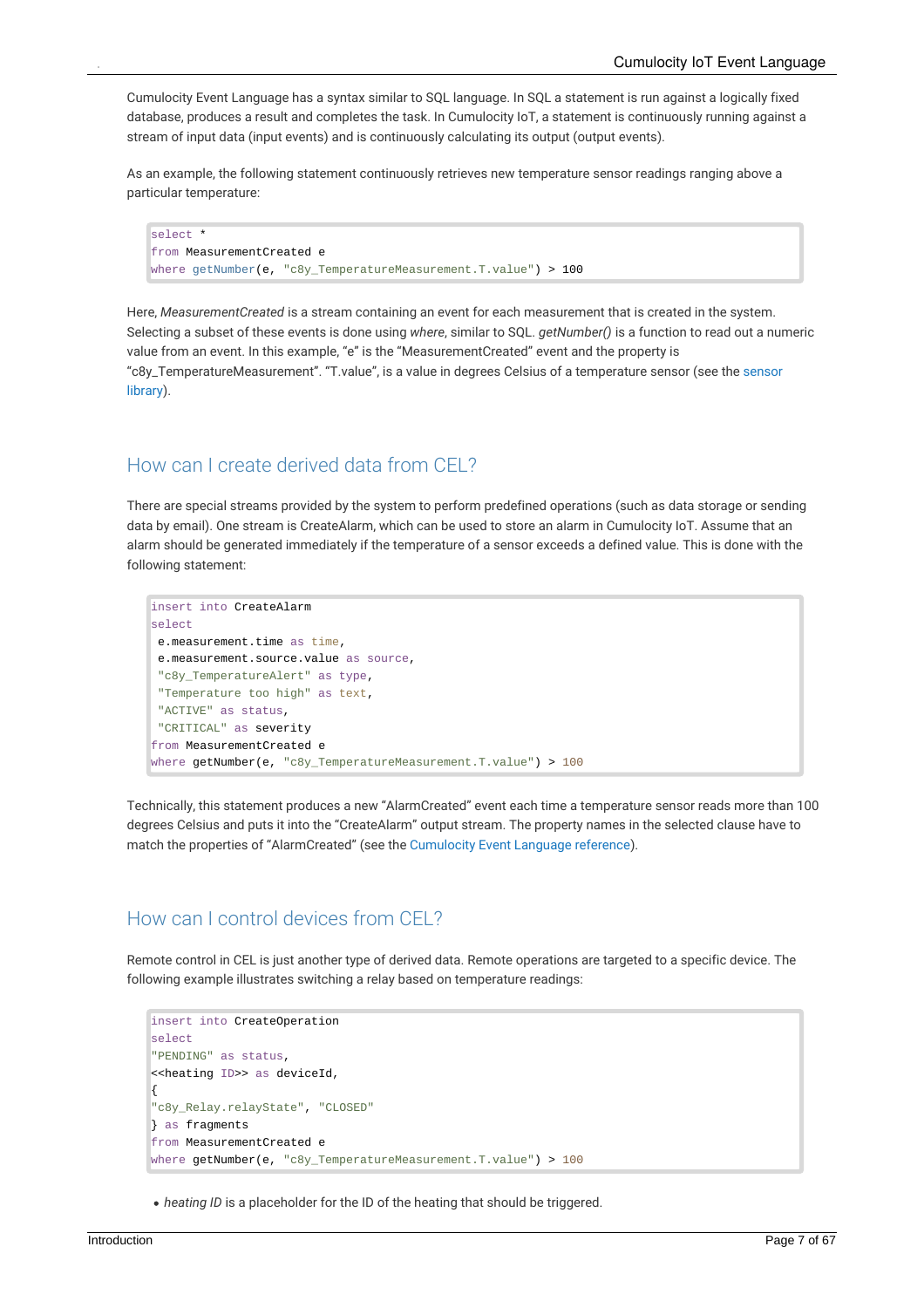*fragments* defines the nested content of the operation a "c8y\Relay" that is "CLOSED".

The syntax of the *fragments* part is a list of pairs of property names and values surrounded by curly braces: {?key1?, ? value1?, ?key2?, ?value2?, …}.

#### <span id="page-7-0"></span>How can I query data from CEL?

It may be required to query information from the Cumulocity IoT database as part of the ongoing event processing. This is supported by a set of querying methods. Here is an example that shows how to summarize total sales for vending machines every hour. The sales report data created after a purchase is retrieved from the Cumulocity IoT database.

```
create window SalesReport.win:time_batch(1 hour)
(
    event com.cumulocity.model.event.Event,
    customer com.cumulocity.model.ManagedObject
)
insert into SalesReport
select
    e.event as event,
    findOneManagedObjectParent(e.event.source.value) as customer
from EventCreated as e
insert into CreateMeasurement
select
    "total_cust_trx",
    "customer_trx_counter",
    {
        "total", count(*),
        "customer_id", sales_report.customer.id.value
    }
from SalesReport as sales_report
group by sales_report.customer.id.value
```
Above we create a batch window first, which keeps data for one hour in order to calculate a total in this time frame. We store the prepared data into this window: Incoming events along with the parent managed object of the event source. This corresponds to the data model of our vending application: Sales reports are represented as events in Cumulocity IoT with a vending machine as source. Customers are represented as parent managed objects of vending machines.

<span id="page-7-1"></span>The collection of sales reports is calculated through "insert into CreateMeasurement…" using a SQL-like syntax and is stored as a measurement. The difference to SQL is: In SQL, you calculate a result over a fixed, current content of a database. In Cumulocity Event Language, statements run endlessly and the process time has to be limited by the time window.

### Event streams

In the Cumulocity Event Language data flows in streams. You can create events in streams and listen to events created in streams.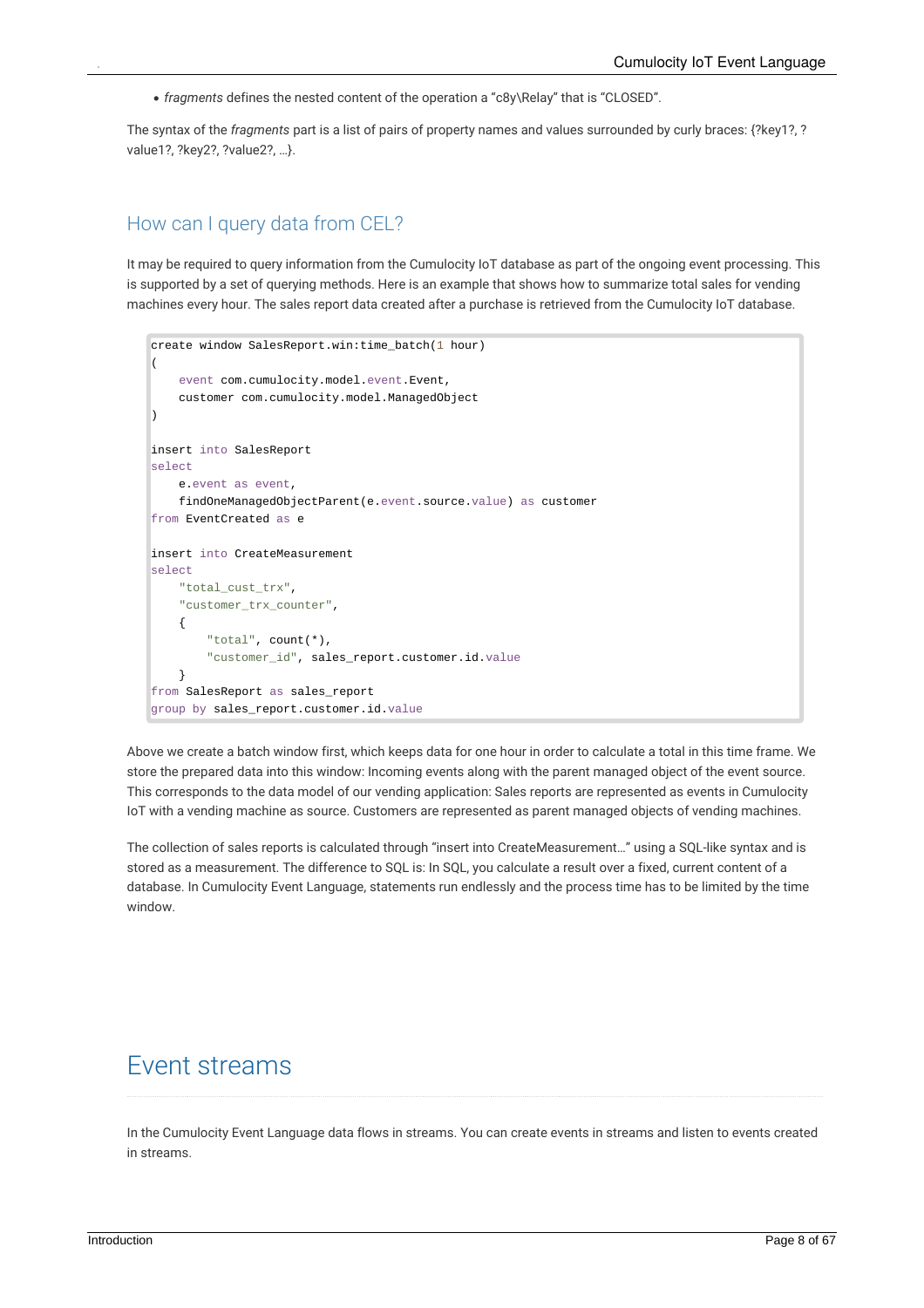### <span id="page-8-0"></span>Predefined streams

There are some predefined streams to interact with several Cumulocity IoT APIs. For each input stream, Cumulocity IoT will automatically create a new event when the respective API call was made. If a measurement was created via REST API there will be a new event in the MeasurementCreated stream. For interacting with the Cumulocity IoT backend you can create an event on the respective output stream and Cumulocity IoT will automatically execute either the database query or create the API calls necessary for sending mails, sms, or similar. To create a new alarm in the database you can create a new event in the CreateAlarm stream.

| <b>API</b>        | Input streams                                                                    | <b>Output</b><br><b>streams</b>                                               | <b>Description</b>                                                                               |
|-------------------|----------------------------------------------------------------------------------|-------------------------------------------------------------------------------|--------------------------------------------------------------------------------------------------|
| Inventory         | ManagedObject<br>Created<br>ManagedObject<br>Updated<br>ManagedObject<br>Deleted | CreateManage<br>dObject<br>UpdateManage<br>dObject<br>DeleteManage<br>dObject | This group of events represents creation, modification or deletion<br>of a single ManagedObject. |
| Events            | EventCreated<br>EventUpdated<br>EventDeleted                                     | CreateEvent<br>UpdateEvent<br>DeleteEvent                                     | This group of events represents creation or deletion of a single<br>Event.                       |
| Measure<br>ments  | MeasurementCr<br>eated<br>MeasurementD<br>eleted                                 | CreateMeasure<br>ment<br>DeleteMeasure<br>ment                                | This group of events represents creation or deletion of a single<br>Measurement.                 |
| Device<br>control | OperationCreat<br>ed<br>OperationUpdat<br>ed                                     | CreateOperatio<br>n<br>UpdateOperati<br>on                                    | This group of events represents creation or modification of a<br>single Operation.               |
| Alarms            | AlarmCreated<br>AlarmUpdated                                                     | CreateAlarm<br>UpdateAlarm                                                    | This group of events represents creation or modification of a<br>single Alarm.                   |
| <b>Emails</b>     | (not used)                                                                       | SendEmail<br>SendDashboar<br>d                                                | This group of events represents sending of an email.                                             |
| <b>SMS</b>        | (not used)                                                                       | SendSms                                                                       | This group of events represents sending of a SMS.                                                |
| <b>HTTP</b>       | ResponseRecei<br>ved                                                             | SendReqeust                                                                   | This group of events represents sending http requests to external<br>services.                   |
| Export            | (not used)                                                                       | SendExport                                                                    | This group of events represents generating emails with exported<br>data.                         |

Look at the data model to see how the events for each stream are structured.

#### <span id="page-8-1"></span>Creating events in a stream

Creating an event is done by the keywords insert into and select . First, you need to specify the "insert into" followed by the stream name for which stream you want to create an event. After that you can use the "select" clause to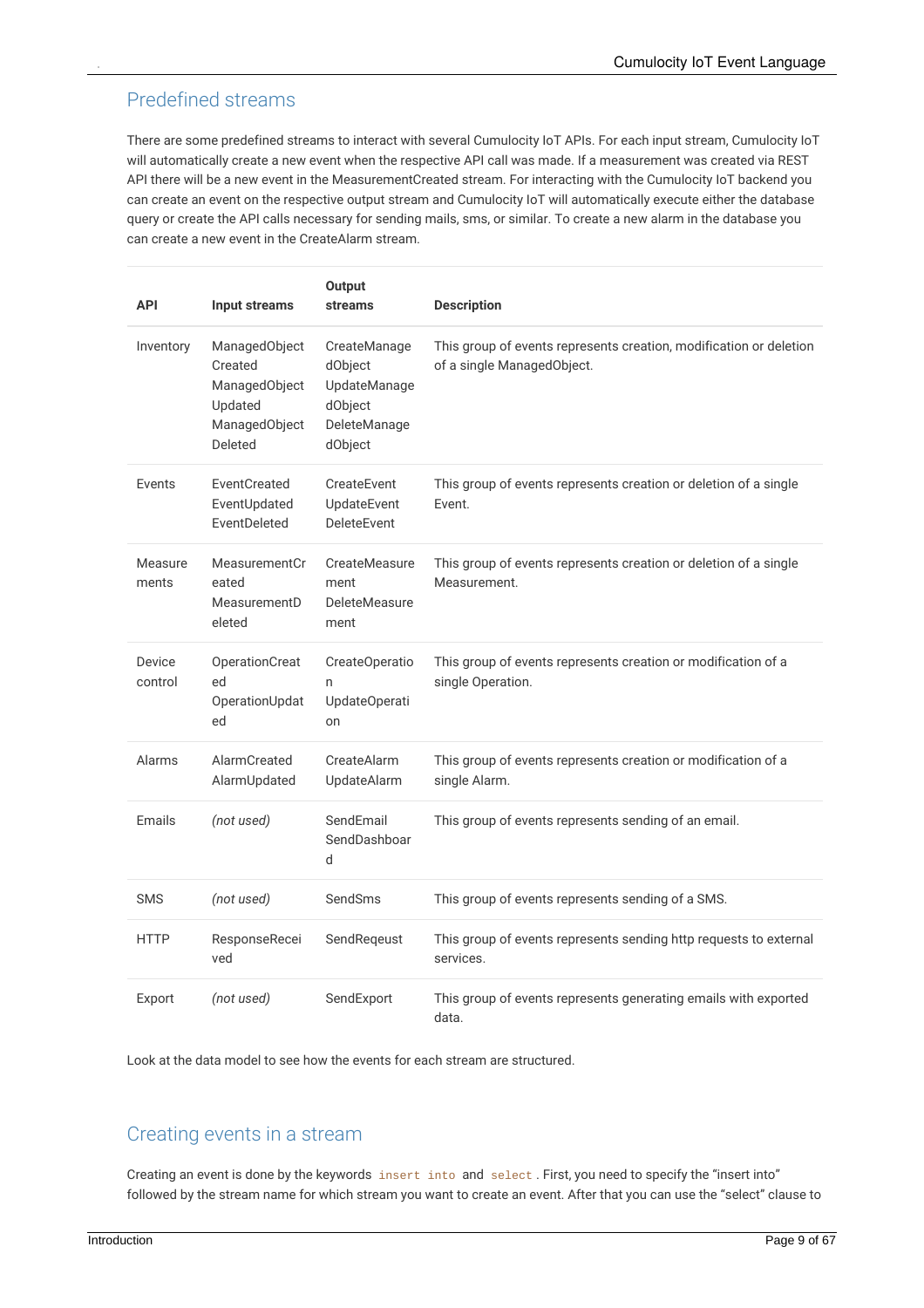specify the parameters of the event. A parameter gets specified by the following syntax: value as parameter . You can specify multiple parameters by separating them by commas. The order of the parameters does not matter. Please notice that streams can have mandatory parameters you need to specify in the "select" clause.

#### <span id="page-9-0"></span>Listening to events in a stream

<span id="page-9-1"></span>The most common way to trigger the creation of an event in a stream is when something happens on another stream. Therefore you can listen to events from other streams. This is done by the keyword from followed by the name of the stream and (optional) followed by a variable name to reference the event in your statement at a later point.

### **Conditions**

<span id="page-9-2"></span>Adding conditions can be done with the keyword where to not trigger your event creation for every incoming event but only if these conditions are met. The where keyword is followed by an expression that results either in true or false. You can also have multiple expressions connected with and or or.

### Example

As an example, we create a statement. It should listen to a stream and create a new event in another stream whenever the specified condition applies. As example we want to create an alarm for each temperature measurement that is created.

- 1. To create an alarm we need to insert into the stream CreateAlarm .
- 2. We need to specify all parameters for the event in the select clause.
- 3. We want the alarm to be created when an event from the stream MeasurementCreated is received.
- 4. We want the alarm only be created under certain conditions of the event from the MeasurementCreated stream which we specify in the where clause.

The resulting statement can look like this:

```
insert into CreateAlarm
select
 measurementEvent.measurement.time as time,
  measurementEvent.measurement.source.value as source.
  "c8y TemperatureAlarm" as type,
  "Temperature measurement was created" as text,
  "ACTIVE" as status,
  "CRITICAL" as severity
from MeasurementCreated measurementEvent
where measurementEvent.measurement.type = "c8y_TemperatureMeasurement";
```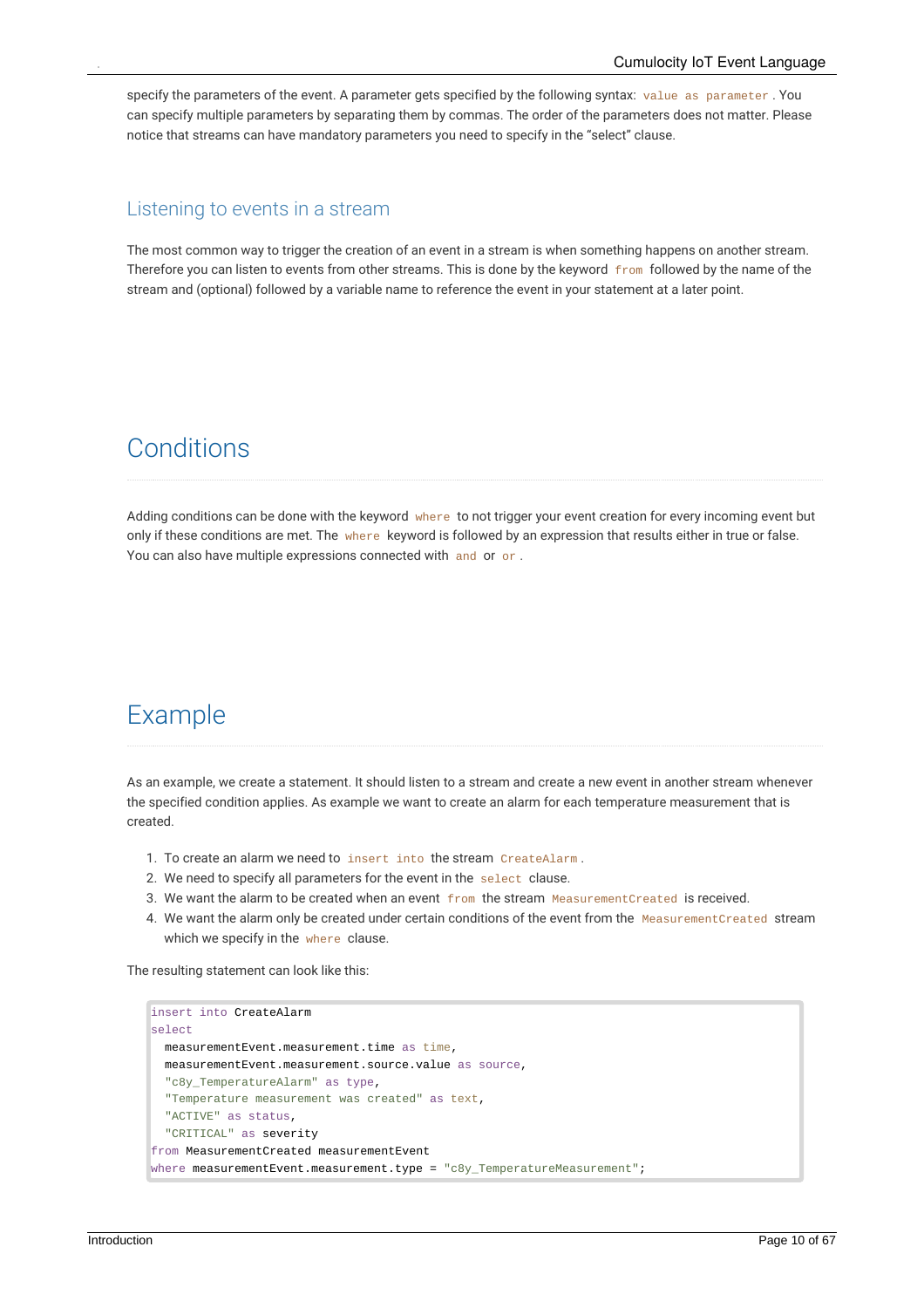## <span id="page-10-0"></span>Troubleshooting

#### **Error message**

Real-time event processing is currently overloaded and may stop processing your events. Please contact [product support](https://cumulocity.com/guides/welcome/contacting-support/).

#### **Description**

The CEP queue for the respective tenant is full. This might for example happen when more events are created than currently can be handled.

In this case, an alarm will be raised. To avoid losing incoming new events, the oldest events will be deleted, i.e. an incoming new event triggers the deletion of the queue head event.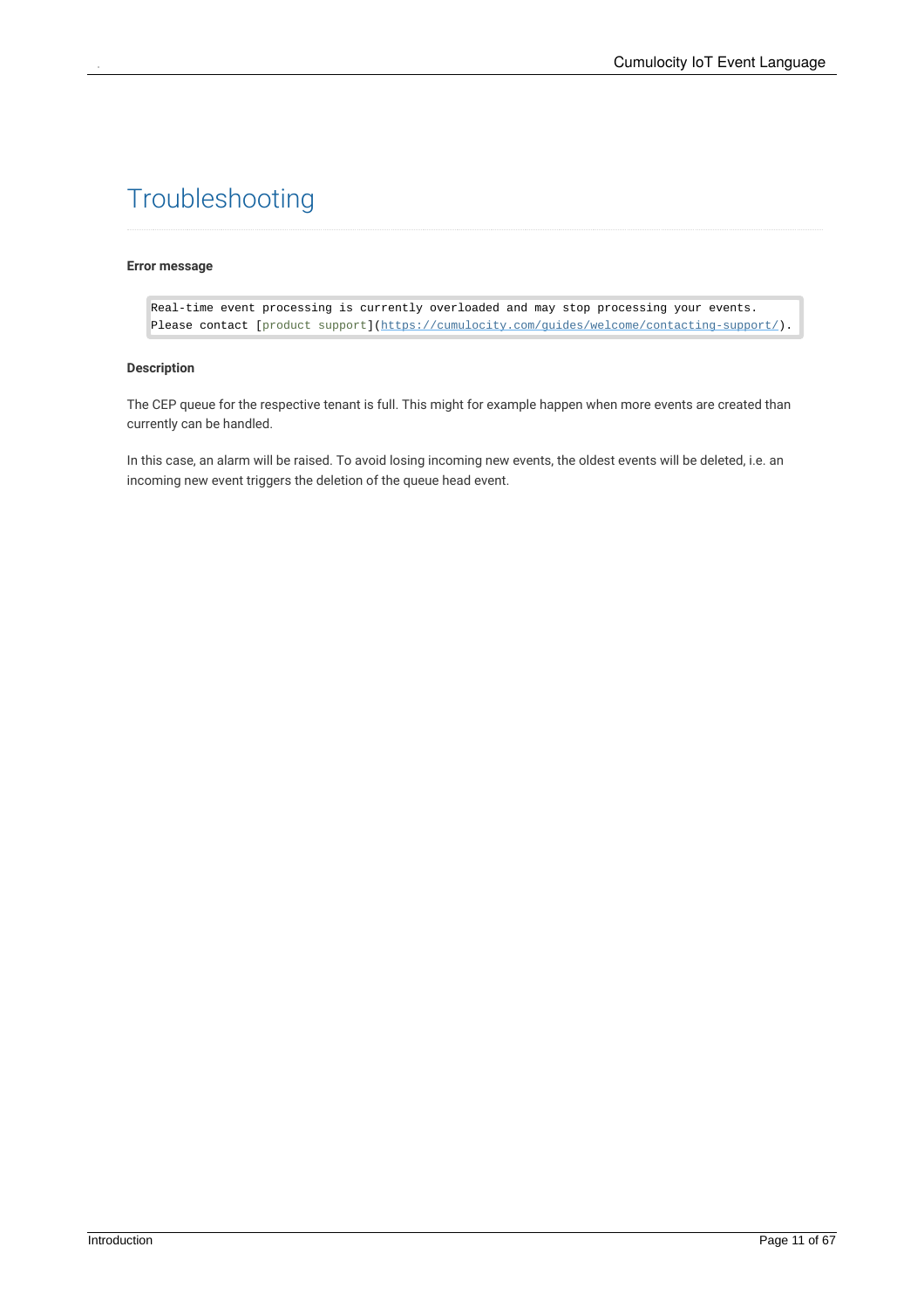# <span id="page-11-0"></span>Datamodel

## <span id="page-11-1"></span>Input streams

### <span id="page-11-2"></span>General structure

All input streams share the same base structure.

| <b>Parameter</b> | Data<br>type      | <b>Description</b>                                                                                                                           |
|------------------|-------------------|----------------------------------------------------------------------------------------------------------------------------------------------|
| _type            | <b>Strin</b><br>g | The type of the event. See the table below which value types can be used for different<br>streams.                                           |
| mode             | <b>Strin</b><br>g | The processing mode in which the data was sent to Cumulocity IoT. See <b>Processing mode</b> in<br>the Cumulocity IoT OpenAPI Specification. |
| _origin          | <b>Strin</b><br>g | The origin of the event. If the data was created by a cep rule the origin will be "cep".                                                     |
| payload          | Obje<br>ct        | The actual data contained in the event                                                                                                       |

#### Types:

| <b>Stream</b>             | <b>Type</b>           |
|---------------------------|-----------------------|
| ManagedObjectCreated      | MANAGED_OBJECT_CREATE |
| ManagedObjectUpdated      | MANAGED_OBJECT_UPDATE |
| ManagedObjectDeleted      | MANAGED_OBJECT_DELETE |
| EventCreated              | EVENT_CREATE          |
| EventUpdated              | EVENT_UPDATED         |
| EventDeleted              | EVENT_DELETE          |
| <b>MeasurementCreated</b> | MEASUREMENT_CREATE    |
| MeasurementDeleted        | MEASUREMENT_DELETE    |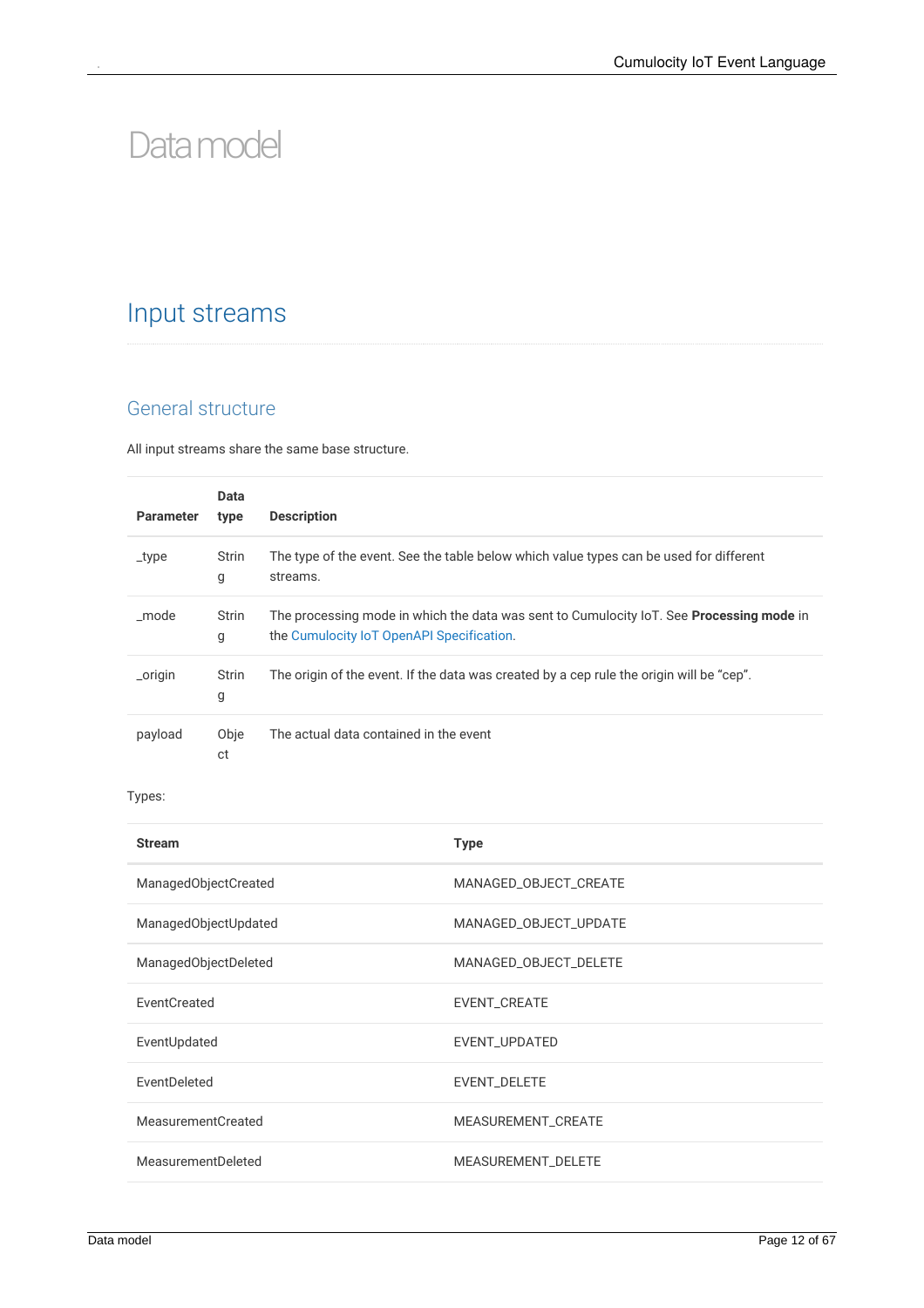| <b>Stream</b>    | <b>Type</b>      |
|------------------|------------------|
| OperationCreated | OPERATION_CREATE |
| OperationUpdated | OPERATION_UPDATE |
| AlarmCreated     | ALARM_CREATE     |
| AlarmUpdated     | ALARM_UPDATE     |
| ResponseReceived | REQUEST_RESULT   |

For simpler access you can receive the payload directly in the data type of the respective stream by accessing it via an API specific parameter:

| <b>API</b>     | <b>Parameter</b> | Data type            |
|----------------|------------------|----------------------|
| Inventory      | managedObject    | <b>ManagedObject</b> |
| Events         | event            | Event                |
| Measurements   | measurement      | Measurement          |
| Device control | operation        | <b>Operation</b>     |
| Alarms         | alarm            | Alarm                |

### <span id="page-12-0"></span>ManagedObject

class: com.cumulocity.model.ManagedObject

| <b>Parameter</b> | Data type            | <b>Description</b>                               |
|------------------|----------------------|--------------------------------------------------|
| id               | ID                   | ID of the ManagedObject                          |
| type             | String               | The type of the ManagedObject                    |
| name             | String               | The name of the ManagedObject                    |
| lastUpdated      | Date                 | The time when the ManagedObject was last updated |
| owner            | String               | The owner of the ManagedObject                   |
| childAssets      | Object <sup>[]</sup> | An array of the IDs of all child assets          |
| childDevices     | Object[]             | An array of the IDs of all child devices         |
| assetParents     | Object <sup>[]</sup> | An array of the IDs of all parent assets         |
| deviceParents    | Object[]             | An array of the IDs of all child devices         |

The Object[] for the references to the parents and children contains only [IDs](http://localhost:1313/guides/event-language/data-model#id). You can use the cast function e.g. cast(event.managedObject.childAssets[0], com.cumulocity.model.ID) .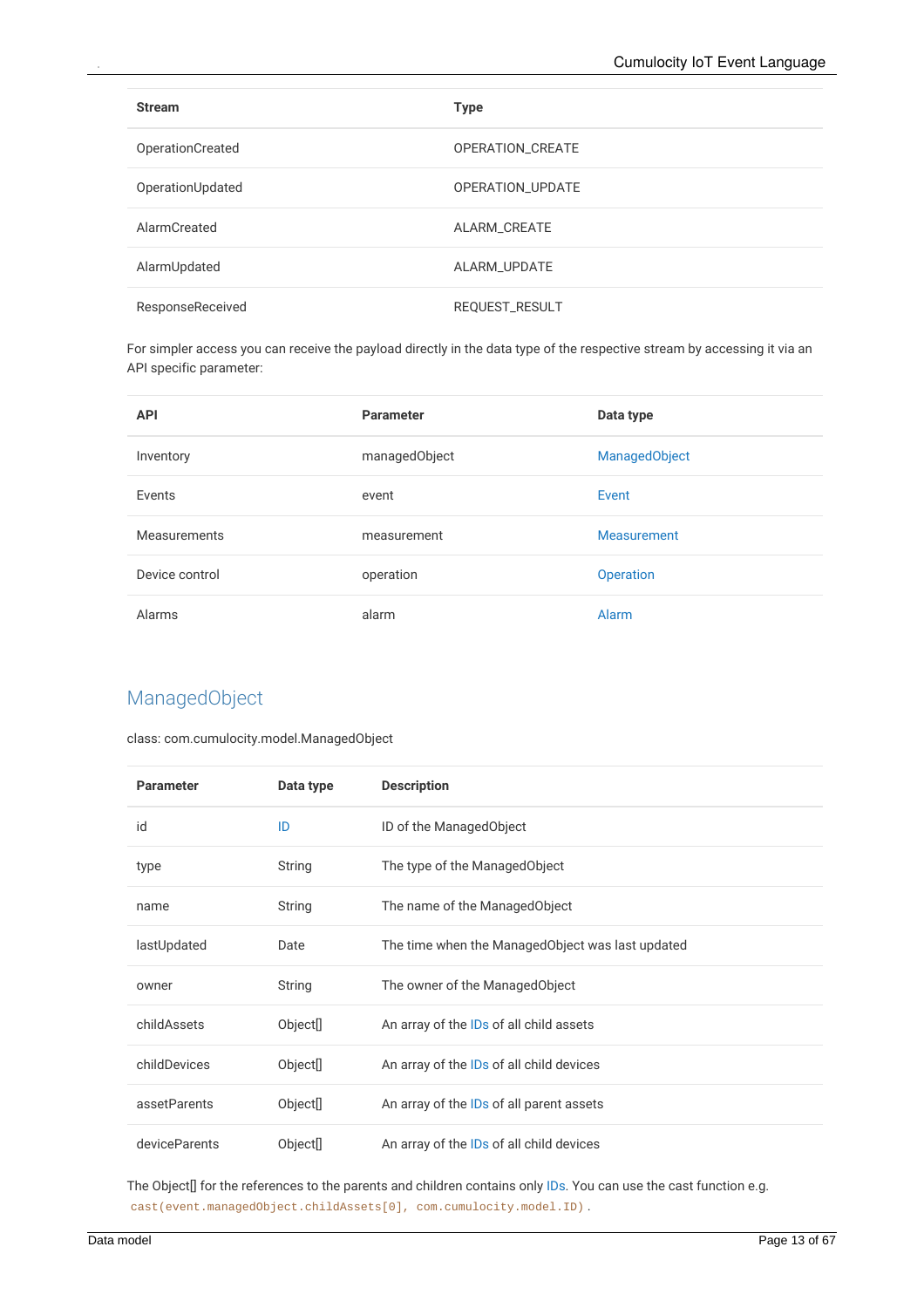Example:

| select                             |
|------------------------------------|
| event.managedObject.id,            |
| event.managedObject.type,          |
| event.managedObject.name,          |
| event.managedObject.lastUpdated,   |
| event.managedObject.owner,         |
| event.managedObject.childAssets,   |
| event.managedObject.assetParents,  |
| event.managedObject.deviceParents, |
| event.managedObject.childDevices   |
| from ManagedObjectCreated event;   |

### <span id="page-13-0"></span>Event

class: com.cumulocity.model.event.Event

| <b>Parameter</b> | Data type | <b>Description</b>                                      |
|------------------|-----------|---------------------------------------------------------|
| id               | ID        | The ID of the Event                                     |
| creationTime     | Date      | The time when the Event was created in the database     |
| type             | String    | The type of the Event                                   |
| text             | String    | The text of the Event                                   |
| time             | Date      | The time when the Event was created (as sent by device) |
| source           | ID        | The ID of the device which created the Event            |

#### Example:

```
select
  event.event.id,
  event.event.creationTime,
  event.event.type,
  event.event.text,
  event.event.time,
  event.event.source
from EventCreated event;
```
#### <span id="page-13-1"></span>Measurement

class: com.cumulocity.model.measurement.Measurement

| <b>Parameter</b> | Data type | <b>Description</b>          |
|------------------|-----------|-----------------------------|
| id               | ID        | The ID of the Measurement   |
| type             | String    | The type of the Measurement |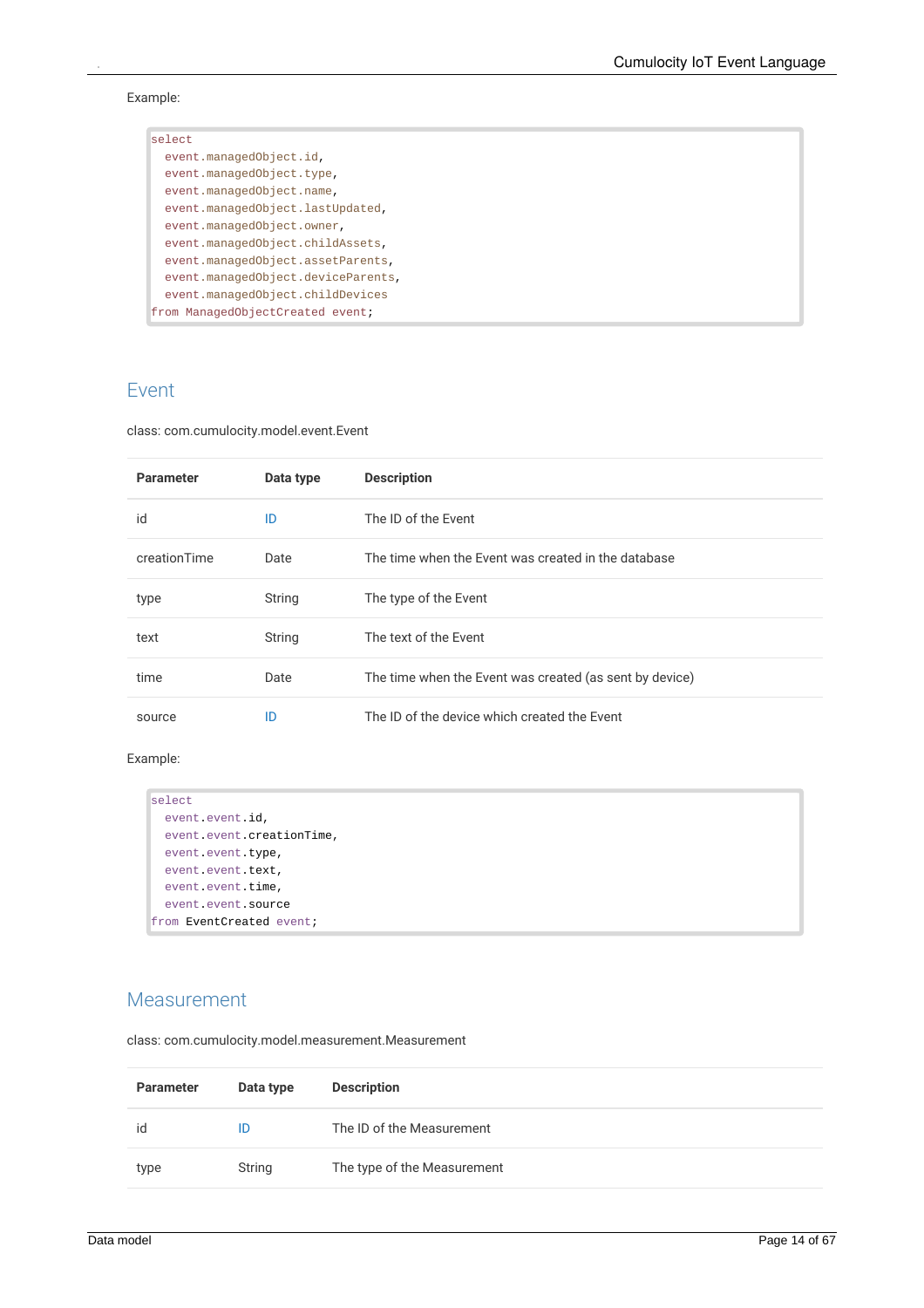| <b>Parameter</b> | Data type | <b>Description</b>                                            |
|------------------|-----------|---------------------------------------------------------------|
| time             | Date      | The time when the Measurement was created (as sent by device) |
| source           | ID        | The ID of the device which created the Measurement            |

Example:

| select                         |  |
|--------------------------------|--|
| event.measurement.id,          |  |
| event.measurement.type,        |  |
| event.measurement.time,        |  |
| event.measurement.source       |  |
| from MeasurementCreated event; |  |

### <span id="page-14-0"></span>Operation

class: com.cumulocity.model.operation.Operation

| <b>Parameter</b> | Data type              | <b>Description</b>                                      |
|------------------|------------------------|---------------------------------------------------------|
| id               | ID                     | The ID of the Operation                                 |
| creationTime     | Date                   | The time when the Operation was created in the database |
| status           | <b>OperationStatus</b> | The current status of the Operation                     |
| deviceld         | ID                     | The ID of the device which should execute the Operation |

#### Example:

```
select
  event.operation.id,
  event.operation.creationTime,
  event.operation.status,
  event.operation.deviceId
from OperationCreated event;
```
### <span id="page-14-1"></span>Alarm

class: com.cumulocity.model.event.Alarm

| <b>Parameter</b> | Data type | <b>Description</b>                                      |
|------------------|-----------|---------------------------------------------------------|
| id               | ID        | The ID of the Alarm                                     |
| creationTime     | Date      | The time when the Alarm was created in the database     |
| type             | String    | The type of the Alarm                                   |
| count            | long      | The number of times the alarm was reported while active |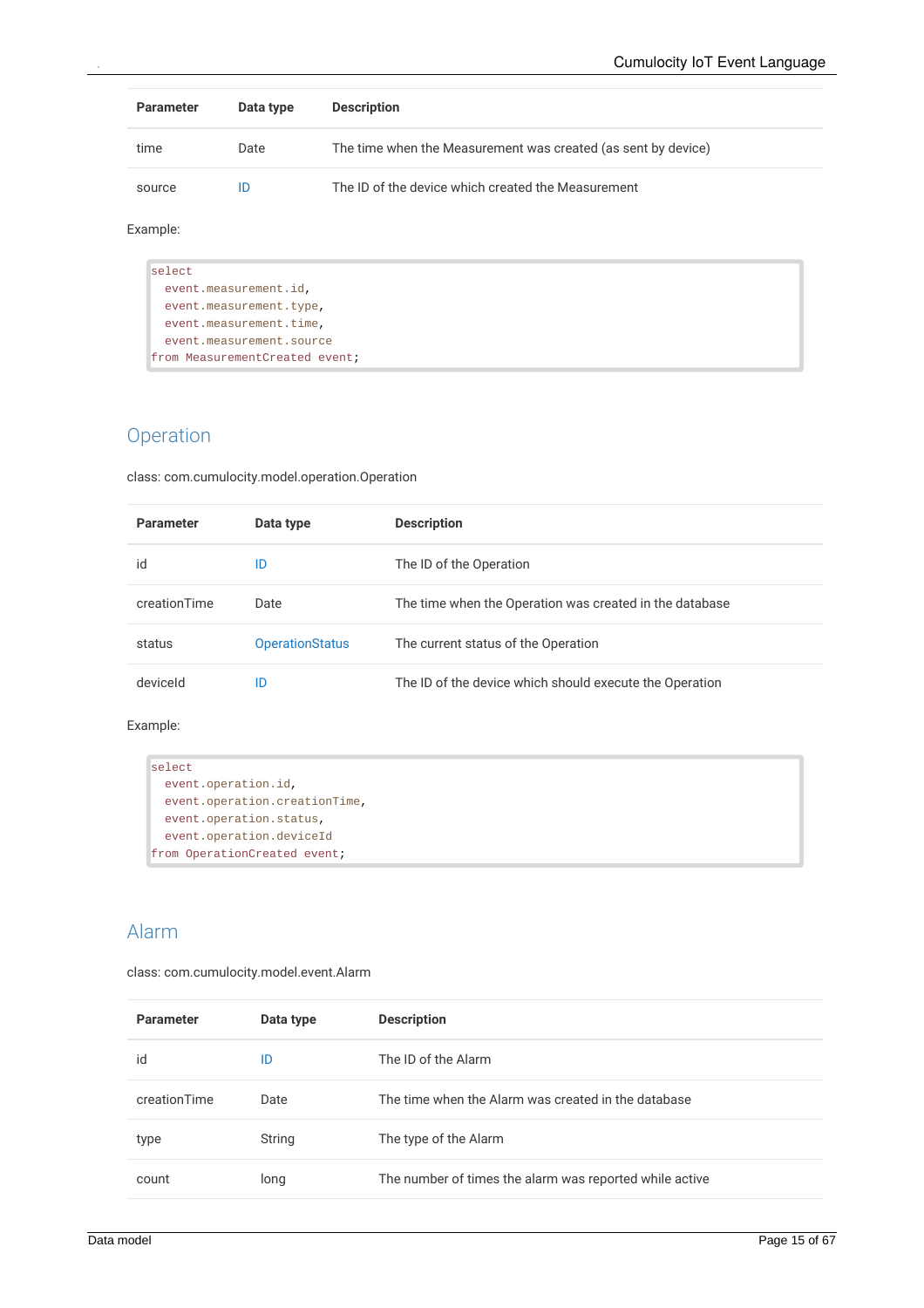| <b>Parameter</b> | Data type          | <b>Description</b>                                      |
|------------------|--------------------|---------------------------------------------------------|
| severity         | <b>Severity</b>    | The severity of the Alarm                               |
| status           | <b>AlarmStatus</b> | The status of the Alarm                                 |
| text             | String             | The text of the Event                                   |
| time             | Date               | The time when the Event was created (as sent by device) |
| source           | ID                 | The ID of the device which created the Alarm            |

#### Example:

| select                    |  |
|---------------------------|--|
| event.alarm.id,           |  |
| event.alarm.creationTime, |  |
| event.alarm.type,         |  |
| event.alarm.count,        |  |
| event.alarm.severity,     |  |
| event.alarm.status,       |  |
| event.alarm.text,         |  |
| event.alarm.time,         |  |
| event.alarm.source        |  |
| from AlarmCreated event;  |  |

### <span id="page-15-0"></span>Response received

| <b>Parameter</b> | Data type | <b>Description</b>                      |
|------------------|-----------|-----------------------------------------|
| status           | Integer   | Http response status                    |
| body             | String    | Http response body                      |
| creationTime     | Date      | The time when the response was created  |
| source           | Object    | Source set in SendRequest output stream |

#### Example:

```
select
 event.status,
 event.body,
 event.creationTime,
  getString(event.source, 'id.value') as source
from ResponseReceived event;
```
## <span id="page-15-1"></span>Output streams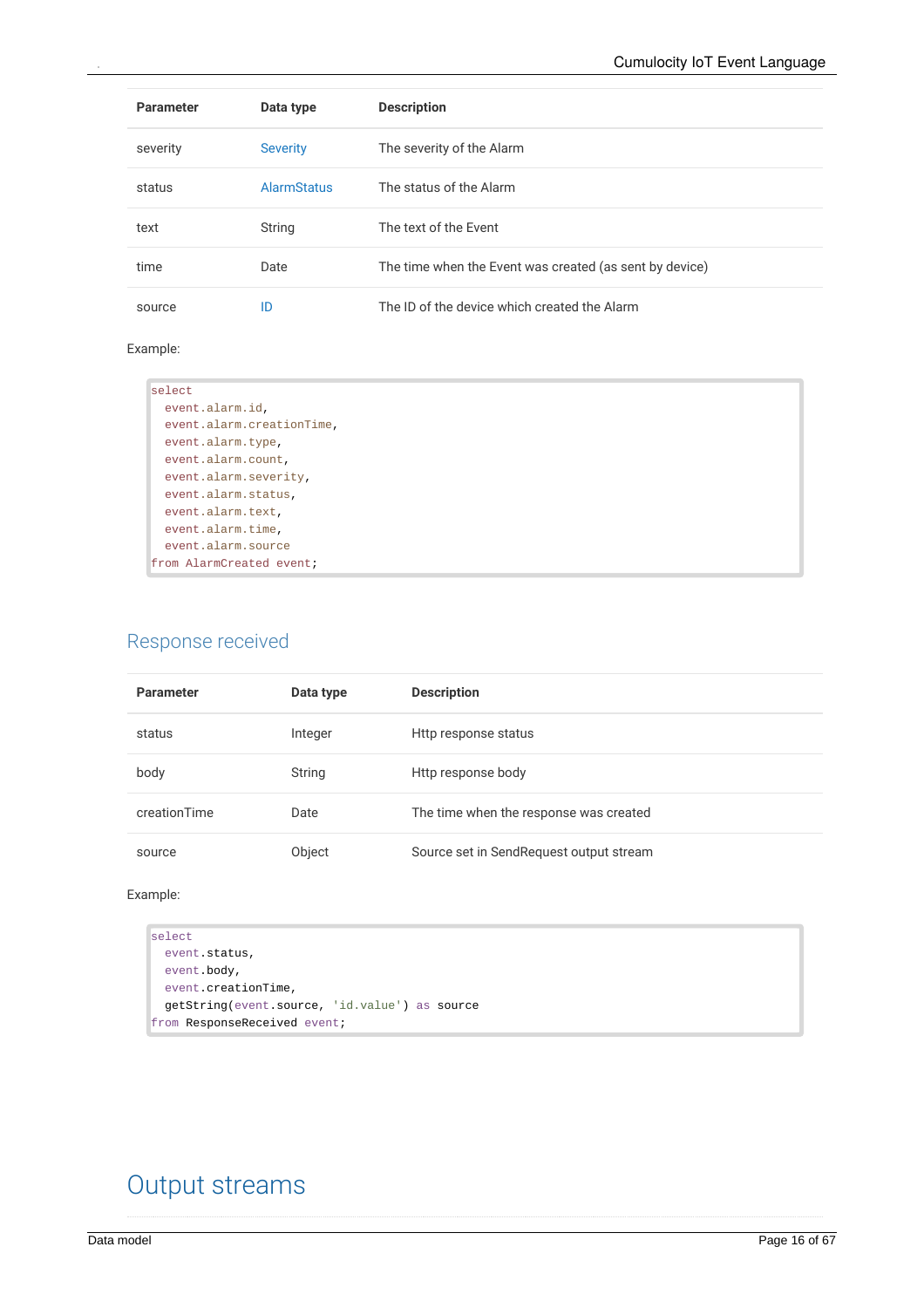### <span id="page-16-0"></span>General structure

Output streams contain the possibility to CREATE, UPDATE and DELETE data in Cumulocity IoT. When updating or deleting data it is necessary to provide the ID of the object that will be updated or deleted. When creating data, Cumulocity IoT will generate an ID if not set in the event processing. The creation of data also requires certain parameters to be set (the same as at our REST APIs). In addition to the predefined parameters listed, it is possible to add any custom fragment to the data. Please take a look at the custom [fragments](#page-33-0) section for adding custom fragments.

Note: Creating your own ID will only work on ManagedObjects.

### <span id="page-16-1"></span>ManagedObjects

| <b>Available outputs</b> |                                           |                                                                                                            |                                    |  |
|--------------------------|-------------------------------------------|------------------------------------------------------------------------------------------------------------|------------------------------------|--|
| CreateManagedObject      |                                           |                                                                                                            |                                    |  |
| UpdateManagedObject      |                                           |                                                                                                            |                                    |  |
| DeleteManagedObject      |                                           |                                                                                                            |                                    |  |
| <b>Parameter</b>         | Data type                                 | <b>Description</b>                                                                                         | <b>Mandatory</b>                   |  |
| id                       | <b>ID</b> or String                       | ID of the ManagedObject                                                                                    | <b>UPDATE</b> and<br><b>DELETE</b> |  |
| type                     | String                                    | The type of the ManagedObject                                                                              | No                                 |  |
| name                     | String                                    | The name of the ManagedObject                                                                              | No                                 |  |
| owner                    | String                                    | The owner of the ManagedObject. If not set data created from event<br>processing will have the owner "cep" | No                                 |  |
| childAsset<br>S          | Set <string><br/>or Set<id></id></string> | A set of IDs of all child assets                                                                           | No                                 |  |
| childDevic<br>es         | Set <string><br/>or Set<id></id></string> | A set of IDs of all child devices                                                                          | <b>No</b>                          |  |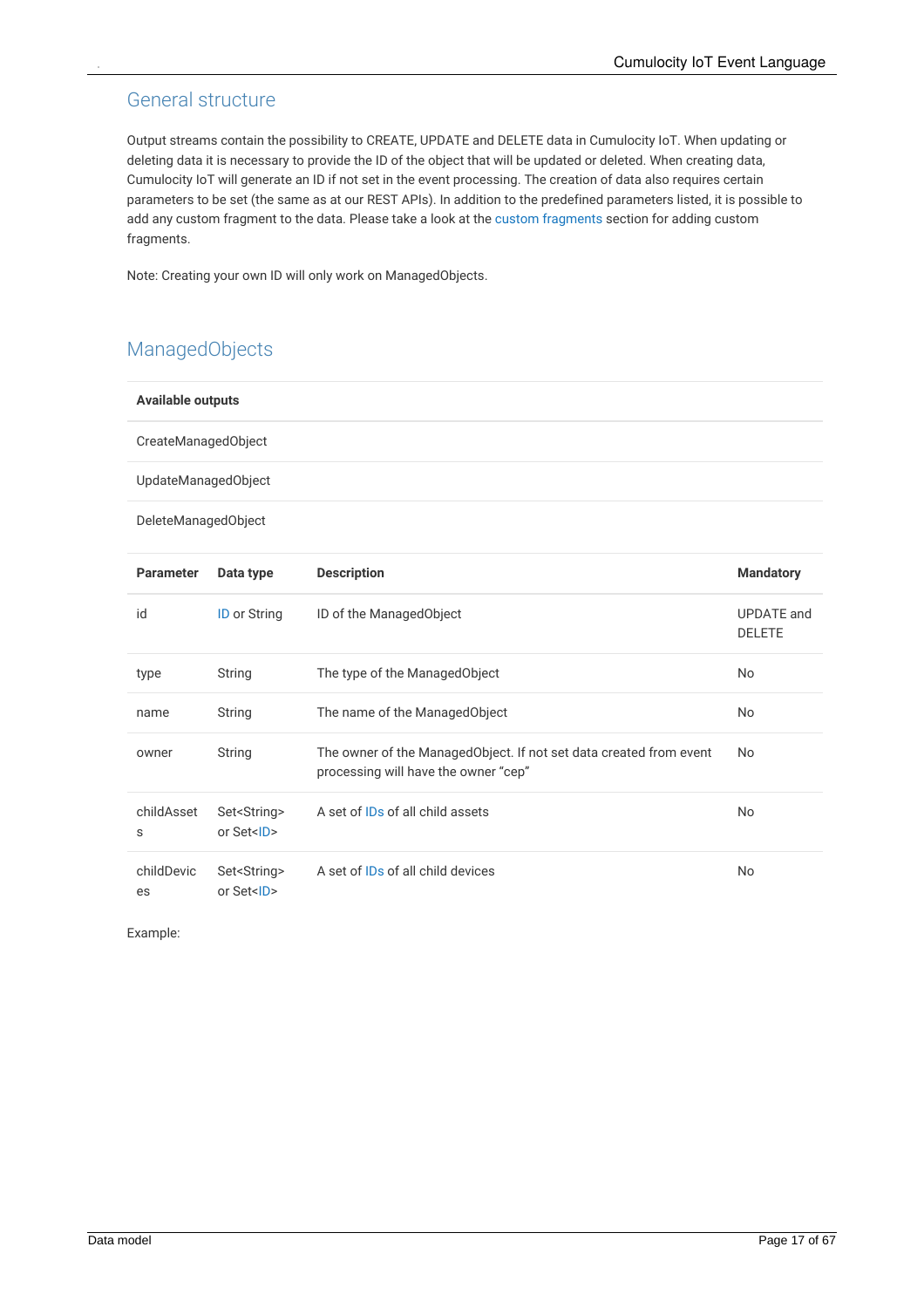```
insert into CreateManagedObject
select
  "myManagedObject" as name,
 "myType" as type
from EventCreated event;
insert into UpdateManagedObject
select
  "12345" as id,
 "myNewManagedObject" as name
from EventCreated event;
insert into DeleteManagedObject
select
  "12345" as id
from EventCreated event;
```
#### <span id="page-17-0"></span>Events

#### **Available outputs**

#### CreateEvent

UpdateEvent

DeleteEvent

| <b>Parameter</b> | Data type           | <b>Description</b>                                      | <b>Mandatory</b> |
|------------------|---------------------|---------------------------------------------------------|------------------|
| id               | <b>ID or String</b> | The ID of the Event                                     | <b>DELETE</b>    |
| type             | String              | The type of the Event                                   | <b>CREATE</b>    |
| text             | String              | The text of the Event                                   | CREATE           |
| time             | Date                | The time when the Event was created (as sent by device) | <b>CREATE</b>    |
| source           | <b>ID or String</b> | The ID of the device which created the Event            | CREATE           |

```
insert into CreateEvent
select
  "copiedEventType" as type,
  "This event was copied" as text,
  event.event.time as time,
  event.event.source as source
from EventCreated event;
insert into DeleteEvent
select
 "12345" as id
from EventCreated event;
```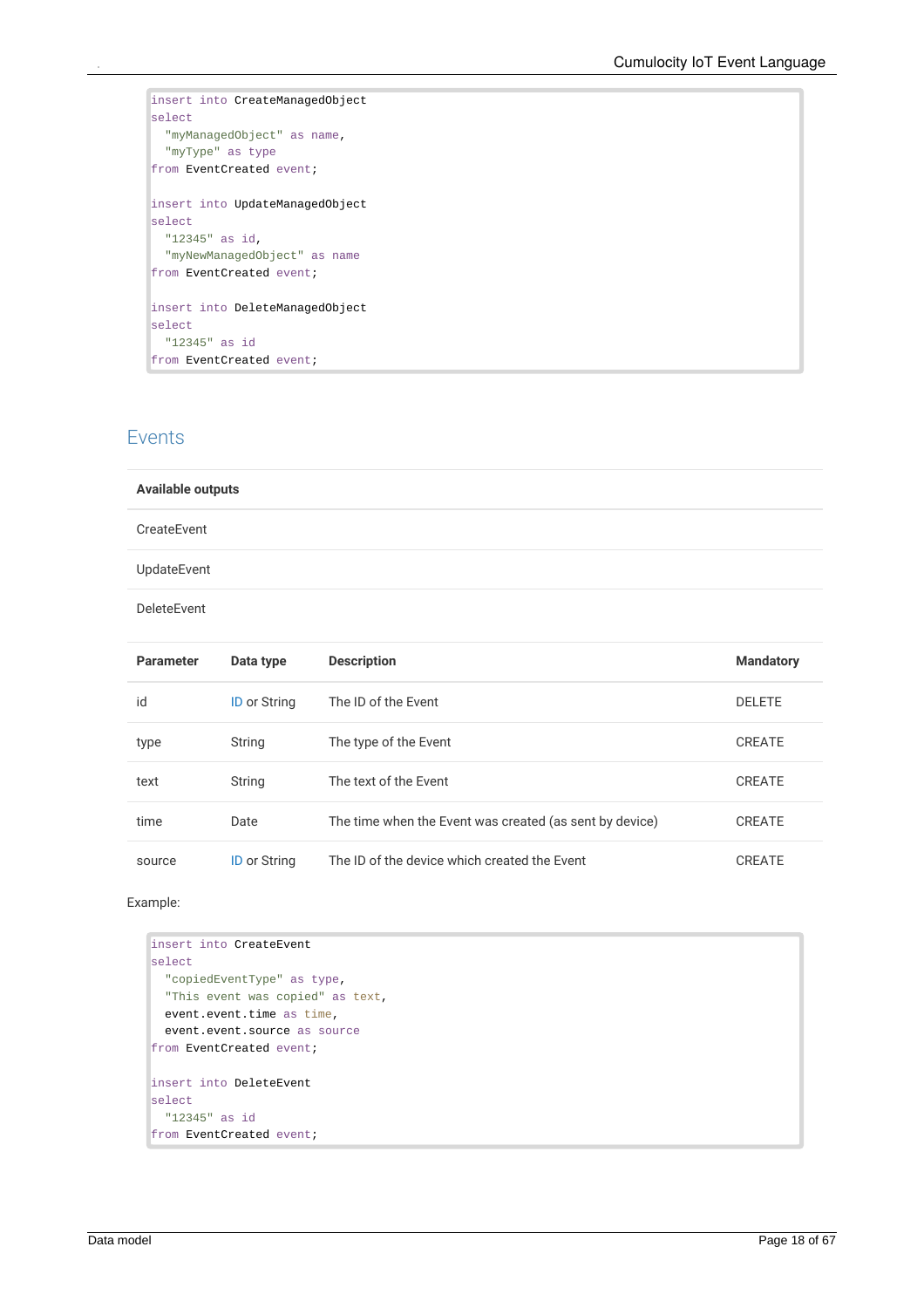#### <span id="page-18-0"></span>**Measurements**

#### **Available outputs**

CreateMeasurement

DeleteMeasurement

| <b>Parameter</b> | Data type           | <b>Description</b>                                            | <b>Mandatory</b> |
|------------------|---------------------|---------------------------------------------------------------|------------------|
| id               | <b>ID</b> or String | The ID of the Measurement                                     | <b>DELETE</b>    |
| type             | String              | The type of the Measurement                                   | <b>CREATE</b>    |
| time             | Date                | The time when the Measurement was created (as sent by device) | CREATE           |
| source           | <b>ID</b> or String | The ID of the device which created the Measurement            | CREATE           |

#### Example:

```
insert into CreateMeasurement
select
  "c8y_TemperatureMeasurement" as type,
  event.event.time as time,
  event.event.source as source,
  {
    "c8y_TemperatureMeasurement.T.value", 5
  } as fragments
from EventCreated event;
insert into DeleteMeasurement
select
  "12345" as id
from EventCreated event;
```
### <span id="page-18-1"></span>**Operations**

| <b>Available outputs</b> |                                  |                                                         |                  |  |  |
|--------------------------|----------------------------------|---------------------------------------------------------|------------------|--|--|
| CreateOperation          |                                  |                                                         |                  |  |  |
| UpdateOperation          |                                  |                                                         |                  |  |  |
| <b>Parameter</b>         | Data type                        | <b>Description</b>                                      | <b>Mandatory</b> |  |  |
| id                       | <b>ID or String</b>              | The ID of the Operation                                 | <b>UPDATE</b>    |  |  |
| status                   | <b>OperationStatus or String</b> | The current status of the Operation                     | <b>CREATE</b>    |  |  |
| deviceld                 | <b>ID or String</b>              | The ID of the device which should execute the Operation | <b>CREATE</b>    |  |  |
| Example:                 |                                  |                                                         |                  |  |  |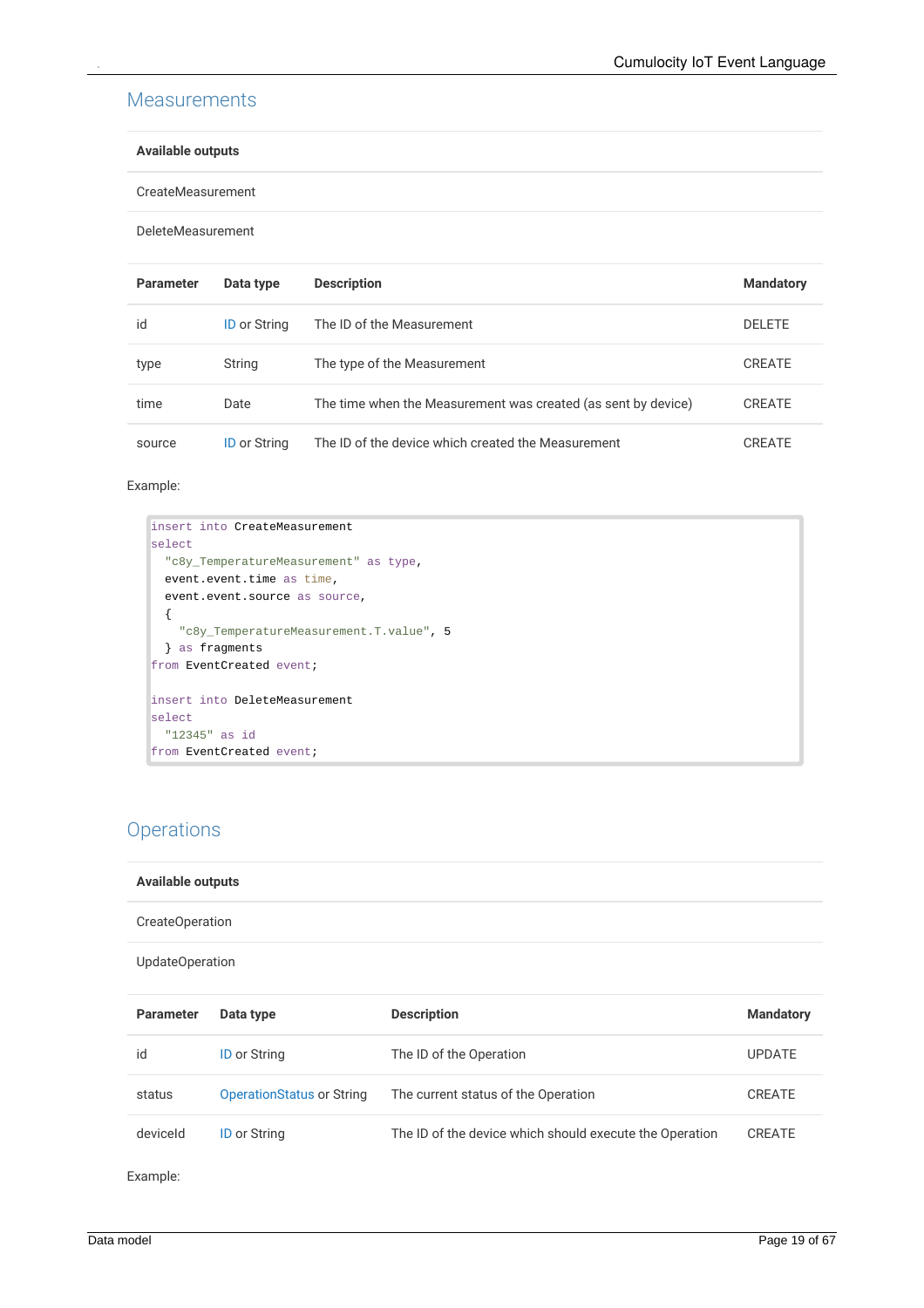```
insert into CreateOperation
select
  OperationStatus.PENDING as status,
  event.event.source as deviceId,
  {
    "c8y_Restart", {}
  } as fragments
from EventCreated event;
insert into UpdateOperation
select
  "12345" as id,
  OperationStatus.EXECUTING as status
from EventCreated event;
```
### <span id="page-19-0"></span>Alarms

#### **Available outputs**

CreateAlarm

UpdateAlarm

| <b>Parameter</b> | Data type                    | <b>Description</b>                                      | <b>Mandatory</b> |
|------------------|------------------------------|---------------------------------------------------------|------------------|
| id               | <b>ID</b> or String          | The ID of the Alarm                                     | <b>UPDATE</b>    |
| type             | String                       | The type of the Alarm                                   | <b>CREATE</b>    |
| severity         | <b>Severity or String</b>    | The severity of the Alarm                               | <b>CREATE</b>    |
| status           | <b>AlarmStatus or String</b> | The status of the Alarm                                 | <b>CREATE</b>    |
| text             | String                       | The text of the Event                                   | <b>CREATE</b>    |
| time             | Date                         | The time when the Event was created (as sent by device) | <b>CREATE</b>    |
| source           | <b>ID or String</b>          | The ID of the device which created the Alarm            | <b>CREATE</b>    |

```
insert into CreateAlarm
select
  "c8y_HighTemperatureAlarm" as type,
  event.event.time as time,
  event.event.source as source,
  CumulocitySeverities.WARNING as severity,
  CumulocityAlarmStatuses.ACTIVE as status,
  "The device has high temperature" as text
from EventCreated event;
insert into UpdateAlarmn
select
  "12345" as id,
  CumulocityAlarmStatuses.ACKNOWLEDGED as status
from EventCreated event;
```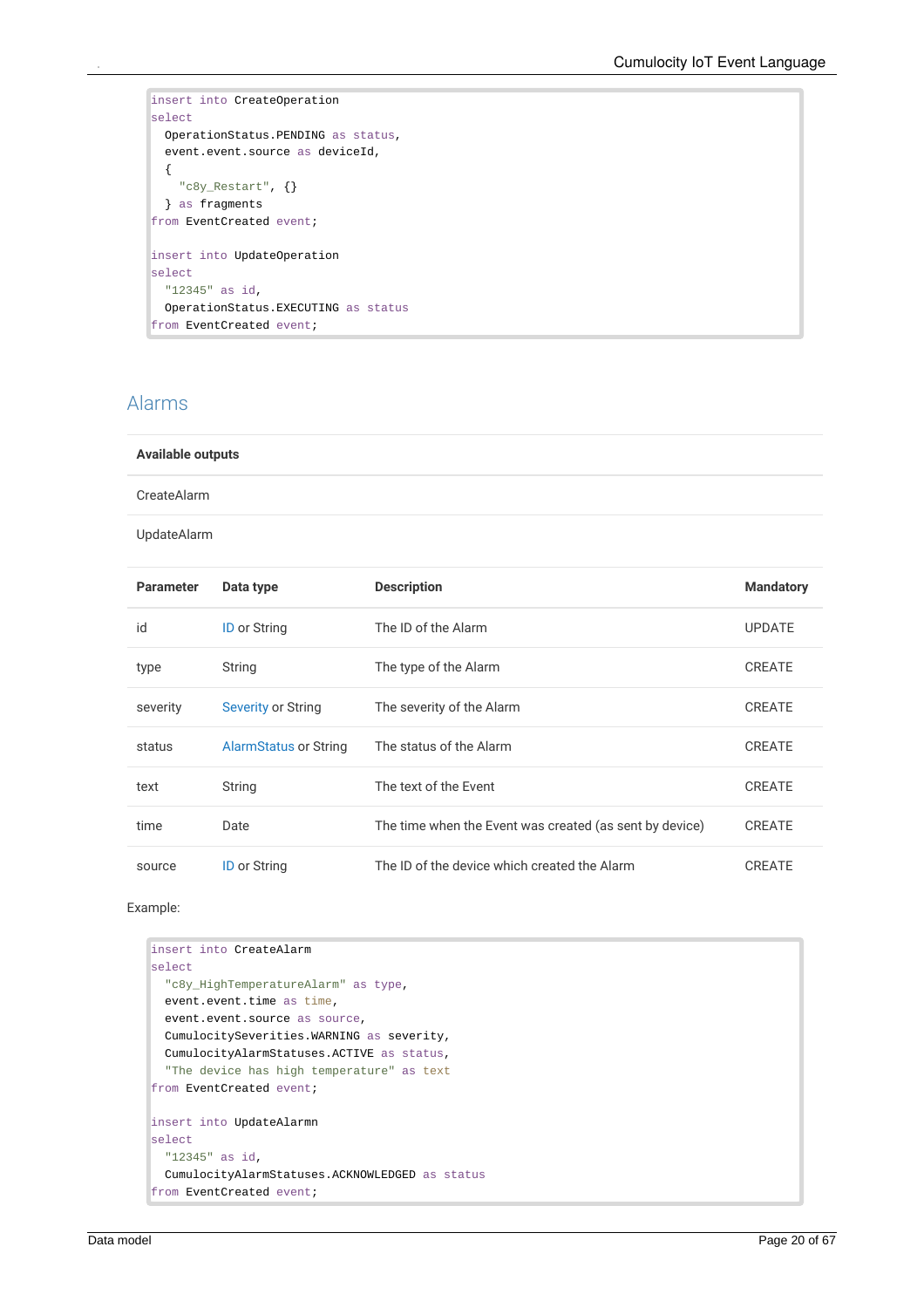## <span id="page-20-0"></span>Special streams

The streams mentioned in this section do not interact with the Cumulocity IoT database but will create calls to external services.

### <span id="page-20-1"></span>SendMail

| <b>Parameter</b> | Data type | <b>Description</b>                                             | <b>Mandatory</b> |
|------------------|-----------|----------------------------------------------------------------|------------------|
| receiver         | String    | The mail address of the receiver                               | yes              |
| CС               | String    | The mail address of the cc                                     | no               |
| bcc              | String    | The mail address of the bcc                                    | no               |
| replyTo          | String    | The mail address which should receive replies to the sent mail | yes              |
| subject          | String    | The subject line of the mail                                   | yes              |
| text             | String    | The body of the mail                                           | yes              |

It is possible to have more than one mail address in the parameters receiver,cc and bcc. Therefore create a string that contains all mail addresses separated by commas. ["receiver1@mail.com](mailto:receiver1@mail.com),receiver2@mail.com".

#### Example:

```
insert into SendEmail
select
  "receiver1@cumulocity.com,receiver2@cumulocity.com" as receiver,
  "cc@cumulocity.com" as cc,
  "bcc@cumulocity.com" as bcc,
  "reply@cumulocity.com" as replyTo,
  "Example mail" as subject,
  "This mail was sent to test the SendEmail stream in Cumulocity" as text
from AlarmCreated;
```
### <span id="page-20-2"></span>SendSms

| <b>Parameter</b> | Data<br>type | <b>Description</b>                       | <b>Mandatory</b> |
|------------------|--------------|------------------------------------------|------------------|
| receiver         | String       | The phone number of the receiver         | yes              |
| text             | String       | The body of the sms. Max. 160 characters | yes              |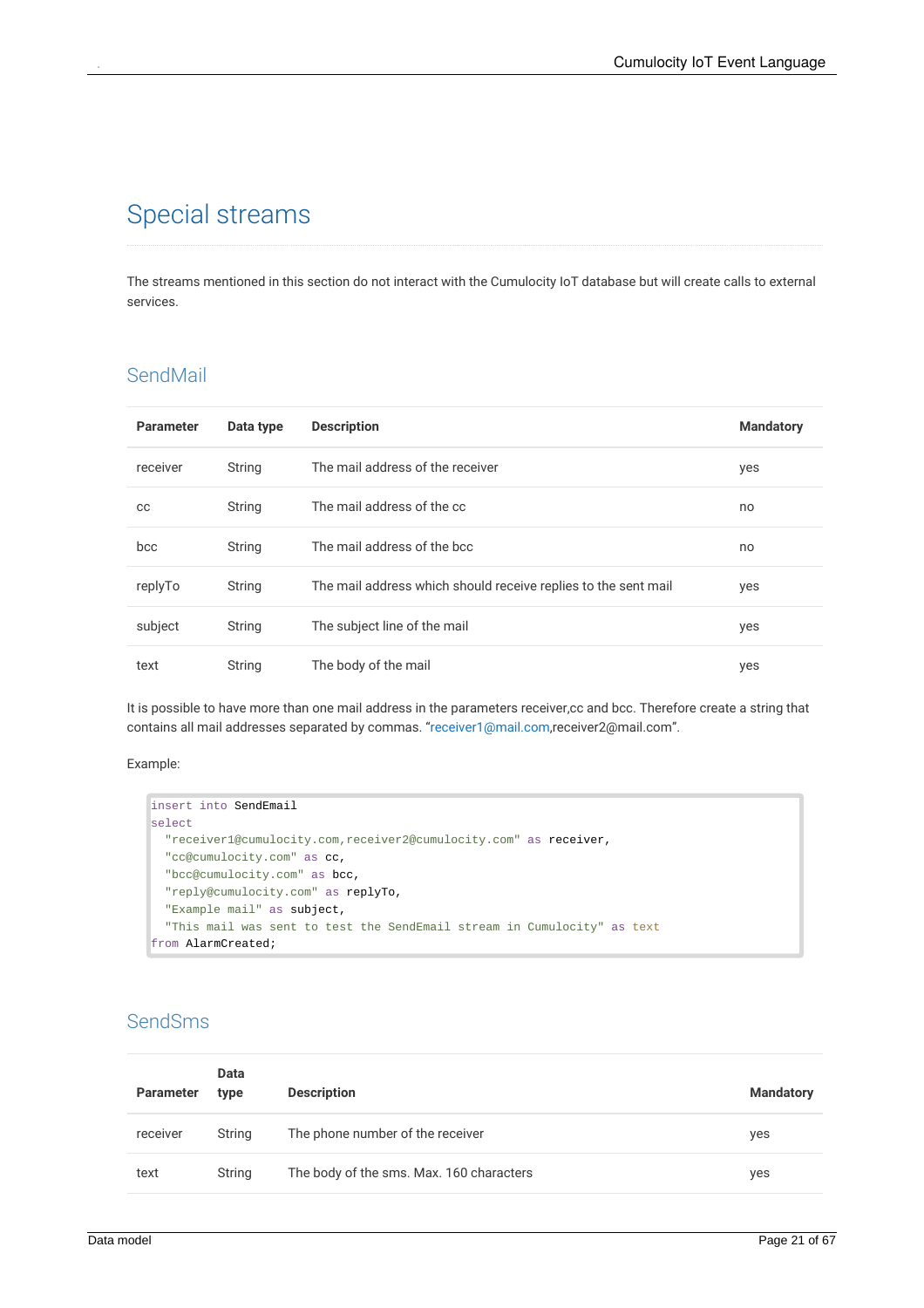| Parameter | Data<br>type | <b>Description</b>                                                                     | <b>Mandatory</b> |
|-----------|--------------|----------------------------------------------------------------------------------------|------------------|
| deviceld  | String       | The ID of the device generating the sms. A log event will be created for the<br>device | no               |

It is possible to have more than one phone number in the parameter receiver. Therefore create a string that contains all phone numbers separated by commas e.g. "+49123456789,+49987654321". Although it is technically not required by Cumulocity IoT to have the country code we recommend you to use it because the sms gateway might require it.You can use the notation like e.g. "0049" or "+49" (for Germany).

*Note:*

This feature will only work if your tenant is linked to a sms provider. For more [information](https://cumulocity.com/guides/welcome/contacting-support/) please contact product support.

Example:

```
insert into SendSms
select
  "+49123456789" as receiver,
  "This sms was sent to test the SendSms stream in Cumulocity" as text,
  "12345" as deviceId
from AlarmCreated;
```
#### <span id="page-21-0"></span>SendPush

This stream enables the possibility to send push notifications from Cumulocity IoT via the Telekom push service to mobile applications.

| <b>Parameter</b> | Data type | <b>Description</b>                                      | <b>Mandatory</b> |
|------------------|-----------|---------------------------------------------------------|------------------|
| type             | String    | Push Provider Type. Currently only TELEKOM is possible. | yes              |
| message          | String    | The body of the push message.                           | yes              |
| deviceld         | String    | The ID of the device generating the push message.       | yes              |

*Note:*

This feature will only work if your tenant is linked to a push provider. For more [information](https://cumulocity.com/guides/welcome/contacting-support/) please contact product support.

Example:

```
insert into SendPush
select
"TELEKOM" as type,
"sample push message" as message,
a.alarm.source.value as deviceId
from AlarmCreated a;
```
#### <span id="page-21-1"></span>**SendRequest**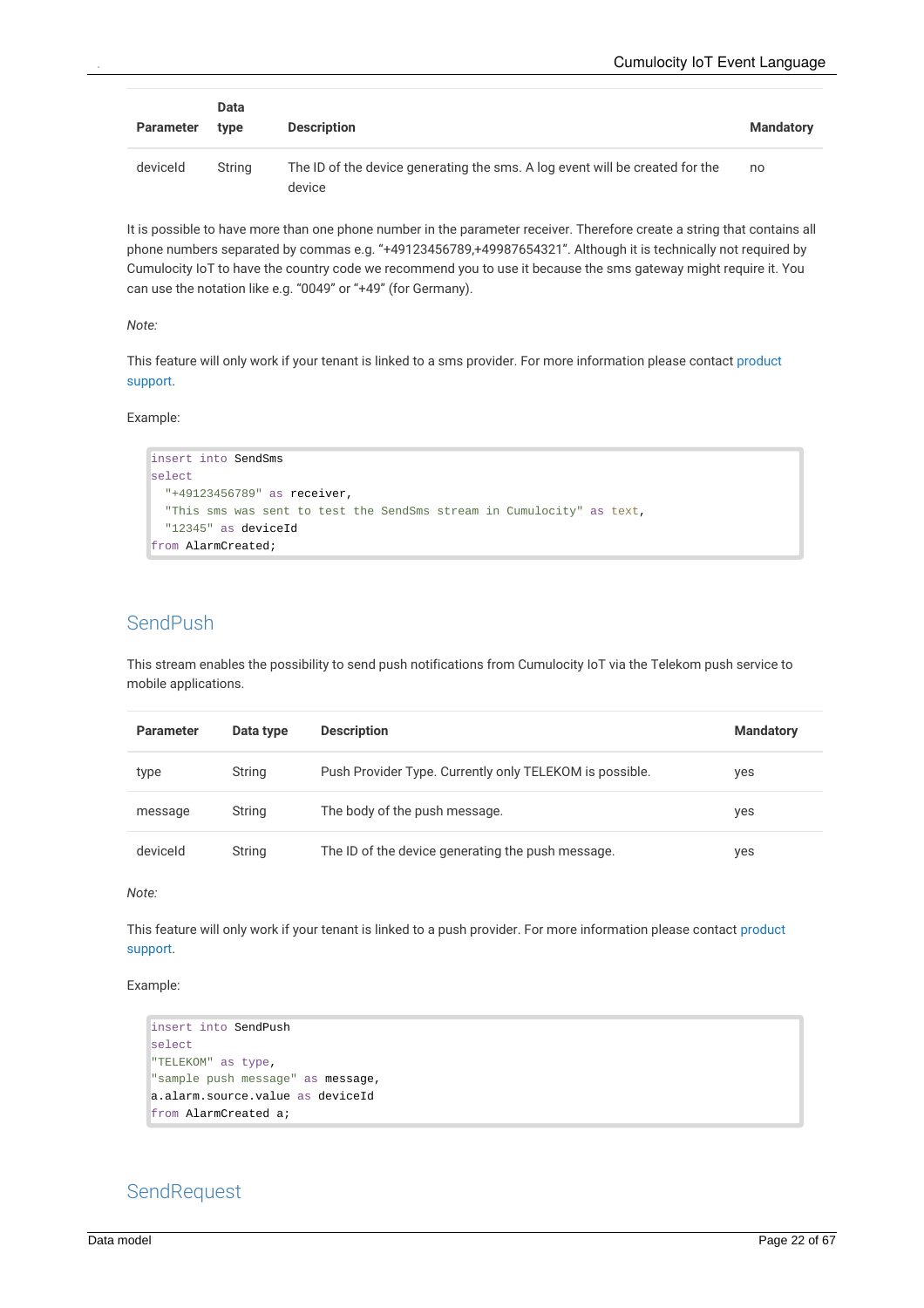This stream enables the possibility to send HTTP requests from Cumulocity IoT to external systems.

| <b>Parameter</b>  | Data type                                | <b>Description</b>                                                         | <b>Mandatory</b> |
|-------------------|------------------------------------------|----------------------------------------------------------------------------|------------------|
| url               | String                                   | Url of external system                                                     | yes              |
| method            | String                                   | Method of HTTP request                                                     | yes              |
| body              | String                                   | Body of HTTP regeust                                                       | no               |
| authorizati<br>on | String                                   | <b>HTTP Authorization header</b>                                           | no               |
| contentTyp<br>e   | String                                   | HTTP Content-Type header                                                   | no               |
| headers           | Map <string,strin<br>g</string,strin<br> | <b>HTTP</b> headers                                                        | no               |
| source            | Object                                   | Represents object which will be passed to ResponseReceived input<br>stream | no               |

#### Example:

```
insert into SendRequest
select
  'post' as method,
  'http://some.external.service.com' as url,
  'application/json' as contentType,
  toJSON(m.payload) as body,
  m.payload as source
from MeasurementCreated m
```
### <span id="page-22-0"></span>SendExport

This stream enables the possibility to generate export.

| <b>Parameter</b>   | Data<br>type      | <b>Description</b>                                                                                                                                                         | <b>Mandatory</b> |
|--------------------|-------------------|----------------------------------------------------------------------------------------------------------------------------------------------------------------------------|------------------|
| enabledSo<br>urces | List              | Export configuration ids                                                                                                                                                   | true             |
| subject            | Strin<br>g        | Subject of email                                                                                                                                                           | false            |
| text               | <b>Strin</b><br>g | Text of email. Available placeholders: {host}, {binaryId}. Default message is: "File<br>with exported data can be downloaded from<br>{host}/inventory/binaries/{binaryId}" | false            |
| receiver           | Strin<br>g        | Receiver of email                                                                                                                                                          | false            |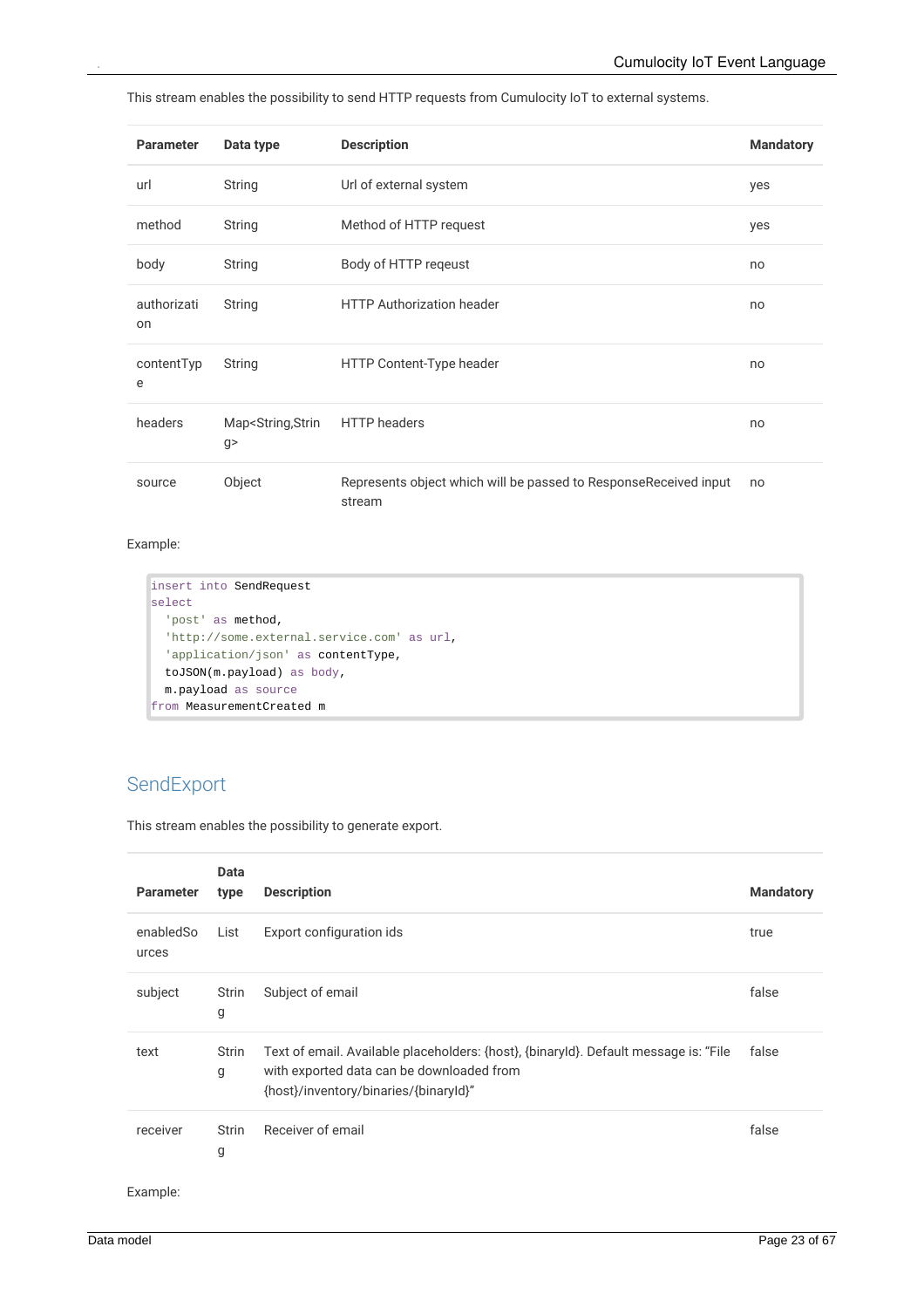```
insert into SendExport
select
    'configurationExportId' as enabledSources,
    'subject' as subject,
    'text' as text,
    'receiver@example.com' as receiver
from
    pattern [every timer:at(5, *, *, *, *)]
```
## <span id="page-23-0"></span>Additional data models

#### <span id="page-23-1"></span>ID

class: com.cumulocity.model.ID

| <b>Parameter</b> | Data type | <b>Description</b>                                                                    |
|------------------|-----------|---------------------------------------------------------------------------------------|
| value            | String    | The actual ID value                                                                   |
| type             | String    | The type of the ID                                                                    |
| name             | String    | The name of the device (only if the ID refers to a device like in measurement source) |

#### Example:

```
select
  event.measurement.source.value,
  event.measurement.source.type,
  event.measurement.source.name
from MeasurementCreated event;
```
### <span id="page-23-2"></span>**OperationStatus**

class: com.cumulocity.model.operation.OperationStatus

OperationStatus is an enum offering the following values: PENDING , SUCCESSFUL , FAILED , EXECUTING

```
insert into UpdateOperation
select
  event.operation.id.value as id,
  OperationStatus.FAILED as status
from OperationCreated event;
```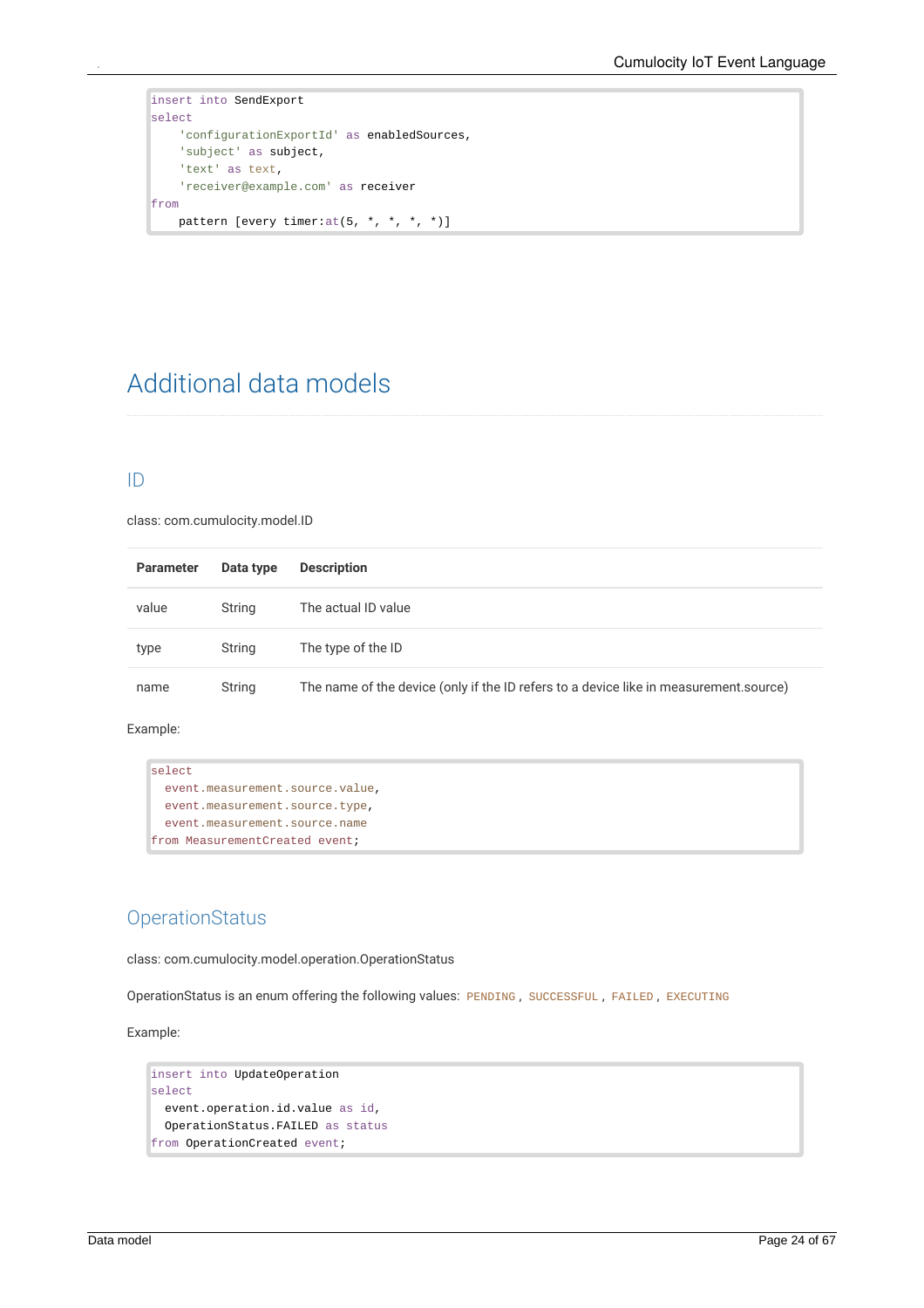### <span id="page-24-0"></span>Severity

class: com.cumulocity.model.event.Severity

Severity is the interface for the enum implementation CumulocitySeverities. CumulocitySeverities offers the following values: CRITICAL , MAJOR , MINOR , WARNING

Example:

```
insert into UpdateAlarm
select
  event.alarm.id.value as id,
  CumulocitySeverities.MAJOR as severity
from AlarmCreated event;
```
### <span id="page-24-1"></span>AlarmStatus

class: com.cumulocity.model.event.AlarmStatus

AlarmStatus is the interface for the enum implementation CumulocityAlarmStatuses. CumulocityAlarmStatuses offers the following values: ACTIVE , ACKNOWLEDGED , CLEARED

```
insert into UpdateAlarm
select
  event.alarm.id.value as id,
  CumulocityAlarmStatuses.ACKNOWLEDGED as status
from AlarmCreated event;
```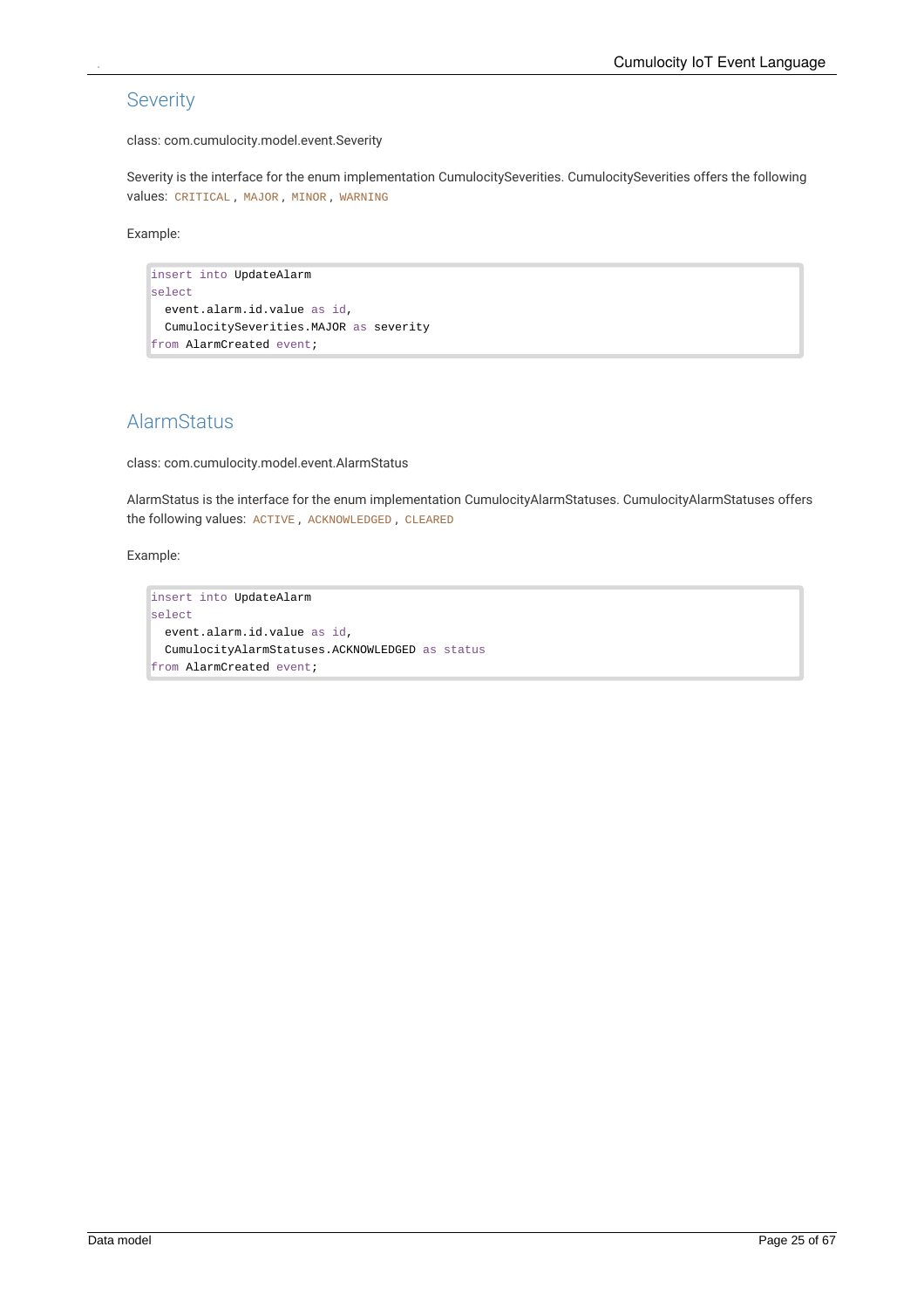# <span id="page-25-0"></span>Functions

With the Cumulocity Event Language it is possible to utilize functions. This section will cover the already built-in functions ready to use.

<span id="page-25-1"></span>For guidance on how to write your own functions please check Creating own [functions](#page-38-0).

## Java functions

Every module automatically imports the following libraries:

```
java.lang.*
java.math.*
java.text.*
java.util.*
```
You can use any of the functions located in those libraries.

Examples:

Using java.util.Random

```
create variable Random generator = new Random();
insert into CreateMeasurement
select
  "12345" as source,
  "c8y_TemperatureMeasurement" as type,
  current_timestamp().toDate() as time,
  {
    "c8y_TemperatureMeasurement.T1.value", generator.nextInt(12) + 18,
    "c8y_TemperatureMeasurement.T1.unit", "C",
    "c8y_TemperatureMeasurement.T2.value", generator.nextInt(12) + 18,
    "c8y_TemperatureMeasurement.T2.unit", "C",
    "c8y_TemperatureMeasurement.T3.value", generator.nextInt(12) + 18,
    "c8y_TemperatureMeasurement.T3.unit", "C",
    "c8y_TemperatureMeasurement.T4.value", generator.nextInt(12) + 18,
    "c8y_TemperatureMeasurement.T4.unit", "C",
    "c8y_TemperatureMeasurement.T5.value", generator.nextInt(12) + 18,
    "c8y_TemperatureMeasurement.T5.unit", "C"
  } as fragments
from pattern[every timer:at(*, *, *, *, *, */30)];
```
Using java.math.BigDecimal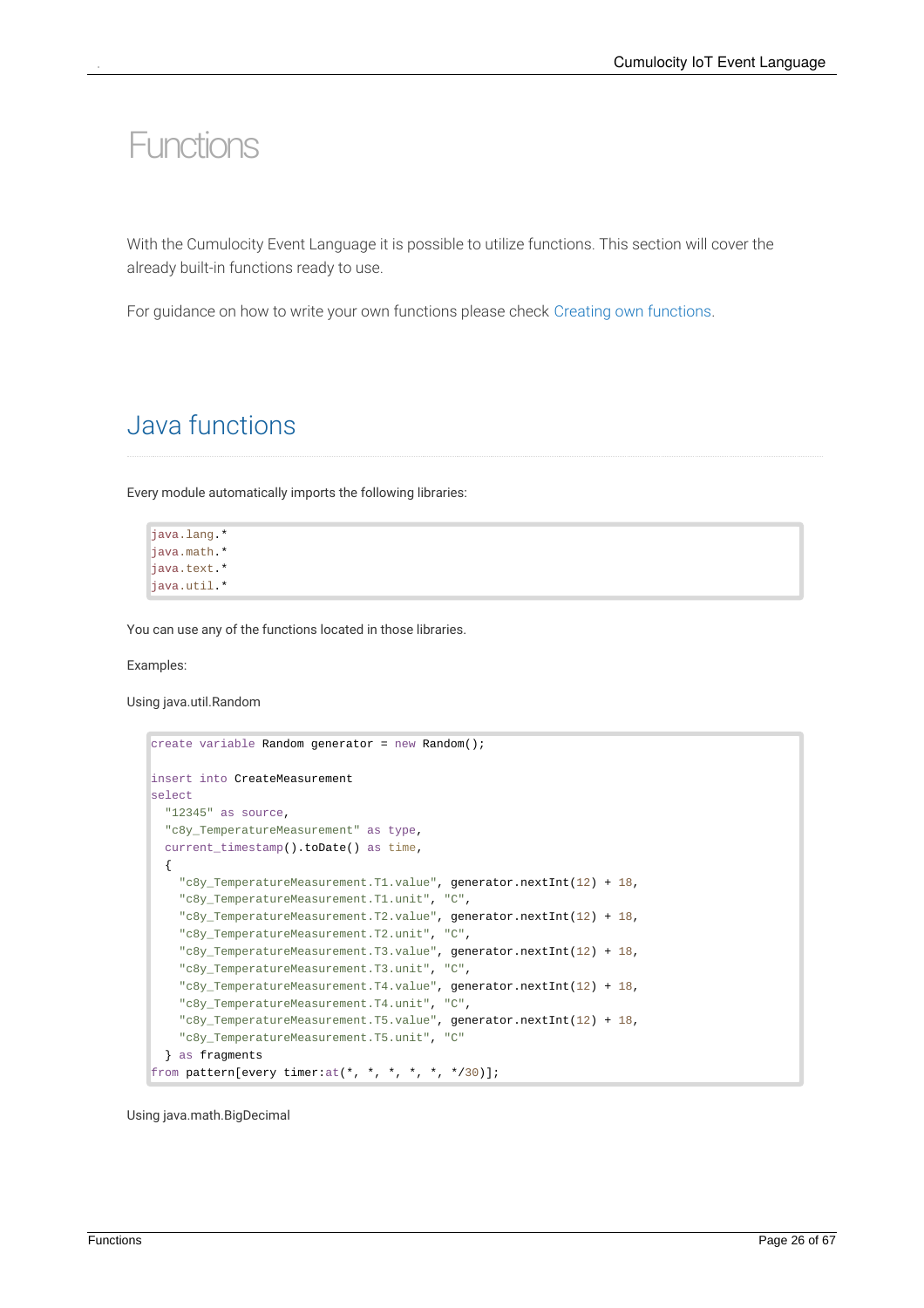#### <span id="page-26-0"></span>select getNumber(m, "c8y\_TemperatureMeasurement.T.value").divide(new BigDecimal(3),2,RoundingMode.HALF\_UP) from MeasurementCreated m;

## Database functions

To interact with your historical data you can use one of the following functions to directly query the database.

Most functions are available in several variants:

- findOne…(…): The function expects exactly one object as query result and fails otherwise.
- findFirst…(…): The function returns the first object in the query result or "null", if the result is empty.
- findAll…(…): The function returns all objects in the query result.

Here is the full list of available functions. Replace the ellipses ("…") with "findOne", "findFirst" or "findAll".

| <b>Function name (with variants)</b>                       | Return<br>type    | <b>Alternative argument lists</b>                                                |
|------------------------------------------------------------|-------------------|----------------------------------------------------------------------------------|
| findManagedObjectById                                      | Managed<br>Object | id*:String*<br>id*:Gld*                                                          |
| findFirstManagedObjectParent<br>findOneManagedObjectParent | Managed<br>Object | managedObjectId*:String*<br>managedObjectId*:Gld*                                |
| ManagedObjectByFragmentType                                | List              | fragmentType*:String*                                                            |
| ManagedObjectByType                                        | List              | type*:String*                                                                    |
| findEventById                                              | Event             | id*:String*<br>id*:Gld*                                                          |
| findFirstEventByFragmentType<br>findOneEventByFragmentType | Event             | fragmentType*:String*                                                            |
| EventByFragmentTypeAndSource                               | List              | fragmentType*:String*, source*:String*                                           |
| EventByFragmentTypeAndSourceAndTimeBetwee<br>n             | List              | fragmentType*:String*, source*:String*,<br>from*:Date*, to*:Date*                |
| EventByFragmentTypeAndSourceAndTimeBetwee<br>nAndType      | List              | fragmentType*:String*, source*:String*,<br>from*:Date*, to*:Date*, type*:String* |
| EventByFragmentTypeAndSourceAndType                        | List              | fragmentType*:String*, source*:String*,<br>type*:String*                         |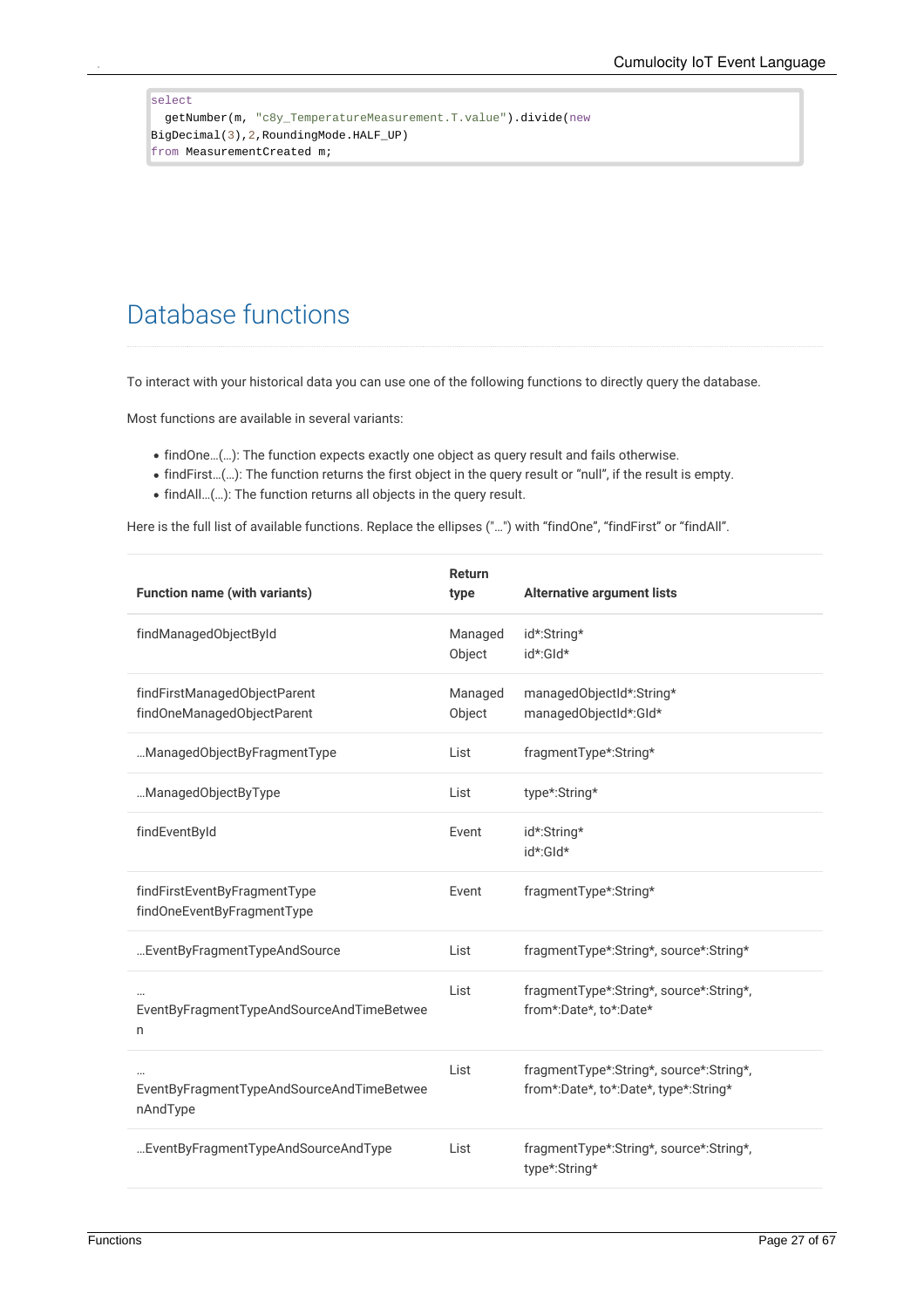| <b>Function name (with variants)</b>                                                 | <b>Return</b><br>type | <b>Alternative argument lists</b>                                                |
|--------------------------------------------------------------------------------------|-----------------------|----------------------------------------------------------------------------------|
| EventByFragmentTypeAndTimeBetween                                                    | List                  | fragmentType*:String*, from*:Date*, to*:Date*                                    |
| EventByFragmentTypeAndTimeBetweenAndType                                             | List                  | fragmentType*:String*, from*:Date*, to*:Date*,<br>type*:String*                  |
| findFirstEventByFragmentTypeAndType<br>findOneEventByFragmentTypeAndType             | Event                 | fragmentType*:String*, type*:String*                                             |
| EventBySource                                                                        | List                  | source*:String*                                                                  |
| findMeasurementById                                                                  | Measure<br>ment       | id*:String*<br>id*:Gld*                                                          |
| findFirstMeasurementByFragmentType<br>findOneMeasurementByFragmentType               | Measure<br>ment       | fragmentType*:String*                                                            |
| MeasurementByFragmentTypeAndSource                                                   | List                  | fragmentType*:String*, source*:String*                                           |
| MeasurementByFragmentTypeAndSourceAndTim<br>eBetween                                 | List                  | fragmentType*:String*, source*:String*,<br>from*:Date*, to*:Date*                |
| MeasurementByFragmentTypeAndSourceAndTim<br>eBetweenAndType                          | List                  | fragmentType*:String*, source*:String*,<br>from*:Date*, to*:Date*, type*:String* |
| MeasurementByFragmentTypeAndSourceAndTyp<br>e                                        | List                  | fragmentType*:String*, source*:String*,<br>type*:String*                         |
| Measurement By Fragment Type And Time Between                                        | List                  | fragmentType*:String*, from*:Date*, to*:Date*                                    |
| MeasurementByFragmentTypeAndTimeBetweenA<br>ndType                                   | List                  | fragmentType*:String*, from*:Date*, to*:Date*,<br>type*:String*                  |
| findFirstMeasurementByFragmentTypeAndType<br>findOneMeasurementByFragmentTypeAndType | Measure<br>ment       | fragmentType*:String*, type*:String*                                             |
| MeasurementBySource                                                                  | List                  | source*:String*                                                                  |
| findLastMeasurementByFragmentTypeAndSource<br>AndTimeBetween                         | Measure<br>ment       | fragmentType*:String*, source*:String*,<br>from*:Date*, to*:Date*                |
| findLastMeasurementByFragmentTypeAndSource<br>AndTimeBetweenAndType                  | Measure<br>ment       | fragmentType*:String*, source*:String*,<br>from*:Date*, to*:Date*, type*:String* |
| findLastMeasurementByFragmentTypeAndTimeB<br>etween                                  | Measure<br>ment       | fragmentType*:String*, from*:Date*, to*:Date*                                    |
| findLastMeasurementByFragmentTypeAndTimeB<br>etweenAndType                           | Measure<br>ment       | fragmentType*:String*, from*:Date*, to*:Date*,<br>type*:String*                  |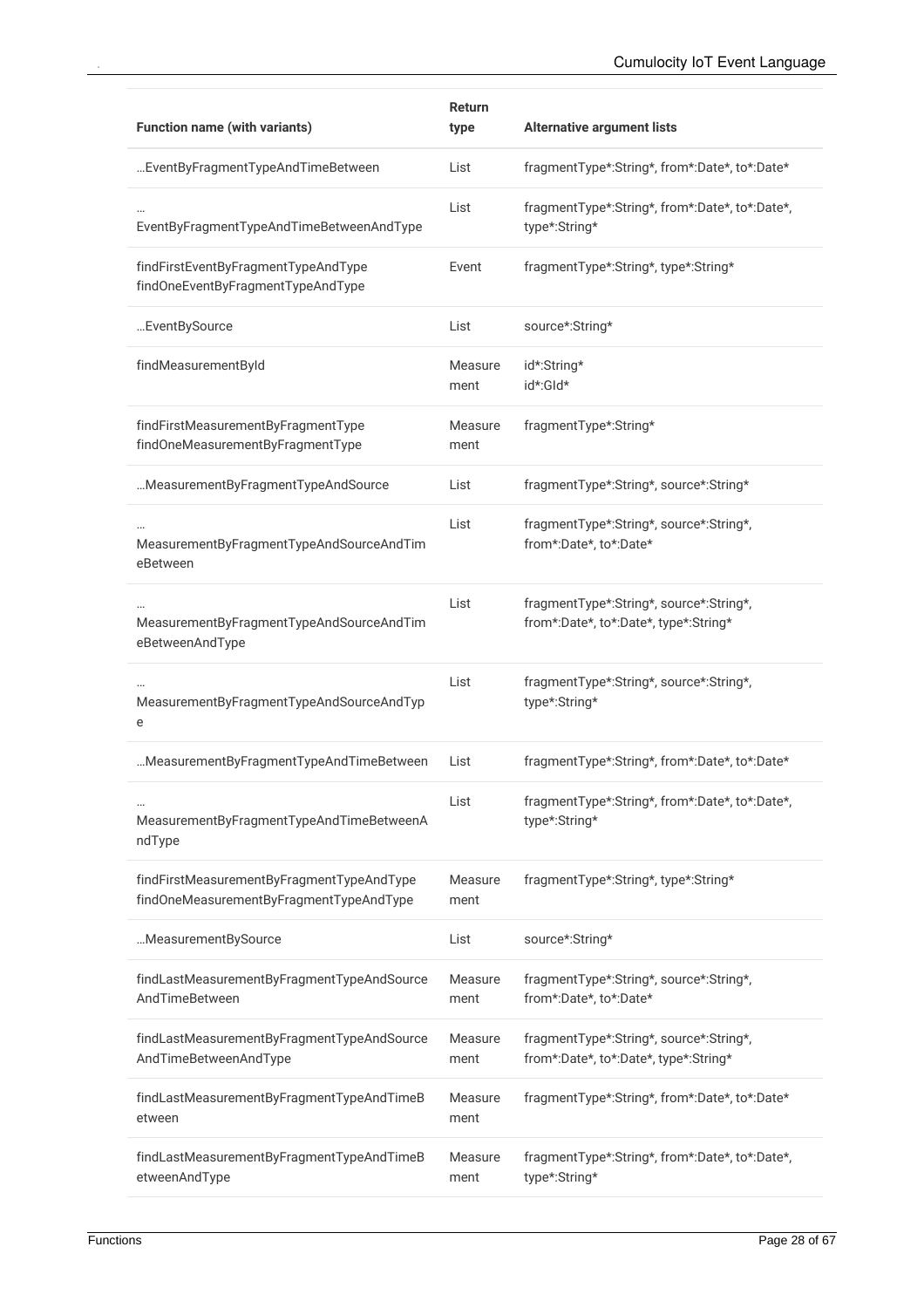| <b>Function name (with variants)</b>                   | Return<br>type | <b>Alternative argument lists</b>                             |
|--------------------------------------------------------|----------------|---------------------------------------------------------------|
| findOperationById                                      | Operatio<br>n  | id*:String*<br>id*:Gld*                                       |
| findFirstOperationByAgent<br>findOneOperationByAgent   | Operatio<br>n  | agentId*:String*                                              |
| Operation By Agent And Status                          | List           | agentId*:String*, status*:String*                             |
| findFirstOperationByDevice<br>findOneOperationByDevice | Operatio<br>n  | deviceId*:String*                                             |
| OperationByDeviceAndStatus                             | List           | deviceId*:String*, status*:String*                            |
| OperationByStatus                                      | List           | status*:String*                                               |
| OperationByCreationTimeBetween                         | List           | from*:Date*, to*:Date*                                        |
| findAlarmById                                          | Alarm          | id*:String*<br>id*:Gld*                                       |
| AlarmBySource                                          | List           | sourceId*:String*                                             |
| Alarm By Source And Status                             | List           | sourceId*:String*, status*:String*                            |
| Alarm By Source And Status And Type                    | List           | sourceId*:String*, status*:String*, type*:String*             |
| Alarm By Source And Status And Time Between            | List           | sourceld*:String*, status*:String*, from*:Date*,<br>to*:Date* |
| AlarmBySourceAndTimeBetween                            | List           | sourceId*:String*, from*:Date*, to*:Date*                     |
| findFirstAlarmByStatus<br>findOneAlarmByStatus         | Alarm          | status*:String*                                               |
| Alarm By Status And Time Between                       | List           | status*:String*, from*:Date*, to*:Date*                       |
| AlarmByTimeBetween                                     | List           | from*:Date*, to*:Date*                                        |

## <span id="page-28-0"></span>Utility functions

### <span id="page-28-1"></span>access fragments

Fragments are accessible through the following helper functions: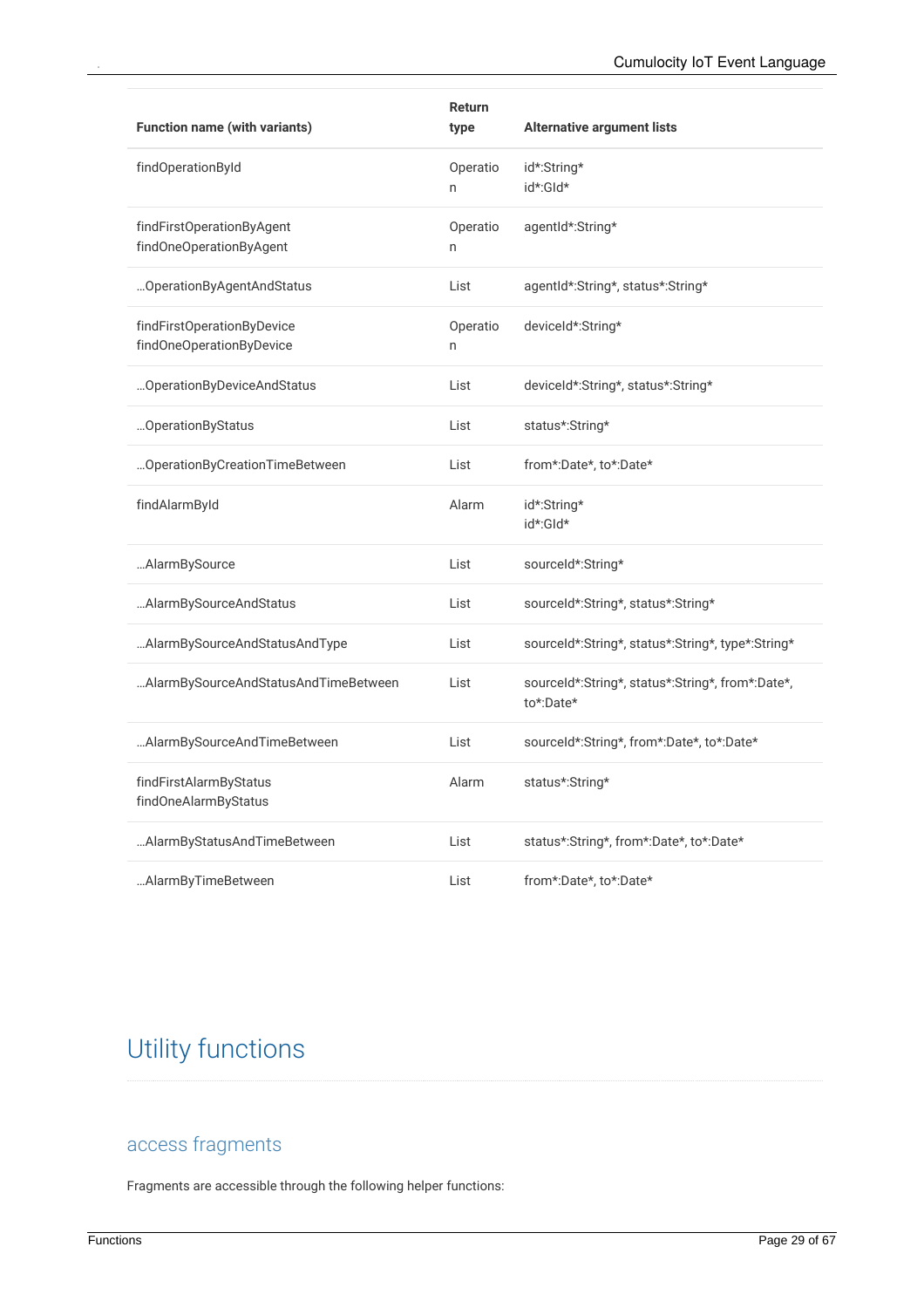- Object getObject(Object event, String path[, Object defaultValue])
- String getString(Object event, String path[, String defaultValue])
- Number getNumber(Object event, String path[, Number defaultValue])
- Boolean getBoolean(Object event, String path[, Boolean defaultValue])
- Date getDate(Object event, String path[, Date defaultValue])
- List getList(Object event, String path[, List defaultValue])

You can use JsonPath (without the root element \$) to navigate in the object structure Example:

```
select
  getNumber(m, "c8y_TemperatureMeasurement.T.value")
from MeasurementCreated m;
select
 e.event as event
from EventCreated e
where getObject(e, "c8y_Position") is not null;
```
#### <span id="page-29-0"></span>cast

The cast() function gives you the possibility to transform data to the correct data type if you receive it e.g. as Object. Casting to a basic Java type:

cast(myVariable, long)

For other types you need to specify the fully-qualified class name

```
cast(event.managedObject.childAssets[0], com.cumulocity.model.ID)
```
#### <span id="page-29-1"></span>current\_timestamp

The current\_timestamp() function will give you the current server time. You can easily transform it to the required Date data type with the toDate() function to be used in the Cumulocity streams.

Example:

```
insert into CreateAlarm
select
  "c8y_HighTemperatureAlarm" as type,
  current_timestamp().toDate() as time,
  event.event.source as source,
  CumulocitySeverities.WARNING as severity,
  CumulocityAlarmStatuses.ACTIVE as status,
  "The device has high temperature" as text
from EventCreated event;
```
### <span id="page-29-2"></span>inMaintenanceMode

The inMaintenaceMode() function is a fast way to check if the device is currently in maintenance mode. It takes an [ID](http://localhost:1313/guides/event-language/data-model#id) as parameter and will return a boolean value.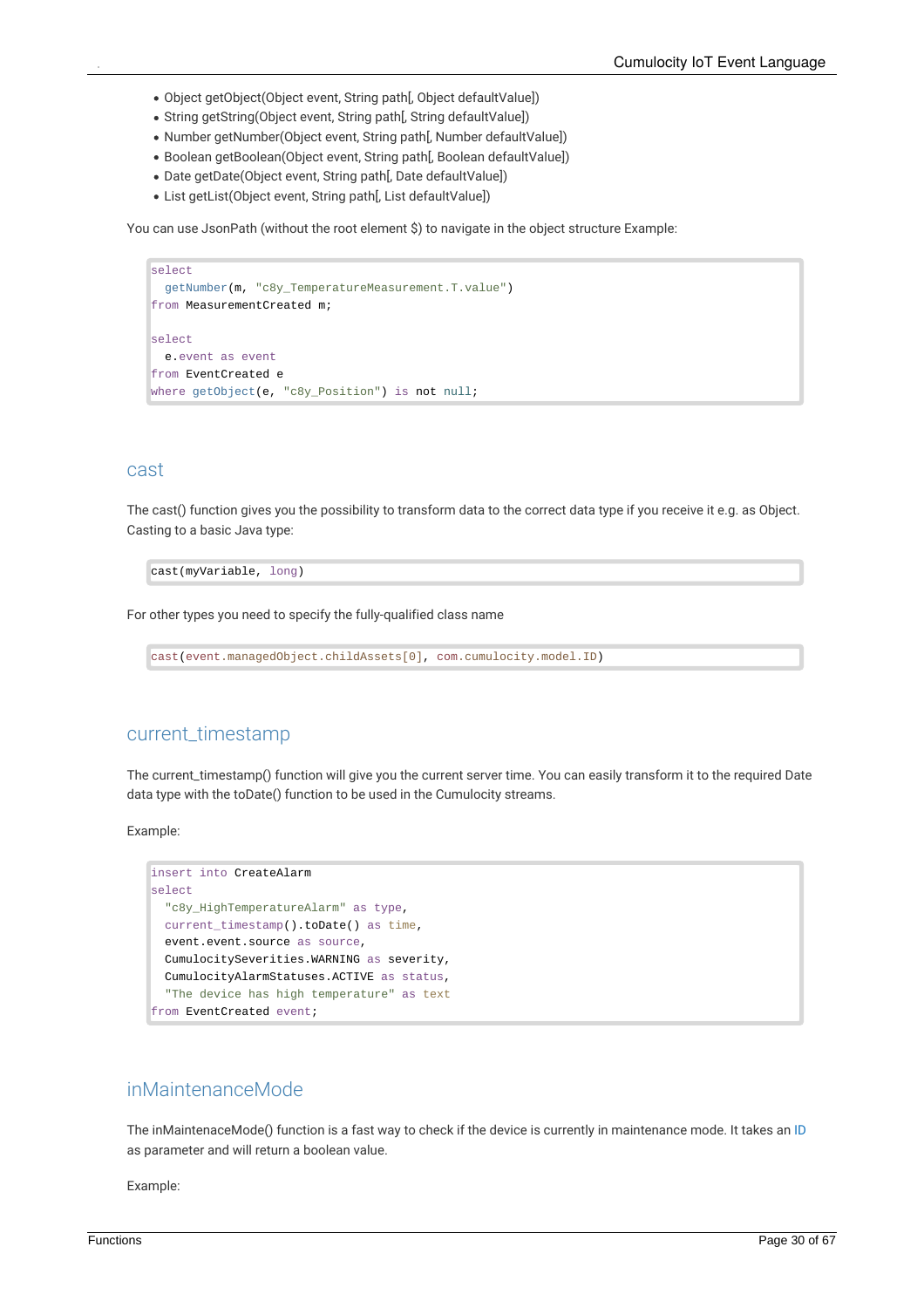```
insert into SendEmail
select
 "receiver1@cumulocity.com,receiver2@cumulocity.com" as receiver,
 "cc@cumulocity.com" as cc,
  "bcc@cumulocity.com" as bcc,
 "reply@cumulocity.com" as replyTo,
 "Example mail" as subject,
  "This mail was sent to test the SendEmail stream in Cumulocity" as text
from EventCreated e
where not inMaintenanceMode(e.event.source);
```
### <span id="page-30-0"></span>replaceAllPlaceholders

To enrich your texts you can either use concatenation

```
insert into SendEmail
select
  "receiver1@cumulocity.com,receiver2@cumulocity.com" as receiver,
  "cc@cumulocity.com" as cc,
  "bcc@cumulocity.com" as bcc,
  "reply@cumulocity.com" as replyTo,
  "Example mail" as subject,
  "An event with the text " || e.event.text || " has been created." as text
from EventCreated e;
```
If the texts get longer and have more values that are dynamically set from the data you can use the replaceAllPlaceholders() function. Another advantage of this function is that you can not only use the current object but also access all information of the device that created the alarm, measurment, event.

In your text string you mark the placeholders with the JsonPath to the value (without the root element \$) and surround it by #{}. If you want to access data from the device you start the JsonPath with source.

The function gets called with the string which contains the placeholders and the object which you want to use for filling the placeholders. The source device will then be automatically queried.

Example:

```
create variable string myMailText =
"The device #{source.name} with the serial number #{source.c8y_Hardware.serialNumber}
created an event with the text \#\{\text{text}\} at \#\{\text{time}\}. The device is located at \#{source.c8y_Address.street} in #{source.c8y_Address.city}.";
insert into SendEmail
select
  "receiver1@cumulocity.com,receiver2@cumulocity.com" as receiver,
  "cc@cumulocity.com" as cc,
  "bcc@cumulocity.com" as bcc,
  "reply@cumulocity.com" as replyTo,
  "Example mail" as subject,
  replaceAllPlaceholders(myMailText, e.event) as text
from EventCreated e;
```
#### <span id="page-30-1"></span>toNumberSetParameter

The toNumberSetParameter() function helps you to configure timer patterns outside of the module. When deploying a module with timer patterns the pattern has to be fixed to the point of deployment and cannot be changed without redeploying the module. It is possible to configure timer patterns with variables if the variables get resolved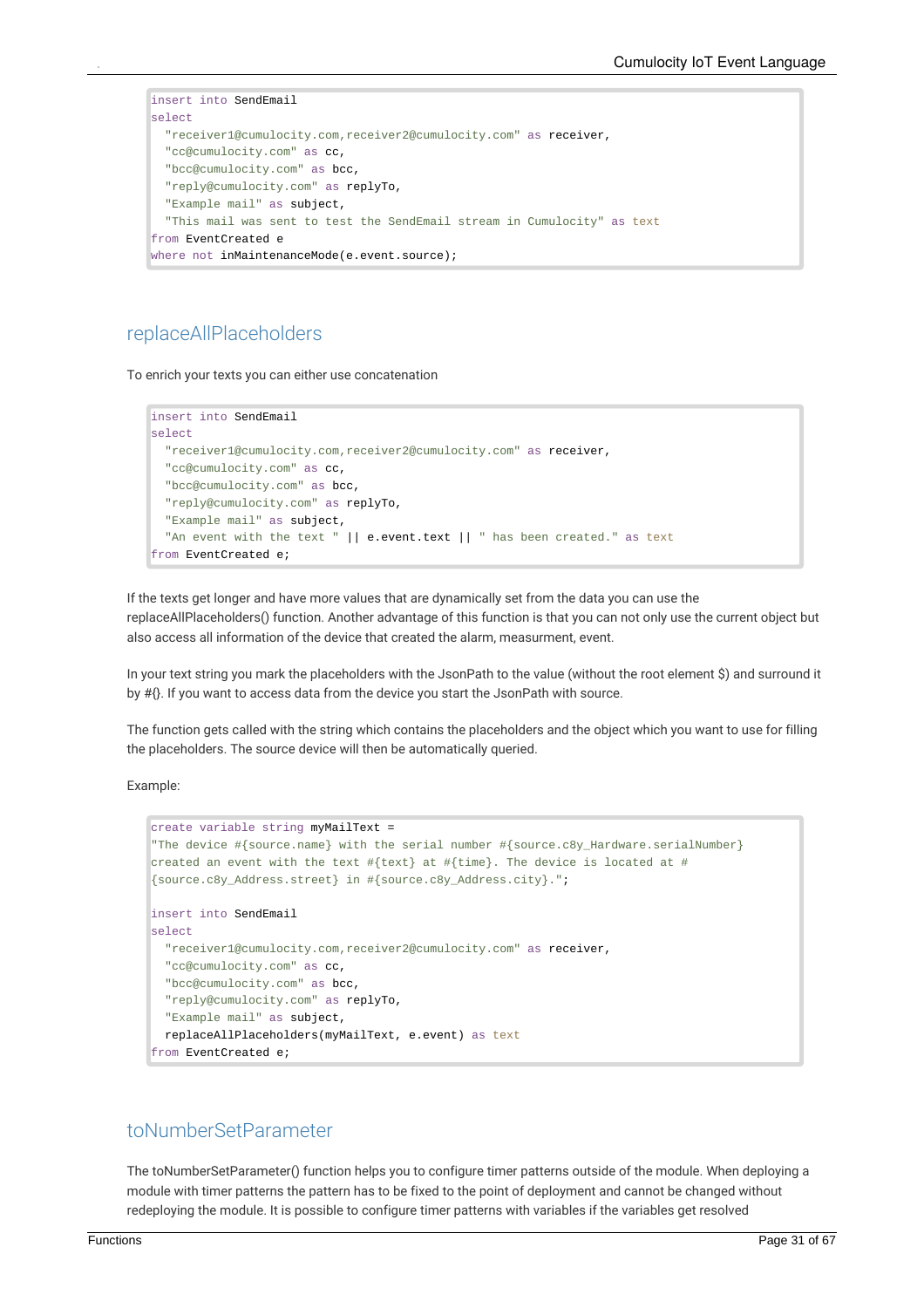immediately on deployment. This enables you to store the timer pattern in a ManagedObject. On deployment you load it and fillit with the timer pattern. The toNumberSetParameter() function transforms strings to the NumberSetParameter type which is the input for timer patterns. For more information about timer patterns please check [here](#page-35-2).

```
create variable ManagedObject device = findManagedObjectById("12345");
create variable string minuteVal = getString(device, "config.minute");
create variable string hourVal = getString(device, "config.hour");
create variable string dayOfMonthVal = getString(device, "config/day");create variable string monthVal = getString(device, "config.month");create variable string dayOfWeekVal = getString(device, "config.weekday");
insert into CreateOperation
select
 "PENDING" as status,
 "12345" as deviceId,
 { "c8y_Restart", {} } as fragments
from
 pattern [every timer: at(toNumberSetParameter(minuteVal),
 toNumberSetParameter(hourVal),
 toNumberSetParameter(dayOfMonthVal),
 toNumberSetParameter(monthVal),
 toNumberSetParameter(dayOfWeekVal))];
```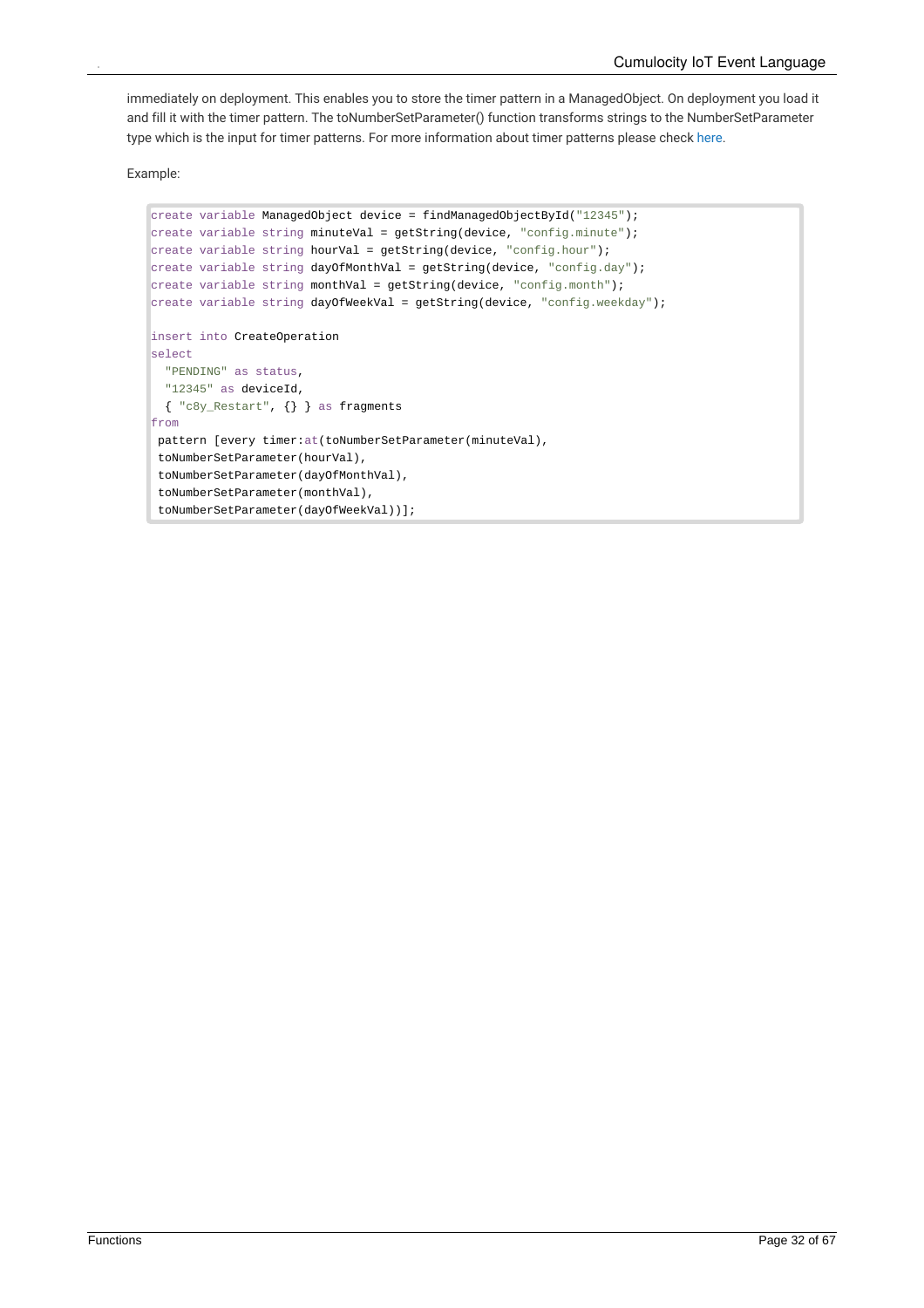# <span id="page-32-0"></span>Advancedusecases

### <span id="page-32-1"></span>Custom fragments

Cumulocity IoT APIs give you the possibility to structure your data freely. In the Cumulocity Event Language this is also the case. Each of the output streams can be extended with custom fragments. You can add fragments by setting the fragments field in the stream with a list of key, value pairs. The key is the full JsonPath to the value.

{ key1, value1, key2, value2, key3, value3 } as fragments

Example 1:

```
insert into CreateMeasurement
select
  "12345" as source,
  "c8y_TemperatureMeasurement" as type,
  current_timestamp().toDate() as time,
  {
    "c8y_TemperatureMeasurement.T1.value", 1,
    "c8y_TemperatureMeasurement.T1.unit", "C",
    "c8y_TemperatureMeasurement.T2.value", 2,
    "c8y_TemperatureMeasurement.T2.unit", "C",
    "c8y_TemperatureMeasurement.T3.value", 3,
    "c8y_TemperatureMeasurement.T3.unit", "C",
    "c8y_TemperatureMeasurement.T4.value", 4,
    "c8y_TemperatureMeasurement.T4.unit", "C",
    "c8y_TemperatureMeasurement.T5.value", 5,
    "c8y_TemperatureMeasurement.T5.unit", "C"
  } as fragments
from EventCreated;
```
This will result in the following json structure: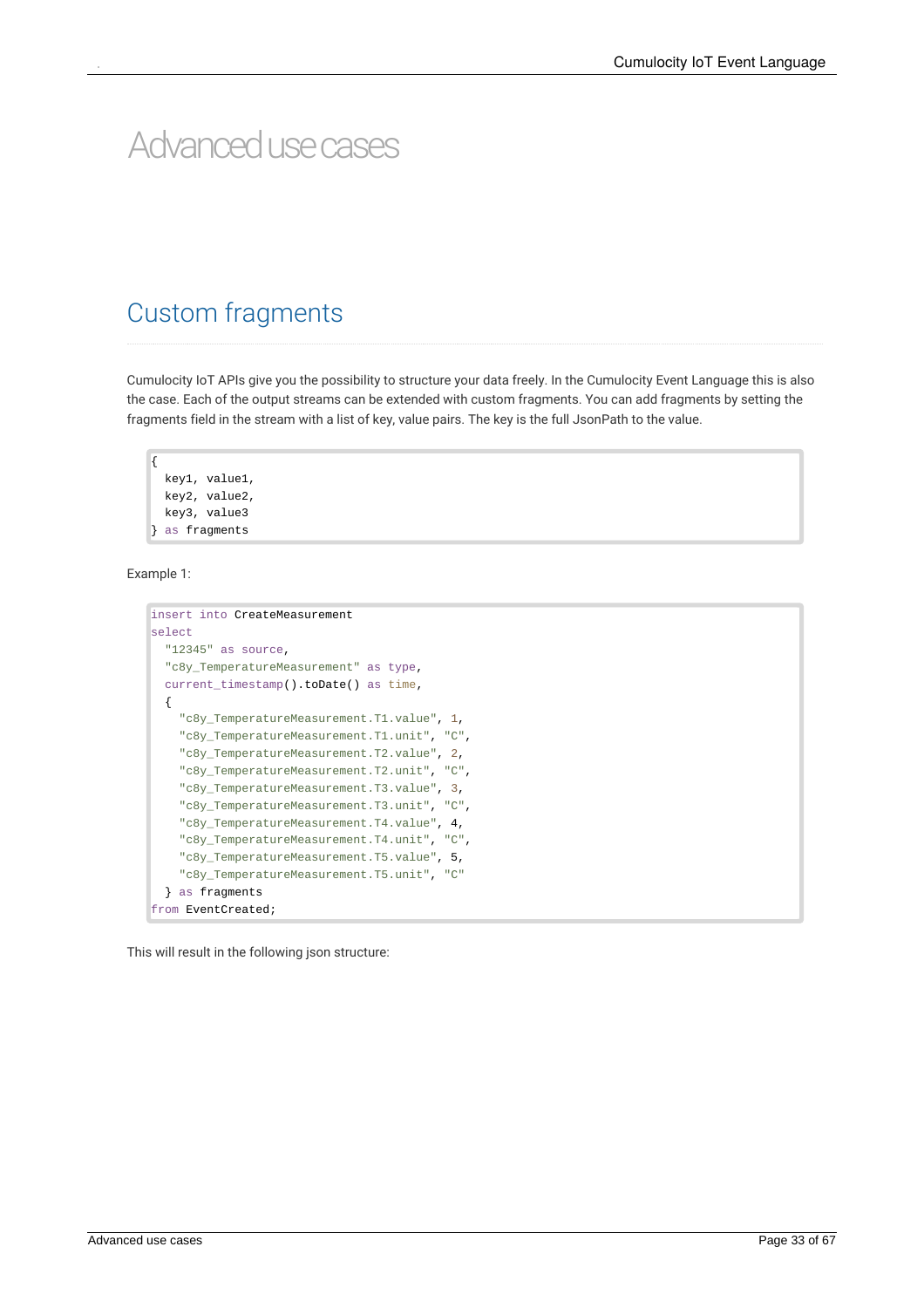```
\overline{\mathcal{L}}"type": "c8y_TemperatureMeasurement",
  "time": "...",
  "source": {
    "id": "12345"
  },
  "c8y_TemperatureMeasurement": {
    "T1": {
      "value": 1,
      "unit": "C"
    },
    "T2": {
      "value": 1,
      "unit": "C"
    },
     "T3": {
      "value": 1,
       "unit": "C"
    },
     "T4": {
      "value": 1,
       "unit": "C"
    },
    "T5": {
      "value": 1,
       "unit": "C"
    },
  }
\mathbf{R}
```
Example 2:

```
insert into CreateManagedObject
select
  "MyCustomDevice" as name,
  "customDevice" as type,
  {
    "c8y_IsDevice", {},
    "c8y_SupportedOperations", {"c8y_Restart", "c8y_Command"},
    "c8y_Hardware.serialNumber", "mySerialNumber",
    "c8y_Hardware.model", "myDeviceModel",
    "com_cumulocity_model_Agent", {},
    "c8y_RequiredAvailability.responseInterval", 30
  } as fragments
from EventCreated e;
```
This will result in the following json structure: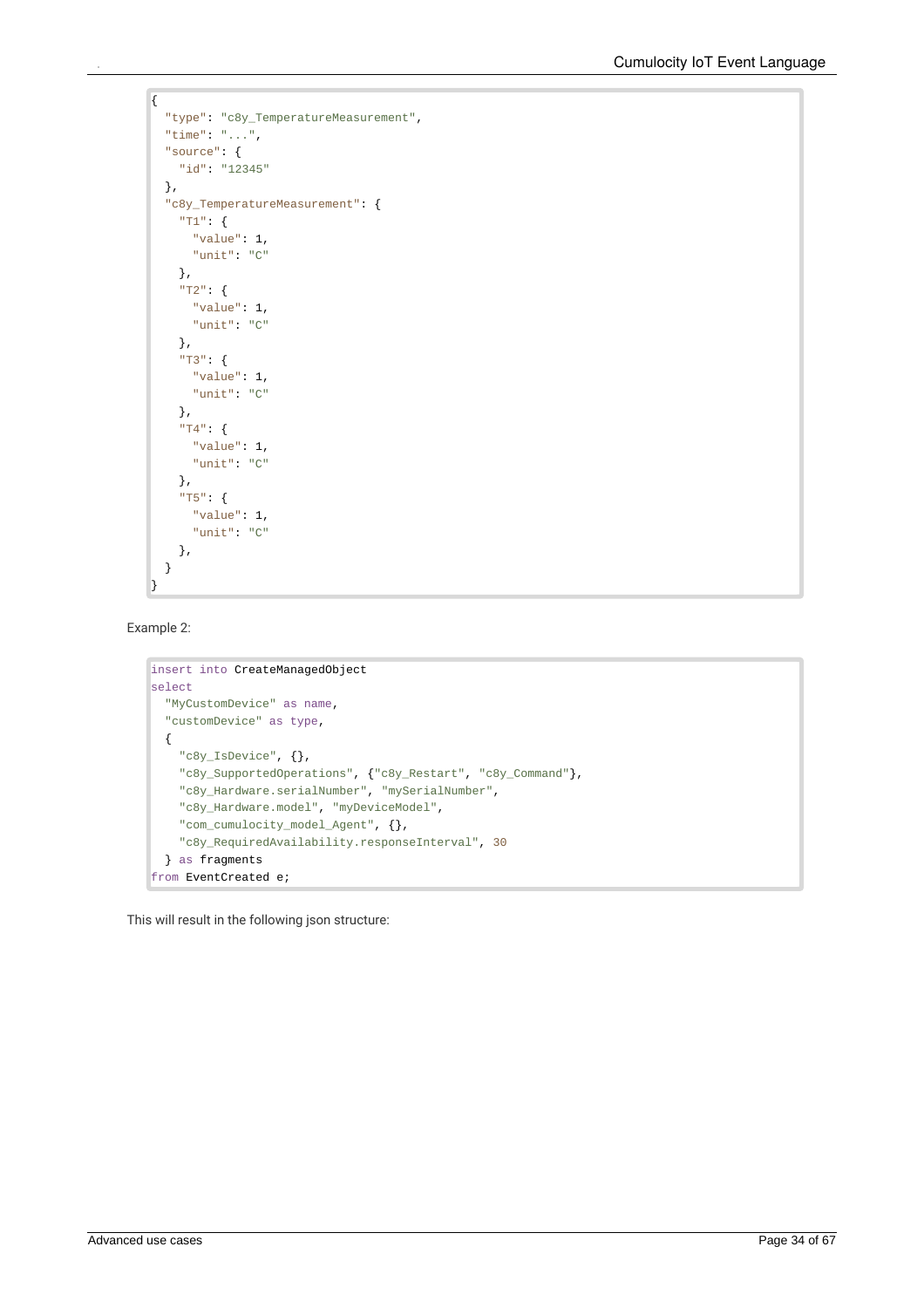```
{
  "name": "MyCustomDevice",
  "type": "customDevice",
  "c8y_IsDevice": {},
  "c8y_RequiredAvailability": {
    "responseInterval": 30
  },
  "c8y_SupportedOperations": [
    "c8y_Restart",
    "c8y_Command"
  \mathbf{1},
  "com_cumulocity_model_Agent": {},
  "c8y_Hardware": {
    "model": "myDeviceModel",
    "serialNumber": "mySerialNumber"
  }
}
```
## <span id="page-34-0"></span>Advanced trigger

Triggering a statement by an arriving event in some stream is not the only possibility. The following sections will cover other ways to trigger statements and combining triggers.

#### <span id="page-34-1"></span>Pattern

Patterns enable you to trigger by combinations or sequences of other triggers. If you have a trigger like this

from EventCreated e;

the functionality is identical with this trigger using a pattern.

from pattern [every e=EventCreated];

It is also possible to add filters in the pattern.

from pattern [every e=EventCreated(event.type = "myEventType")];

You can trigger by joining streams.

from EventCreated e unidirectional, AlarmCreated.std:lastevent() a where e.event.source = a.alarm.source;

This will trigger on every EventCreated (defined through the keyword unidirectional) and add the latest AlarmCreated if it is from the same device.

Note: it will not add the latest AlarmCreated of the device but the latest AlarmCreated overall if it is from the same device

You can also trigger by sequences.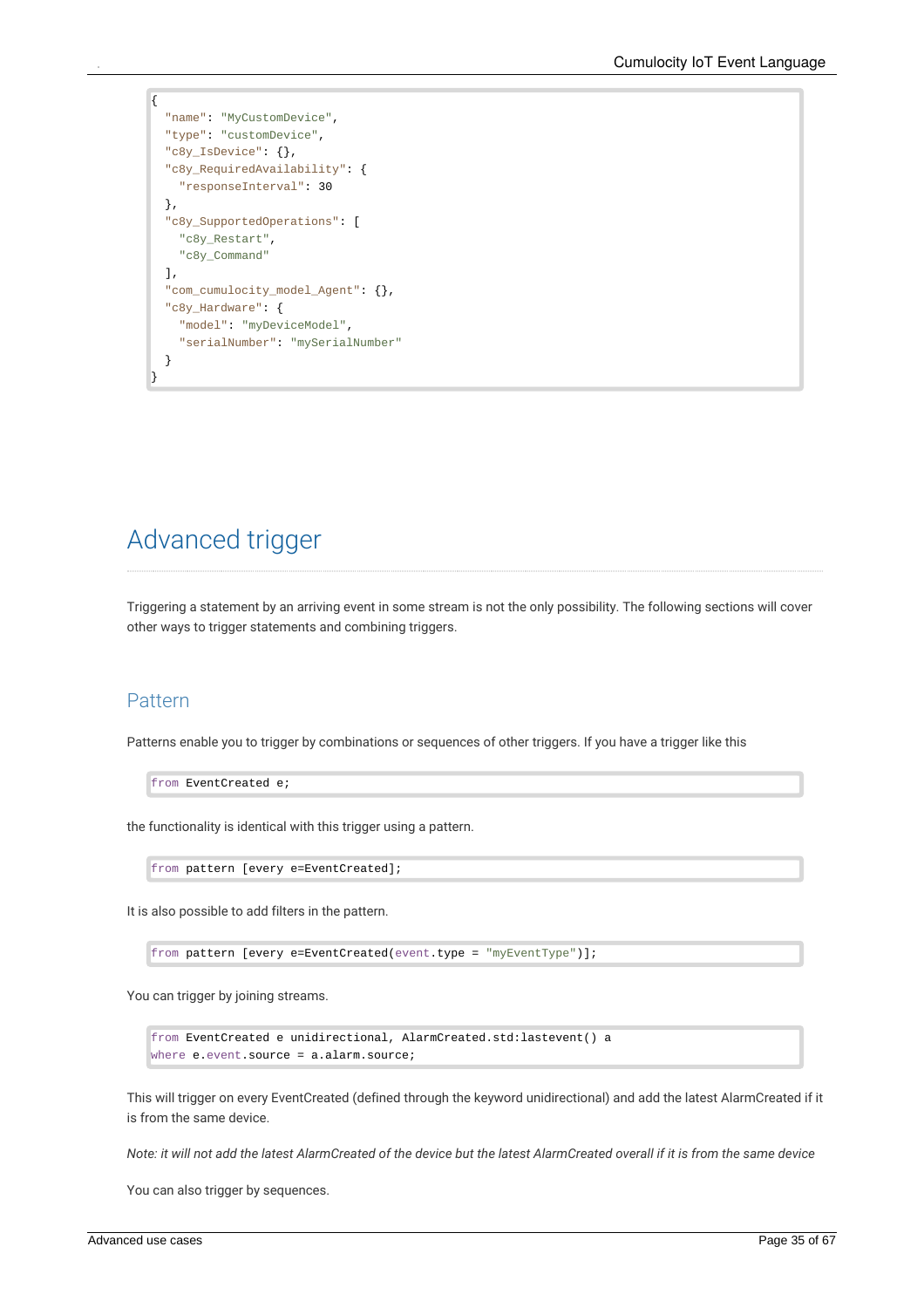```
from pattern[every (e=EventCreated -> a=AlarmCreated(alarm.source = e.event.source))];
```
This will trigger for every pair EventCreated followed by AlarmCreated. It will start on an arriving EventCreated and then finally trigger on an AlarmCreated from the same device. Afterwards it is going to wait for the next EventCreated.

#### <span id="page-35-0"></span>Timer

Instead of using streams for triggering a statement there is also the possibility to trigger by timers. You can either trigger in a certain interval

from pattern [every timer:interval(5 minutes)];

or as a cron job.

```
// timer:at(minutes, hours, daysOfMonth, month, daysOfWeek, (optional) seconds)
// minutes: 0-59
// hours: 0-23
// daysOfMonth: 1-31
// month: 1-12
// daysOfWeek: 0 (Sunday) - 6 (Saturday)
// seconds: 0-59
from pattern [every timer:at(*, *, *, *, *)]; // trigger every minute
from pattern [every timer:at(*, *, *, *, *, *)]; // trigger every second
from pattern [every timer:at(*/10, *, *, *)]; // trigger every 10 minutes
from pattern [every timer:at(0, 1, *, *, [1,3,5])]; // trigger at 1am every monday, wednesday
and friday
from pattern [every timer:at(0, */2, (1-7), *, *)]; // trigger every 2 hours on every day in
the first week of every month
```
You can also combine timer patterns with other patterns. For example you can check if there was an event within a certain time after another event.

from pattern [every e=EventCreated -> (timer:interval(10 minutes) and not a=AlarmCreated)];

This will trigger if there is an EventCreated and within 10 minutes there is no AlarmCreated.

#### <span id="page-35-1"></span>**Outputs**

Outputs give you the possibility to not take every event on a stream into account and to directly control when a statement should output its result. If you have a measurement that is taken every 10 seconds and you want to do calculations with it maybe it is not necessary to calculate with all measurements but only a subset.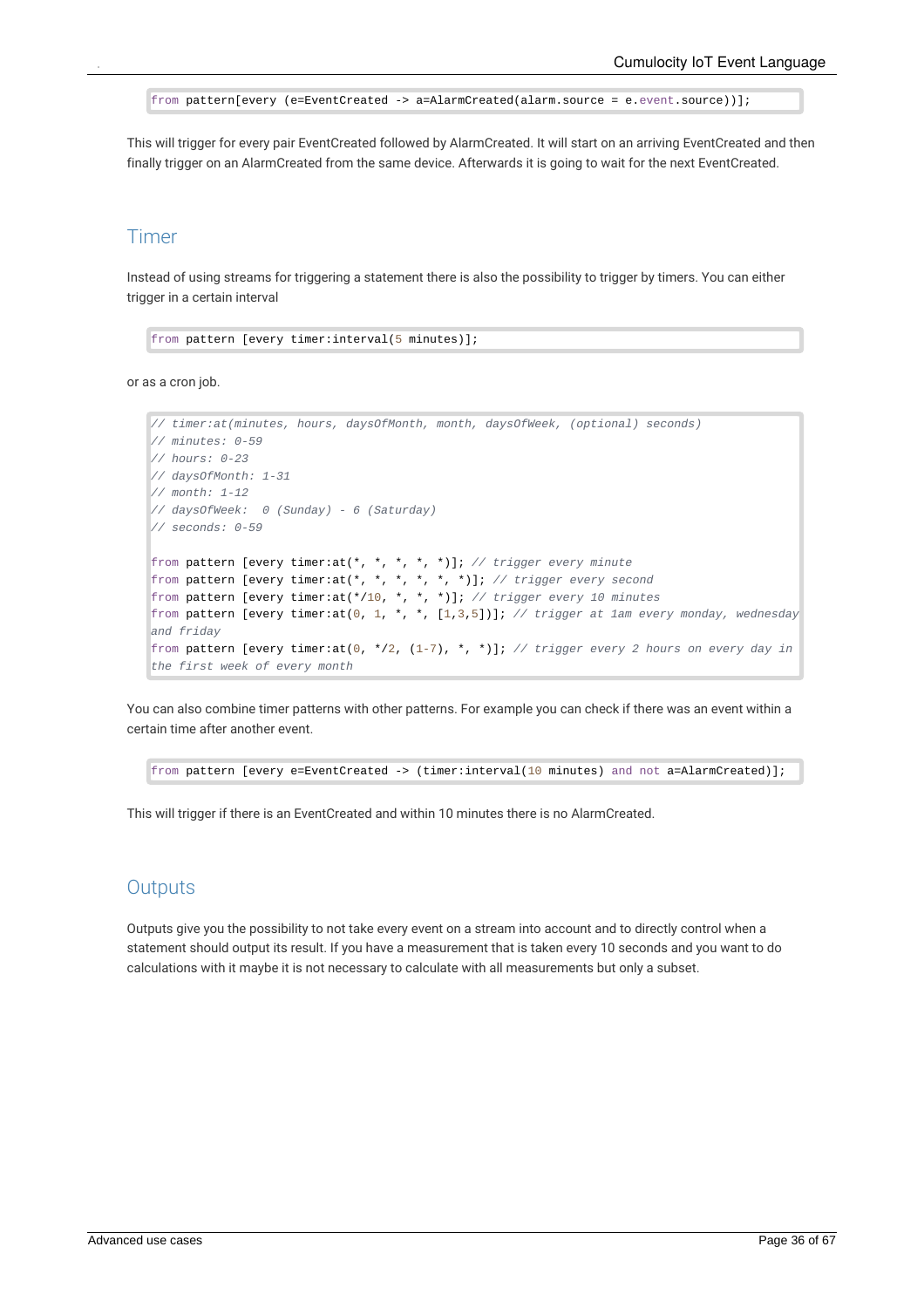```
// will output the last measurement arrived every 1 minute
from MeasurementCreated e
where e.measurement.type = "c8y TemperatureMeasurement"
output last every 1 minutes;
// will output the first of every 20 measurements arriving
from MeasurementCreated e
where e.measurement.type = "c8y_TemperatureMeasurement"
output first every 20 events;
// will output all 20 measurements after the 20th arrived
from MeasurementCreated e
where e.measurement.type = "c8y_TemperatureMeasurement"
output every 20 events;
```
If you need to take allmeasurements into account because e.g. you want to calculate the sum of your measurements and you do not want to update it for every new measurement.

```
select
    sum(getNumber(e, "myCustomMeasurement.mySeries.value")),
   last(*)
from MeasurementCreated e
where e.measurement.type = "myCustomMeasurement"
output last every 50 events;
```
<span id="page-36-0"></span>Every 50 measurements this statement will output the sum (of all measurements since deployment not just of the 50) and the latest measurement.

## Event windows

Event windows give you the possibility to batch together multiple events in a stream for further analysis. There are mainly two ways to create windows:

1. Windows for a certain time

select avg(getNumber(e, "myCustomMeasurement.mySeries.value")), last(\*) from MeasurementCreated.win:time(1 hours) e where e.measurement.type = "myCustomMeasurement";

select avg(getNumber(e, "myCustomMeasurement.mySeries.value")), last(\*) from MeasurementCreated.win:time(1 hours) e where e.measurement.type = "myCustomMeasurement" output last every 1 hours;

The difference between the two statements is that the first one will trigger on every MeasurementCreated and then output the average of the last hour. The second statement only triggers every hour and will only output the last average (calculated when the last MeasurementCreated was received).

2. Windows with a certain amount of events:

select avg(getNumber(e, "myCustomMeasurement.mySeries.value")), last(\*) from MeasurementCreated.win:length(100) e where e.measurement.type = "myCustomMeasurement";

select avg(getNumber(e, "myCustomMeasurement.mySeries.value")), last(\*) from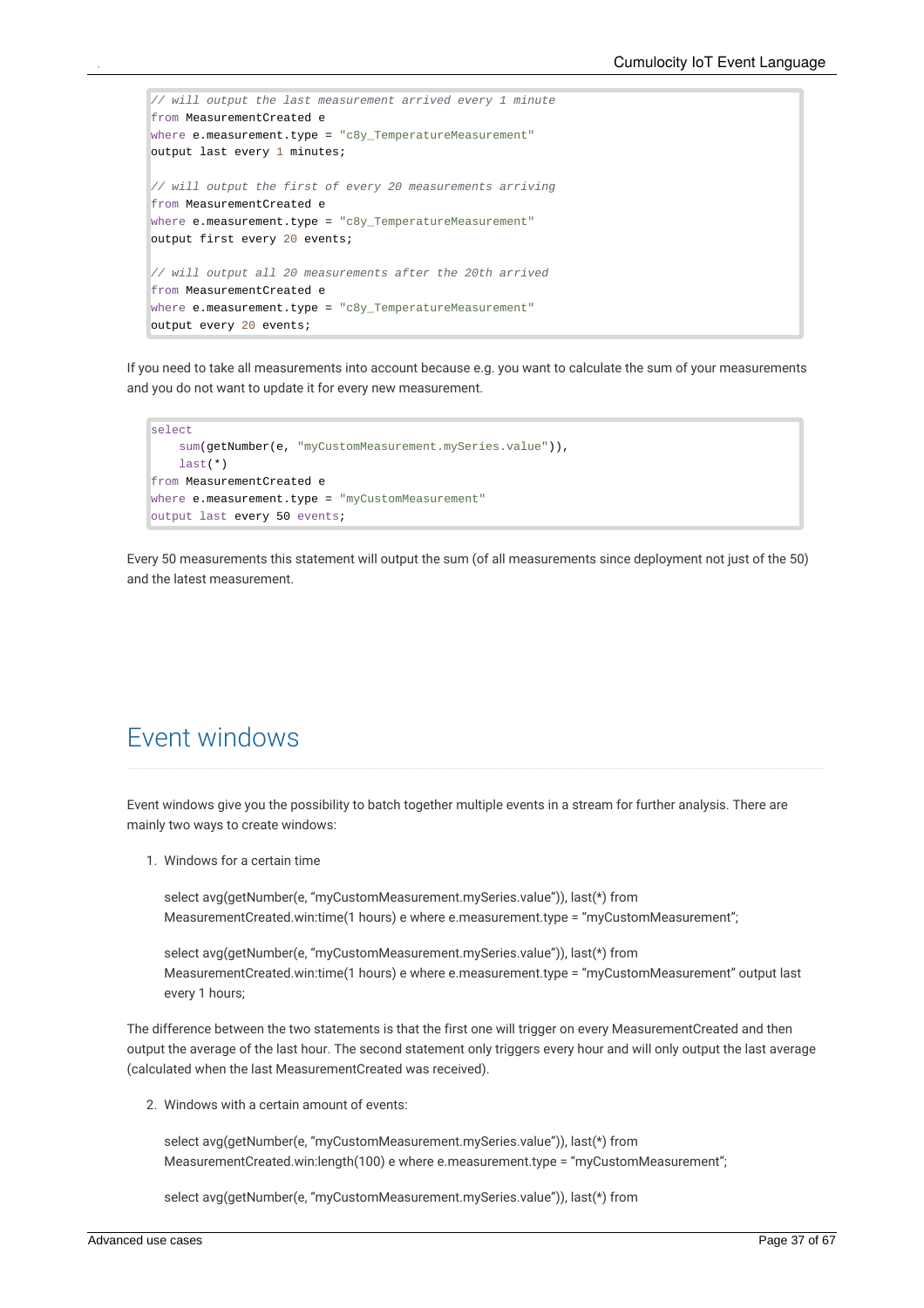MeasurementCreated.win:length(100) e where e.measurement.type = "myCustomMeasurement" output last every 100 events;

Windows can also be globally declared:

```
create window MeasurementCreated.win:length(20) as MyMeasurementWindow;
select
  avg(getNumber(e, "myCustomMeasurement.mySeries.value")),
  last(*)
from MyMeasurementWindow e
where e.measurement.type = "myCustomMeasurement";
```
Declaring a window gives you also the possibility of clearing the window.

<span id="page-37-0"></span>on AlarmCreated delete from MyMeasurementWindow

### Creating own streams

Creating complex modules is not doable in a single statement. While Cumulocity IoT already provides certain streams it is possible to create additional ones to control your event flow. It is not required to define a stream. If you use a unknown stream name it will automatically be created and defined with the input you set.

```
insert into MyEvent
select
  e.event as e
from EventCreated e;
select e.type from MyEvent e;
```
If you now try to add:

```
insert into MyEvent
select
  e as e
from AlarmCreated e;
```
You will not be able to deploy the statement because the stream MyEvent has already been declared with one variable e of type Event. This statement tries to set a value of type AlarmCreated to e.

You can also explicitly create a new stream.

```
create schema MyEvent(
  e Event
);
```
The general syntax is: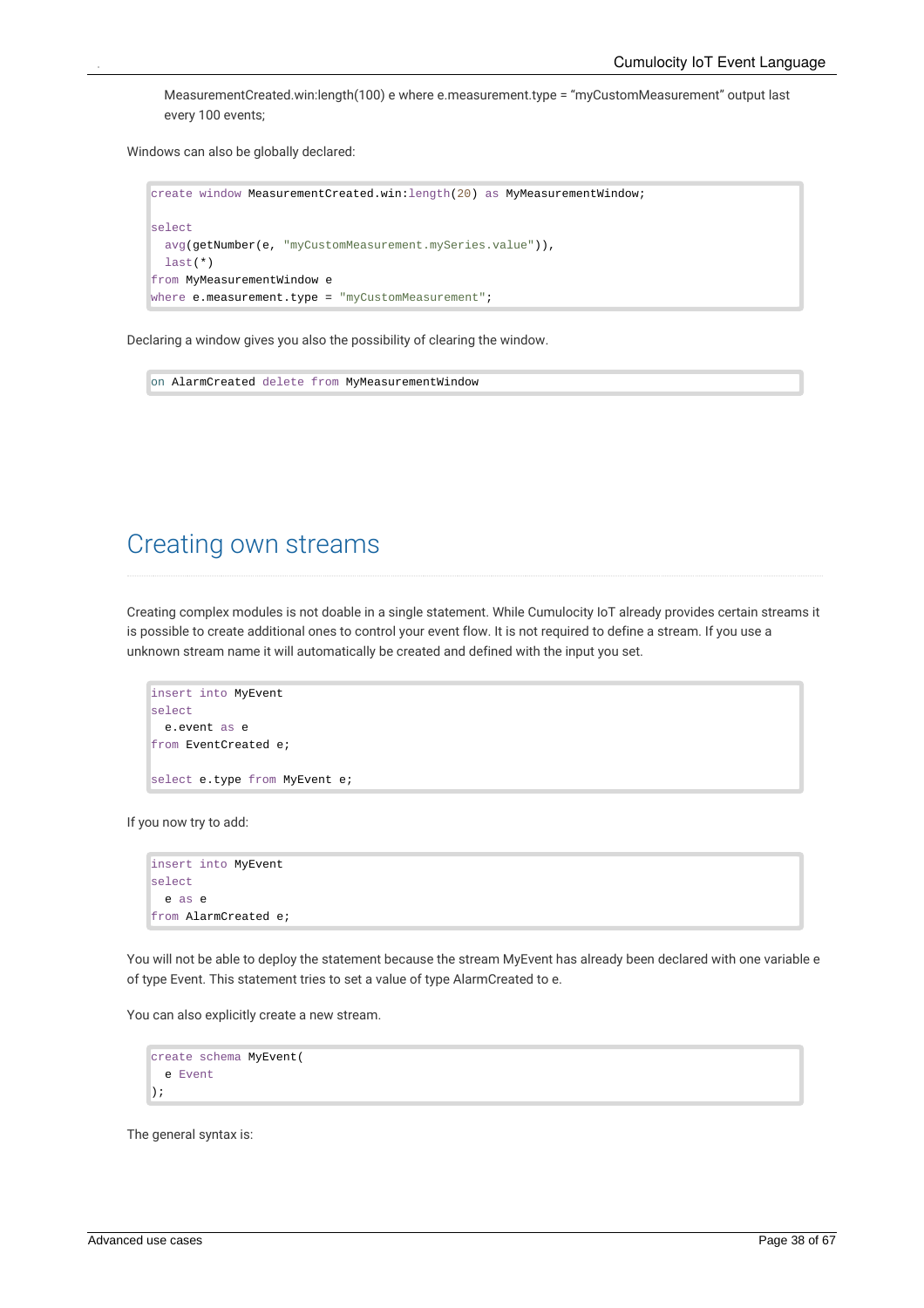```
create schema StreamName(
  var1Name var1Type,
  var2Name var2Type,
  var3Name var3Type
);
```
You can use every basic Java data type, data types from the imported Java [libraries](http://localhost:1313/guides/event-language/functions#java-functions), Cumulocity IoT data types (like Event, Measurement, ManagedObject, …) and other streams.

```
create schema TwoMyEvents(
 firstEvent MyEvent,
  secondEvent MyEvent
);
```
<span id="page-38-0"></span>Note: Stream names are unique and once declared (regardless if implicit or explicit) the stream is available in all your *modules*

## Creating own functions

If you want to make more complex calculation than e.g. sum or average you can create your own helper functions and expressions. For writing the function you can use JavaScript as the scripting language. You can also import Java classes into your expressions using importClass.

Examples:

Increasing the given severity (using JavaScript):

```
create expression CumulocitySeverities js:increaseSeverity(severity) [
    importClass (com.cumulocity.model.event.CumulocitySeverities);
    if(severity == CumulocitySeverities.WARNING) {
        CumulocitySeverities.MINOR;
    } else if(severity == CumulocitySeverities.MINOR) {
        CumulocitySeverities.MAJOR;
    } else if(severity == CumulocitySeverities.MAJOR) {
        CumulocitySeverities.CRITICAL;
    } else {
        severity
    }
];
```
Calculating the distance between two geo-coordinates: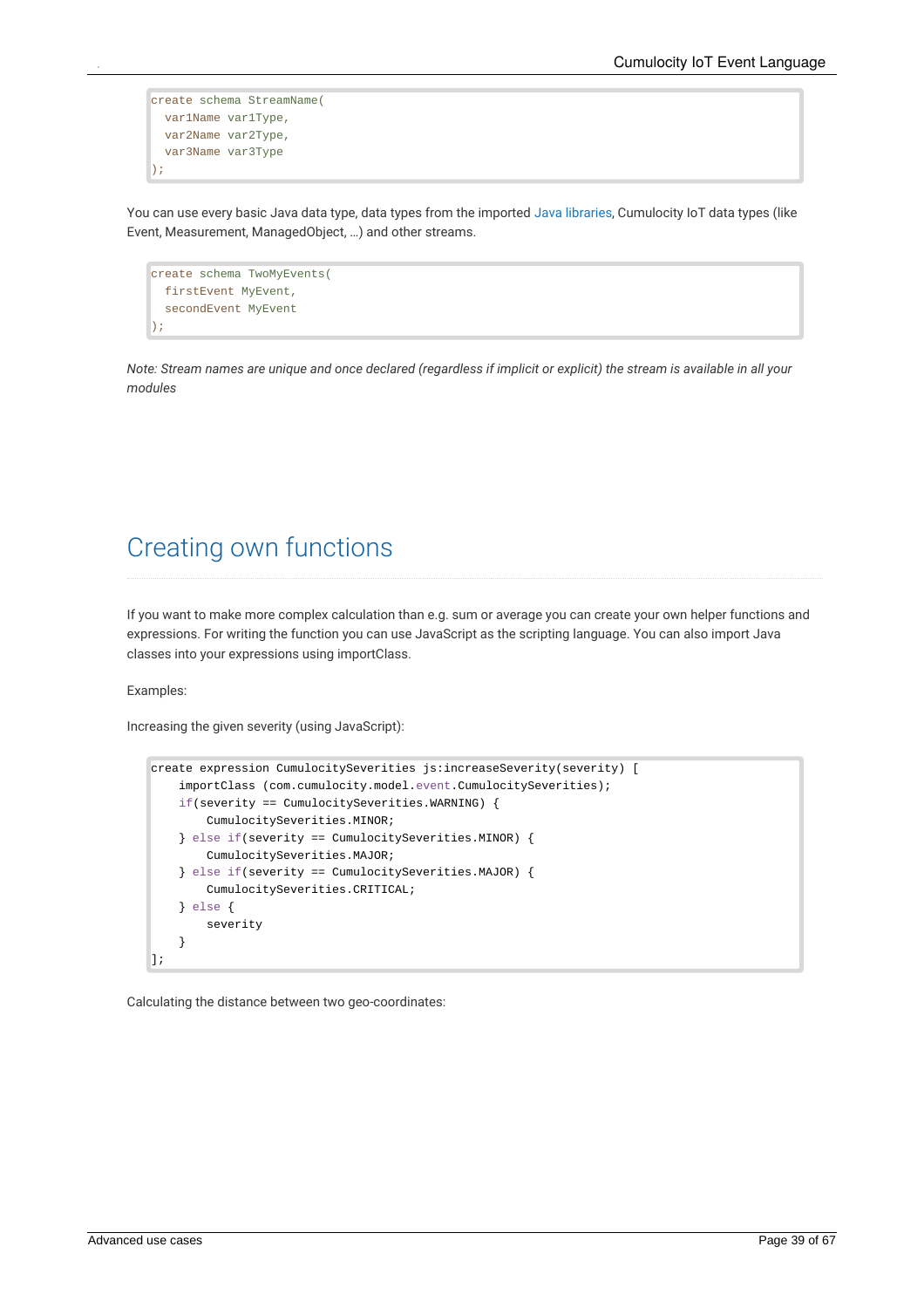```
create expression distance(lat1, lon1, lat2, lon2) [
 var R = 6371000;
 var toRad = function(arg) {
   return arg * Math.PI / 180;
 };
 var lat1Rad = toRad(lat1);
 var lat2Rad = toRad(lat2);
 var deltaLatRad = toRad(lat2-lat1);
 var deltaLonRad = toRad(lon2-lon1);
 var a = Math.sin(deltaLatRad/2) * Math.sin(deltaLatRad/2) +
   Math.cos(lat1Rad) * Math.cos(lat2Rad) * Math.sin(deltaLonRad/2) *
Math.sin(deltaLonRad/2);
 var c = 2 * Math.atan2(Math.sqrt(a), Math.sqrt(1-a));
 var d = R * c;
 d;
];
```
## <span id="page-39-0"></span>Variables

You can define variables in your modules.

```
create variable String myEmailText = "Hello World";
create variable List supportedOperationsList = cast({"c8y\_Restart", "c8y\_Relay";}java.util.List);
```
You can also dynamically change variable values during runtime

```
create variable String latestEventType;
on EventCreated e set latestEventType = e.event.type;
```
### **Contexts**

Contexts give you the possibility to handle and sort events based on defined values. If you want to create a calculation for some measurements you usually want this to be done for all the devices having this measurement and more importantly separated for each device.

Taking this example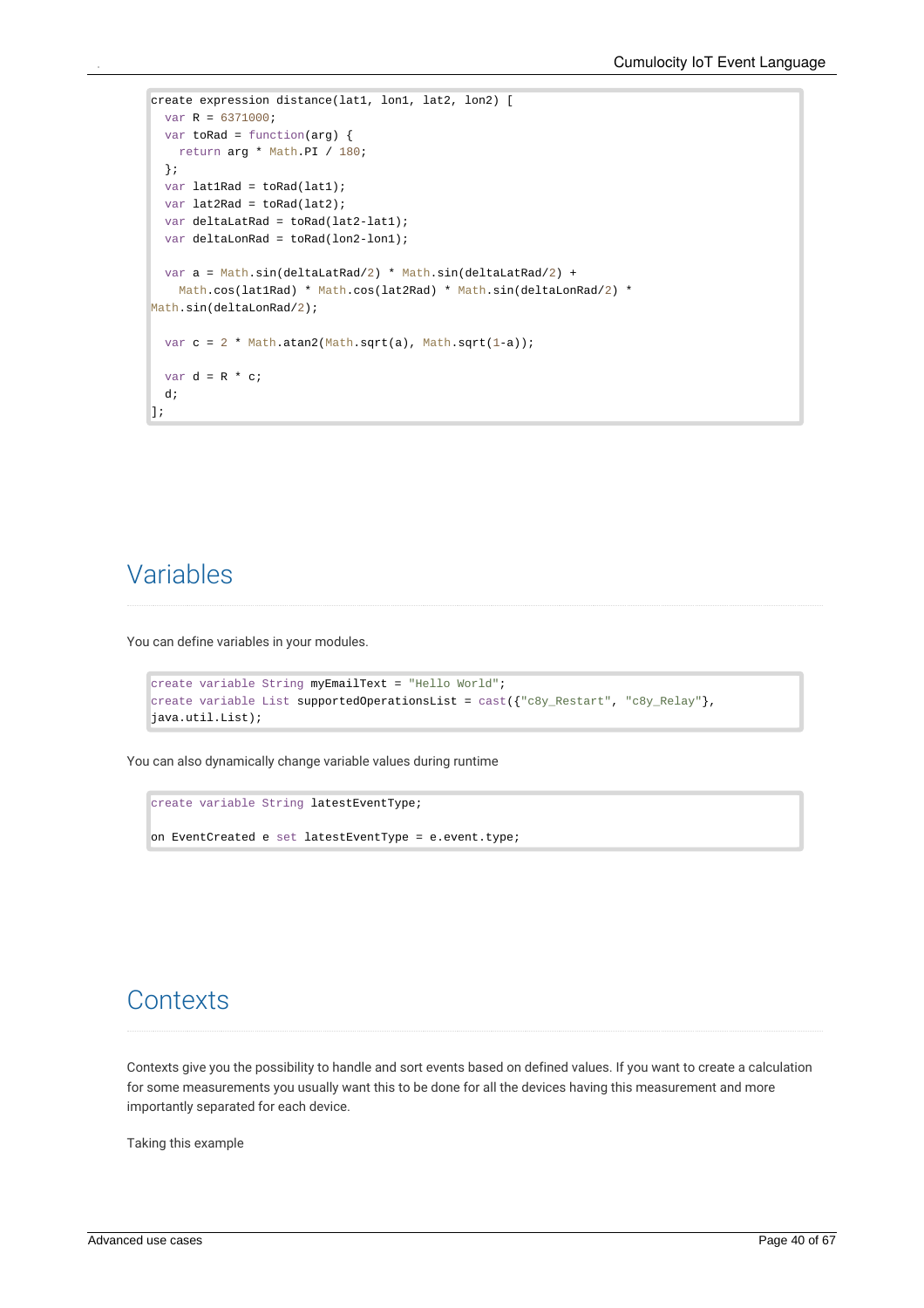```
select
 avg(getNumber(e, "myCustomMeasurement.mySeries.value")),
 last(*)
from MeasurementCreated.win:length(100) e
where e.measurement.type = "myCustomMeasurement";
```
It will work perfectly for a single device. But as soon as you have two devices the average calculation would be over both devices because all measurements end up in MeasurementCreated. The statement is not aware of how to distinguish the measurements by device. Creating a context is like telling the statement where it can find the information by which it should separate the incoming events.

```
create context DeviceAwareContext
  partition by measurement.source.value from MeasurementCreated;
```
This context definition declares that in the stream MeasurementCreated the context key (by which we want to separate the events) can be found at measurement.source.value which is the ID of the device.

Now we can add the context to the statement:

```
context DeviceAwareContext
select
 avg(getNumber(e, "myCustomMeasurement.mySeries.value")),
  last(*)
from MeasurementCreated.win:length(100) e
where e.measurement.type = "myCustomMeasurement";
```
Now the average will be calculated for each device separately.

The context can only be applied to statements that have an input that is declared in the context. If you have multiple statements that need to be context aware and have different inputs you need to configure each input in the context and where to find the context key.

```
create context DeviceAwareContext
  partition by
    measurement.source.value from MeasurementCreated,
    alarm.source.value from AlarmCreated,
    event.source.value from EventCreated,
    operation.deviceId.value from OperationCreated;
```
You can also create context keys of multiple values:

```
create context DeviceAwareContext
  partition by measurement.source.value and measurement.type from MeasurementCreated;
```
This context will not only create an own partition for each device but also for each measurement type.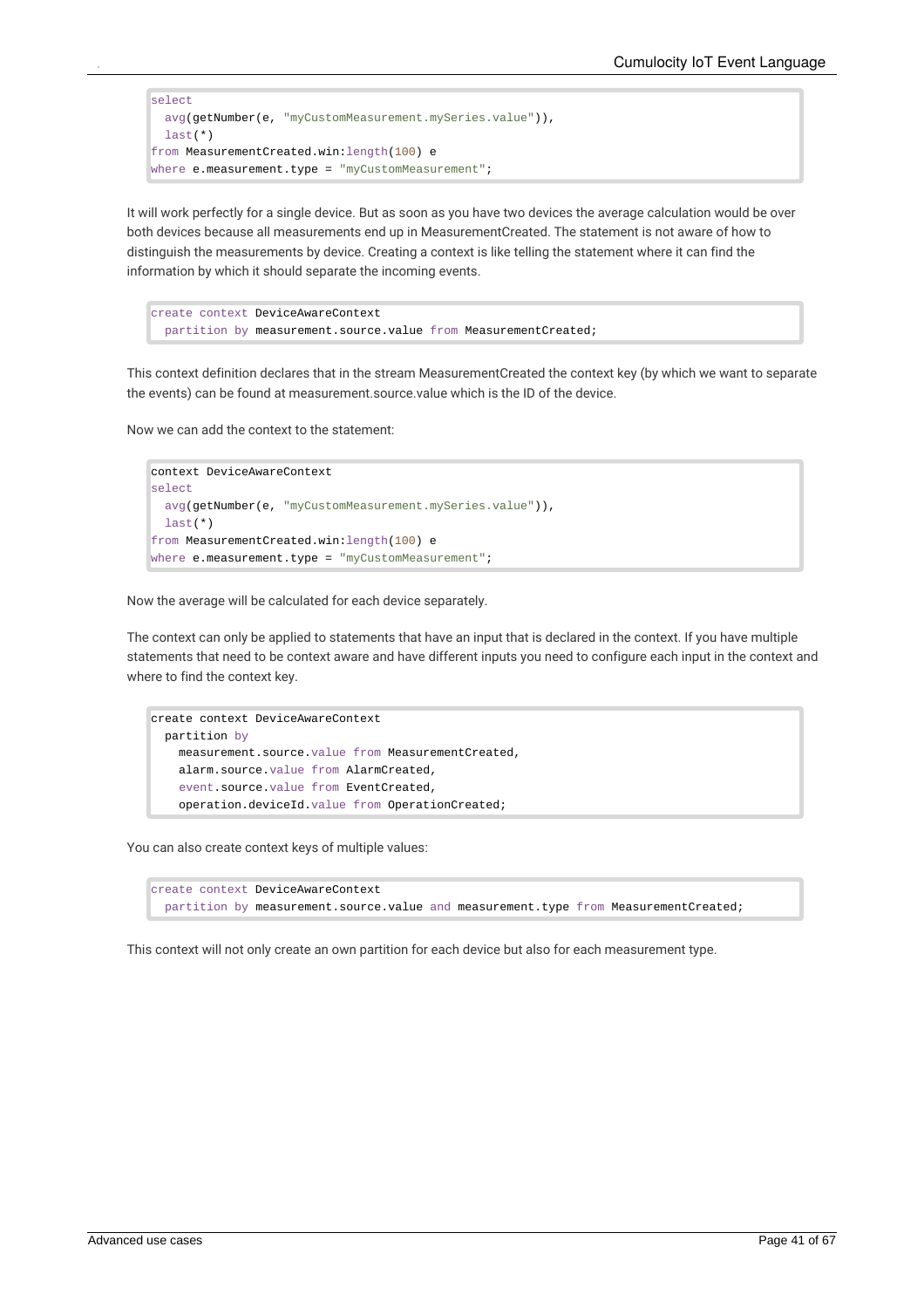# <span id="page-41-0"></span>Best practises and troubleshooting

## <span id="page-41-1"></span>CEP statements and Esper scripts

#### **Symptom: Your event processing rules are disabled automatically**

Cumulocity IoT monitors the memory usage and workload generated by event processing rules, as well as any errors that are occurring while running those rules. If an event processing rule consumes too much memory or generates too many errors, Cumulocity IoT automatically disables this rule.

#### **Troubleshoot from having rules disabled due to memory consumption:**

Make sure that your event processing rules do not keep too many events in windows. For example, if you use "win:keepall()" and many events enter the rule, it will be disabled within a short time. Instead of using "win:keepall()", try using statements such as "std:lastevent()" that consumes less memory.

#### **Troubleshoot from getting disabled due to too high amount of errors:**

<span id="page-41-2"></span>Monitor the amount of statements for errors. To see errors you will need to read through the details. In case of an error, correct the statement. An example of a wrong statement: 'insert into UpdateAlarm select "CLEARED" as status from…' is regarded as an error statement. An example of a corrected statement is: "insert into UpdateAlarm select "10201" as ID, "CLEARED" as status from…"

### Naming statements

<span id="page-41-3"></span>The @Name annotation gives you the possibility to name your statements in the module. A name needs to be unique within a single module. This will have a direct effect on the channels in the realtime [notifications.](#page-66-1) It will also help to debug the module in administration UI because the channel name (and therefore the statement name) is printed in the list. If you do not name a statement it will automatically be named "statement\_{number of statement}".

### Using device contexts

If you need a device context, it is usually not necessary to put every statement into context. If you use aggregation of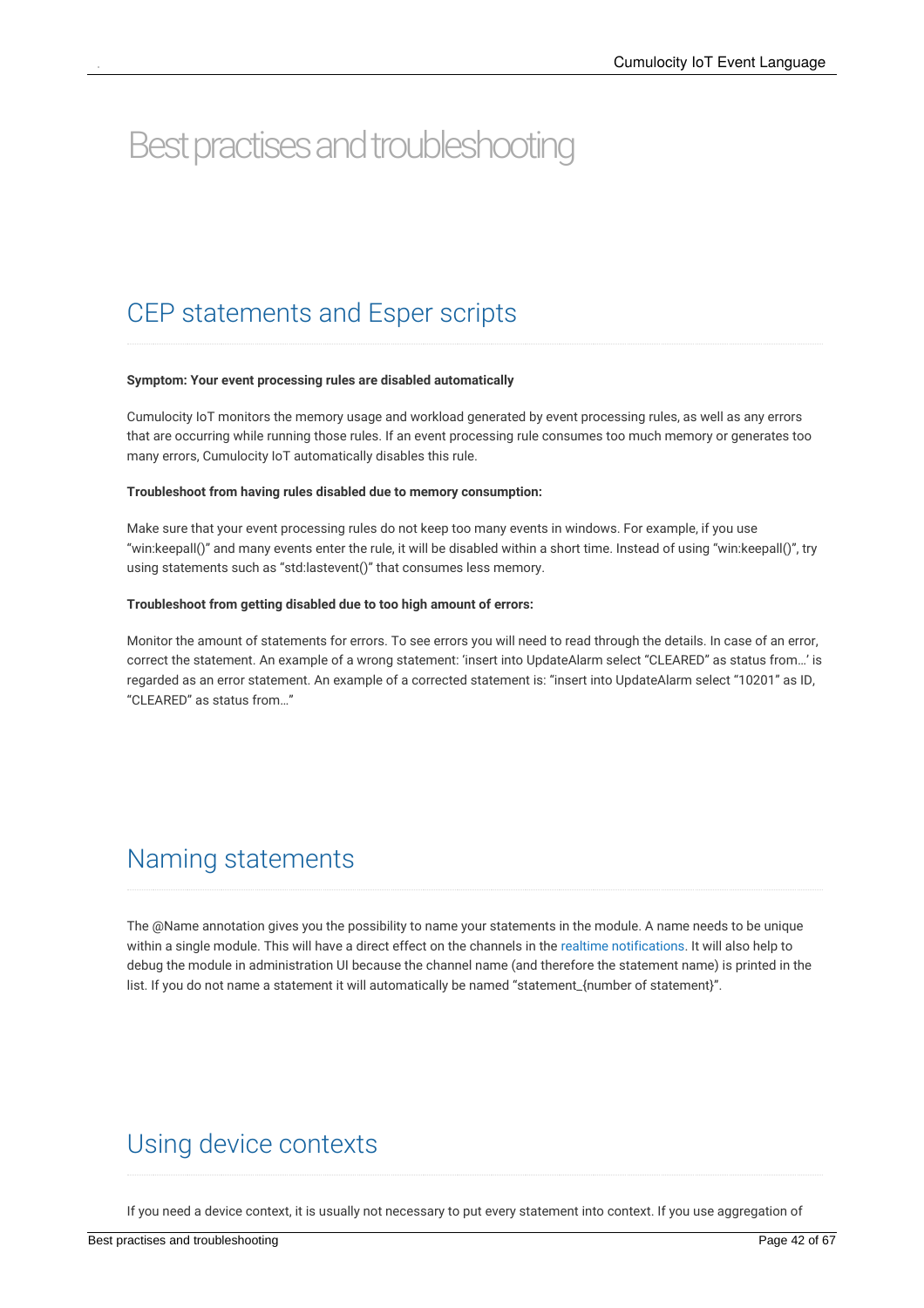<span id="page-42-0"></span>measurements most of the time you only need the context in the statement that executes the actual aggregation. It is a useful concept to develop the module completely without the context first and add it at the end to those statements where the context applies.

## Splitting modules

If your module gets really big it might be helpful to split it into multiple modules. If you declare schematas or functions they will be available in all modules of your tenant. A good approach can be:

- Module 1: filtering incoming data and load additional data from database
- Module 2: Calculation
- Module 3: Creating data in database

<span id="page-42-1"></span>Keep in mind that this will create dependencies within the modules (e.g. module 2 needs a schema defined in module 1). You must avoid circular dependencies.

## Number formats

When interacting with measurements the values will be in BigDecimal (if you use getNumber()). When calculating with BigDecimal there will be an error if the result is a repeating decimal. This will result into a null return from built-in functions like avg(). There are two ways to prevent this issue:

1. If you are using built-in functions the easiest way is to cast the BigDecimal to a double value

avg(cast(getNumber(e, "c8y\_TemperatureMeasurement.T.value"), double))

2. If you are calculating yourself (e.g. in a expression) make sure to round or cut the number if you want to stay with BigDecimal.

getNumber(e, "c8y\_TemperatureMeasurement.T.value").divide(new BigDecimal(3), 5, RoundingMode.HALF\_UP)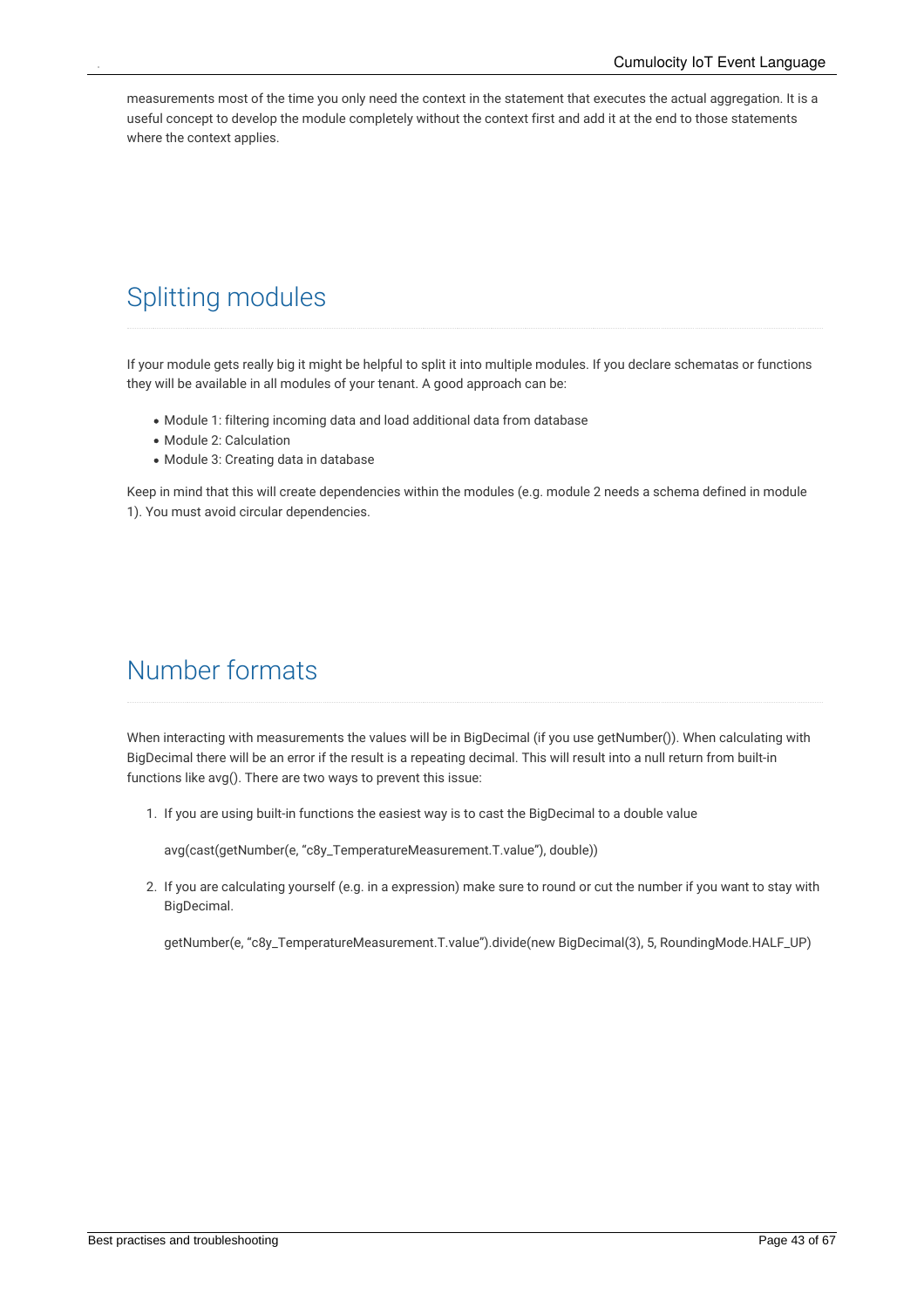# <span id="page-43-0"></span>*<u>Examples</u>*

## <span id="page-43-1"></span>Calculating an hourly median of measurements

We are assuming the input data looks like this:

```
{
  "c8y_TemperatureMeasurement": {
    "T": {
      "value": ...,
      "unit": "C"
    }
  },
  "time":"...",
  "source": {
    "id":"..."
  },
  "type": "c8y_TemperatureMeasurement"
}
```
To create the median we need the following parts in the module:

- A context to separate the measurements correctly per device
- A time window over one hour
- An output that returns only the last average calculation every hour
- Everything created as a new measurement

#### Module:

```
create context HourlyAvgMeasurementDeviceContext
  partition measurement.source.value from MeasurementCreated;
@Name("Creating_hourly_measurement")
context HourlyAvgMeasurementDeviceContext
insert into CreateMeasurement
select
 m.measurement.source as source,
  current_timestamp().toDate() as time,
  "c8y_AverageTemperatureMeasurement" as type,
  {
    "c8y_AverageTemperatureMeasurement.T.value", avg(cast(getNumber(m,
"c8y_TemperatureMeasurement.T.value"), double)),
    "c8y_AverageTemperatureMeasurement.T.unit", getString(m,
"c8y_TemperatureMeasurement.T.unit")
 } as fragments
from MeasurementCreated.win:time(1 hours) m
where getObject(m, "c8y_TemperatureMeasurement") is not null
output last every 1 hours;
```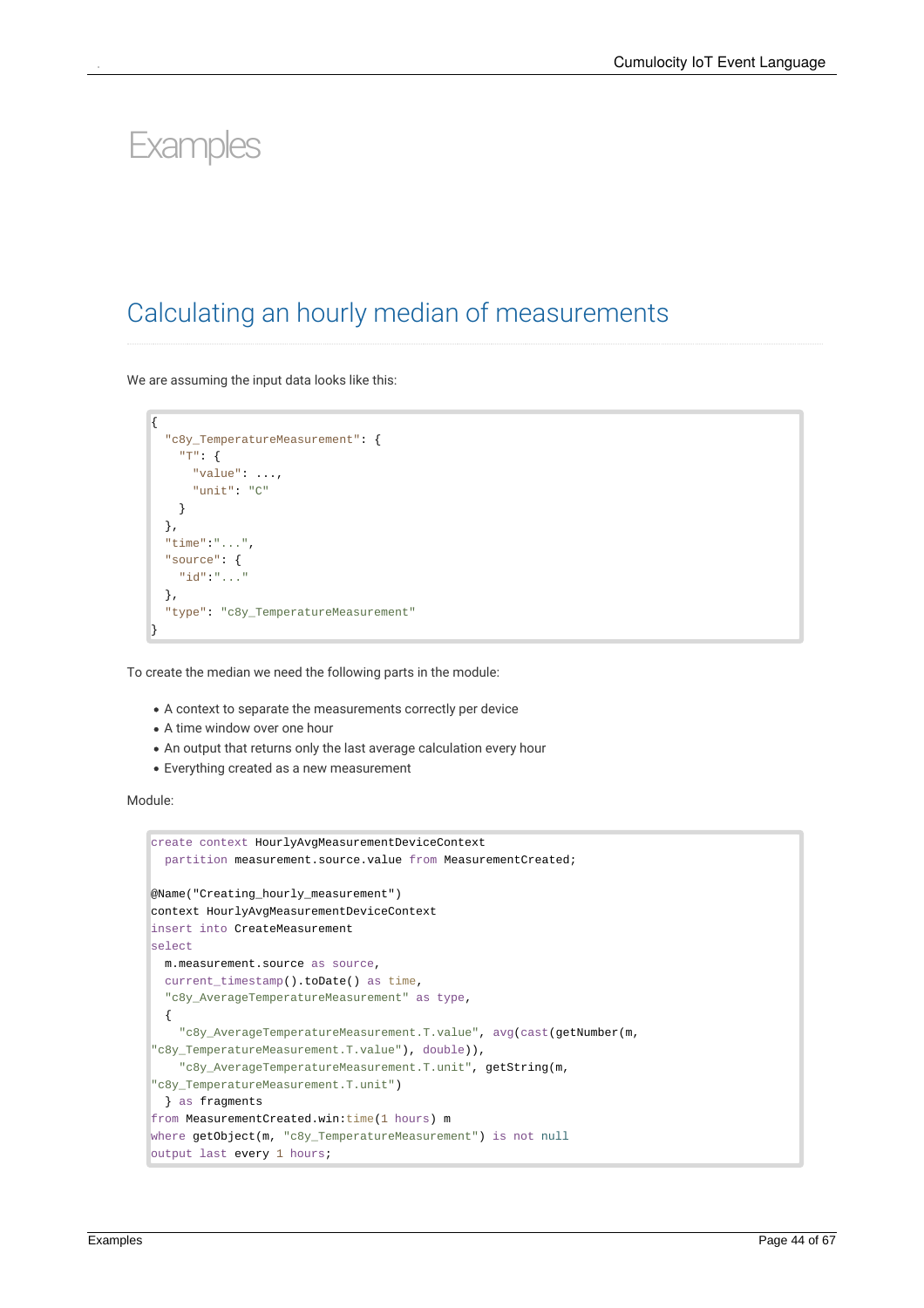## <span id="page-44-0"></span>Creating alarm if the operation was not executed

Operations usually run to a fixed sequence when handled by the device.

- PENDING (after creation)
- EXECUTING (once device received the operation and starts the handling)
- SUCCESSFUL or FAILED (depending on the execution result)

An operation that does not reach SUCCESSFUL or FAILED within a certain time usually indicates an issue (like device lost connection or device got stuck while handling). Even if the operation was not handled successfully the device should update the operation as FAILED. For this example we will use 10 minutes as a acceptable duration for operation handling. We will check for the following sequence:

- OperationCreated
- OperationUpdated for the same operation within 10 minutes that sets the status to either SUCCESSFUL or FAILED

If the second part does *not* appear we will create a new alarm:

```
@Name("handle_not_finished_operation")
insert into CreateAlarm
select
    o.operation.deviceId as source,
    CumulocitySeverities.MAJOR as severity,
    CumulocityAlarmStatuses.ACTIVE as status,
    "c8y_OperationNotFinishedAlarm" as type,
    current_timestamp().toDate() as time,
    replaceAllPlaceholders("The device has not finished the operation #{id} within 10
minutes", o.operation) as text
from pattern [
    every o = OperationCreated
        -> (timer:interval(10 minutes)
        and not OperationUpdated(
            operation.id.value = o.operation.id.value
            and (operation.status in (OperationStatus.SUCCESSFUL, OperationStatus.FAILED))
        ))
];
```
## <span id="page-44-1"></span>Creating alarms from bit measurements

Devices often keep alarm statuses in registers and can not interpret the meaning of alarms. In this example, we assume that a device just sends the entire register as a binary value in a measurement. A rule must identify the bits and create the respective alarm.

We create three expressions to resolve alarm text, type, and severity for each of the bits.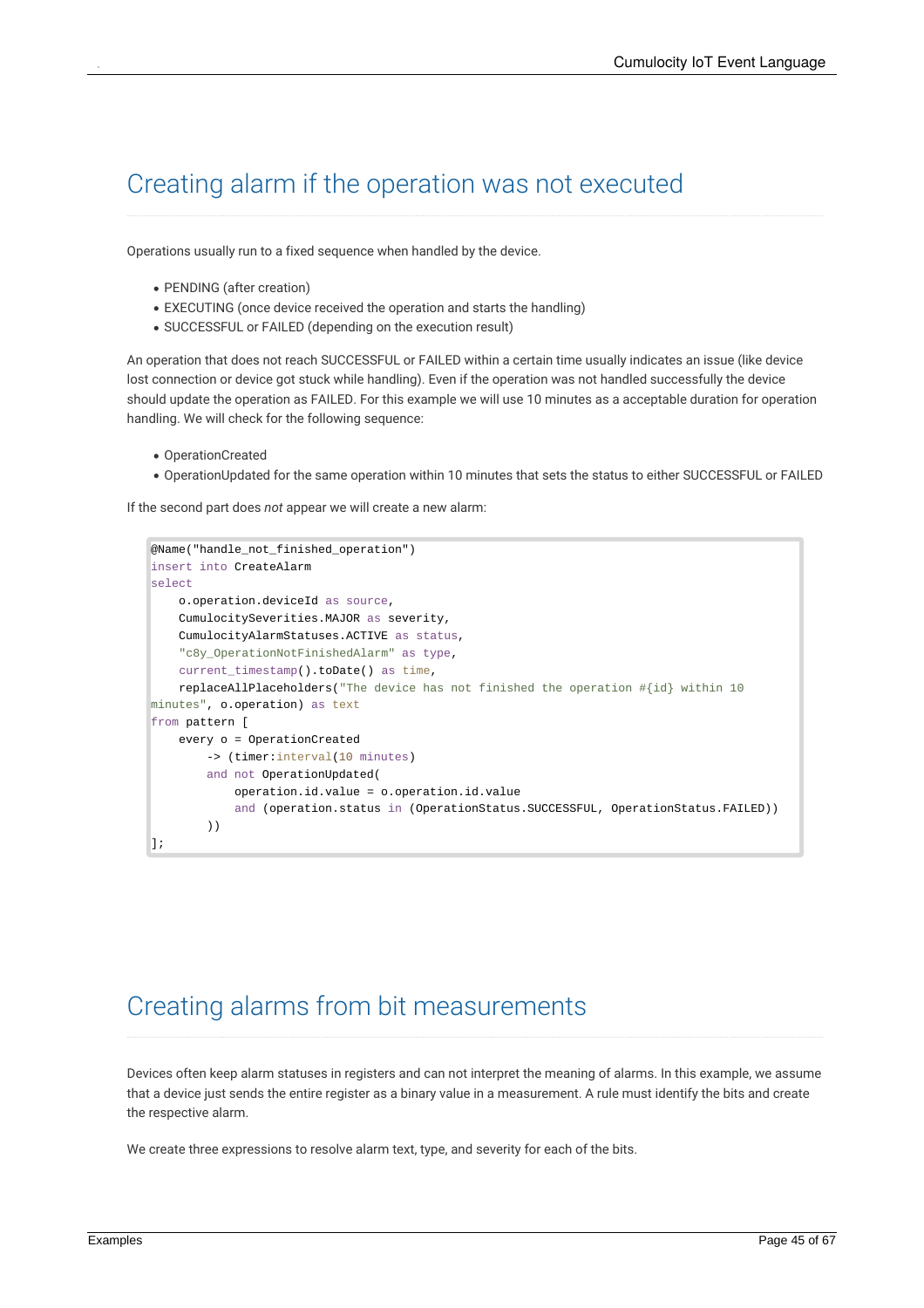```
create expression String getFaultRegisterAlarmType(position) [
    switch (position) {
        case 0:
          "c8y_HighTemperatureAlarm";
          break;
        case 1:
          "c8y_ProcessingAlarm";
          break;
        case 2:
          "c8y_DoorOpenAlarm";
          break;
        case 3:
          "c8y_SystemFailureAlarm";
          break;
        default:
          "c8y_FaultRegister" + position + "Alarm";
          break;
    };
\vert \vert \vert \vertcreate expression CumulocitySeverities getFaultRegisterAlarmSeverity(position) [
    importClass(com.cumulocity.model.event.CumulocitySeverities);
    switch (position) {
        case 0:
          CumulocitySeverities.MAJOR;
          break;
        case 1:
          CumulocitySeverities.WARNING;
          break;
        case 2:
          CumulocitySeverities.MINOR;
          break;
        case 3:
          CumulocitySeverities.CRITICAL;
          break;
        default:
          CumulocitySeverities.MAJOR;
          break;
    };
];
create expression String getFaultRegisterAlarmText(position)[
    switch(position) {
        case 0:
          "The machine temperature reached a critical status";
          break;
        case 1:
          "There was an error trying to process data";
          break;
        case 2:
          "Door was opened";
          break;
        case 3:
          "There was a critical system failure";
          break;
        default:
          "An undefined alarm was reported on position " || position || " in the binary fault
register";
          break;
    };
];
```
To analyze the binary measurement value we will interpret it as a string value and loop through each character. The getActiveBits() function will do that and return a list of the bit positions at where the measurement had a "1". It will not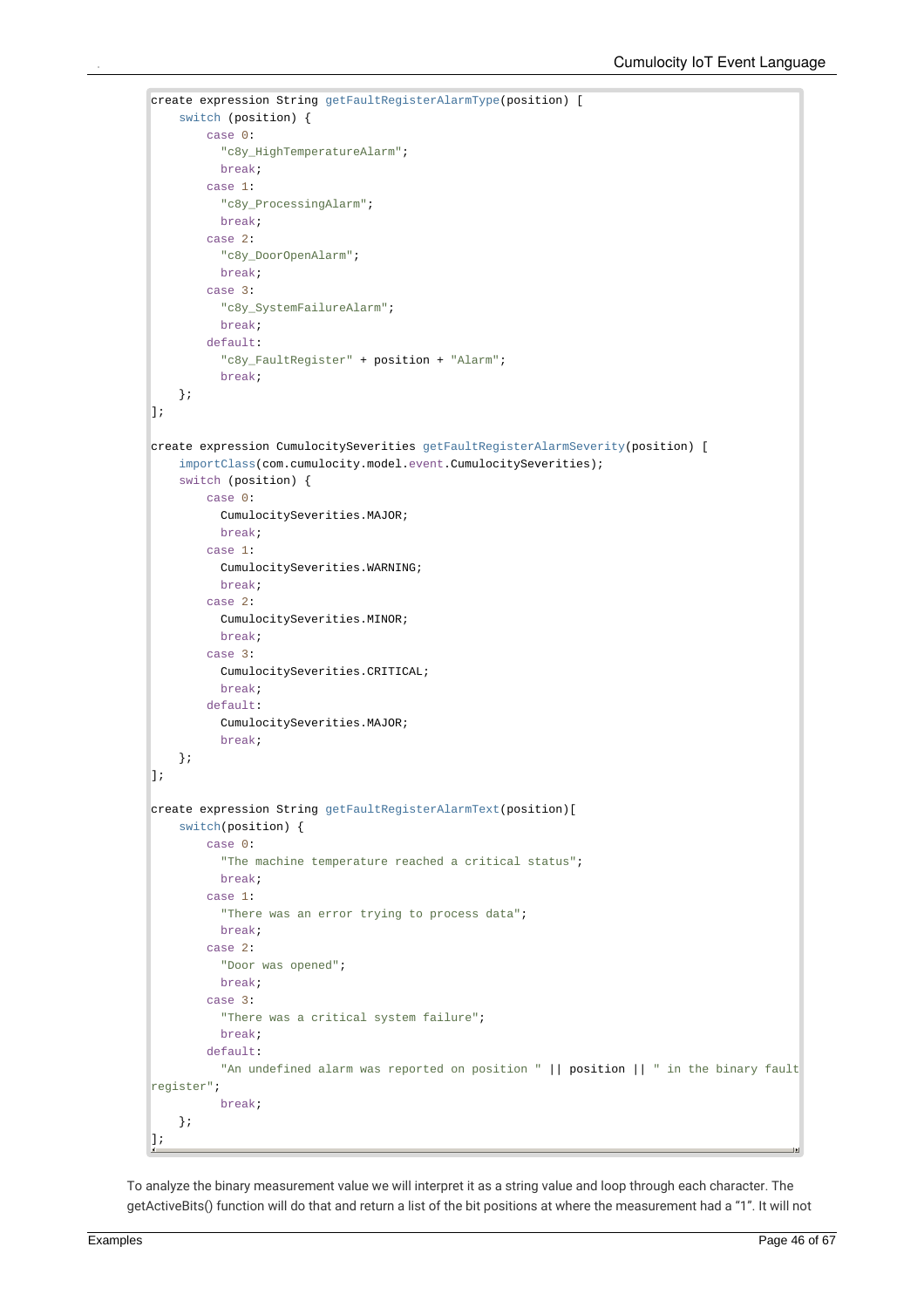return it as a List but instead as a List where the map structure matches the scheme BitPosition so we can handle it as if it is a stream. This is used as an option to join the stream and trigger an alarm by individual measurement values listed.

```
create schema BitPosition(
  position int
);
create schema MeasurementWithBinaryFaultRegister(
  measurement Measurement,
  faultRegister String
);
create expression Collection getActiveBits(value) [
    importPackage(java.util);
    var bitOnNumbers = new ArrayList();
        var size = value.length;
    for(var no = \theta; no < size; no++) {
        if(value.charAt(no) == "1") {
        bitOnNumbers.add(Collections.singletonMap('position', size - no - 1));
            }
    }
    bitOnNumbers;
\vert \vert \vert \vert@Name("extract_fault_register")
insert into MeasurementWithBinaryFaultRegister
select
  m.measurement as measurement,
  getString(m, "c8y_BinaryFaultRegister.errors.value") as faultRegister
from MeasurementCreated m
where getObject(m, "c8y_BinaryFaultRegister") is not null;
@Name("creating_alarm")
insert into CreateAlarm
select
    m.measurement.source as source,
        getFaultRegisterAlarmSeverity(bit.position) as severity,
        CumulocityAlarmStatuses.ACTIVE as status,
    m.measurement.time as time,
    getFaultRegisterAlarmType(bit.position) as type,
    getFaultRegisterAlarmText(bit.position) as text
from
    MeasurementWithBinaryFaultRegister m unidirectional,
    MeasurementWithBinaryFaultRegister[getActiveBits(faultRegister)@type(BitPosition)] as
bit;
```
Creating a measurement like this

```
{
    "c8y_BinaryFaultRegister": {
    "errors": {
        "value": 10110
    }
 },
  "time":"...",
  "source": {
    "id":"..."
 },
  "type": "c8y_BinaryFaultRegister"
}
```
will trigger the last statement three times.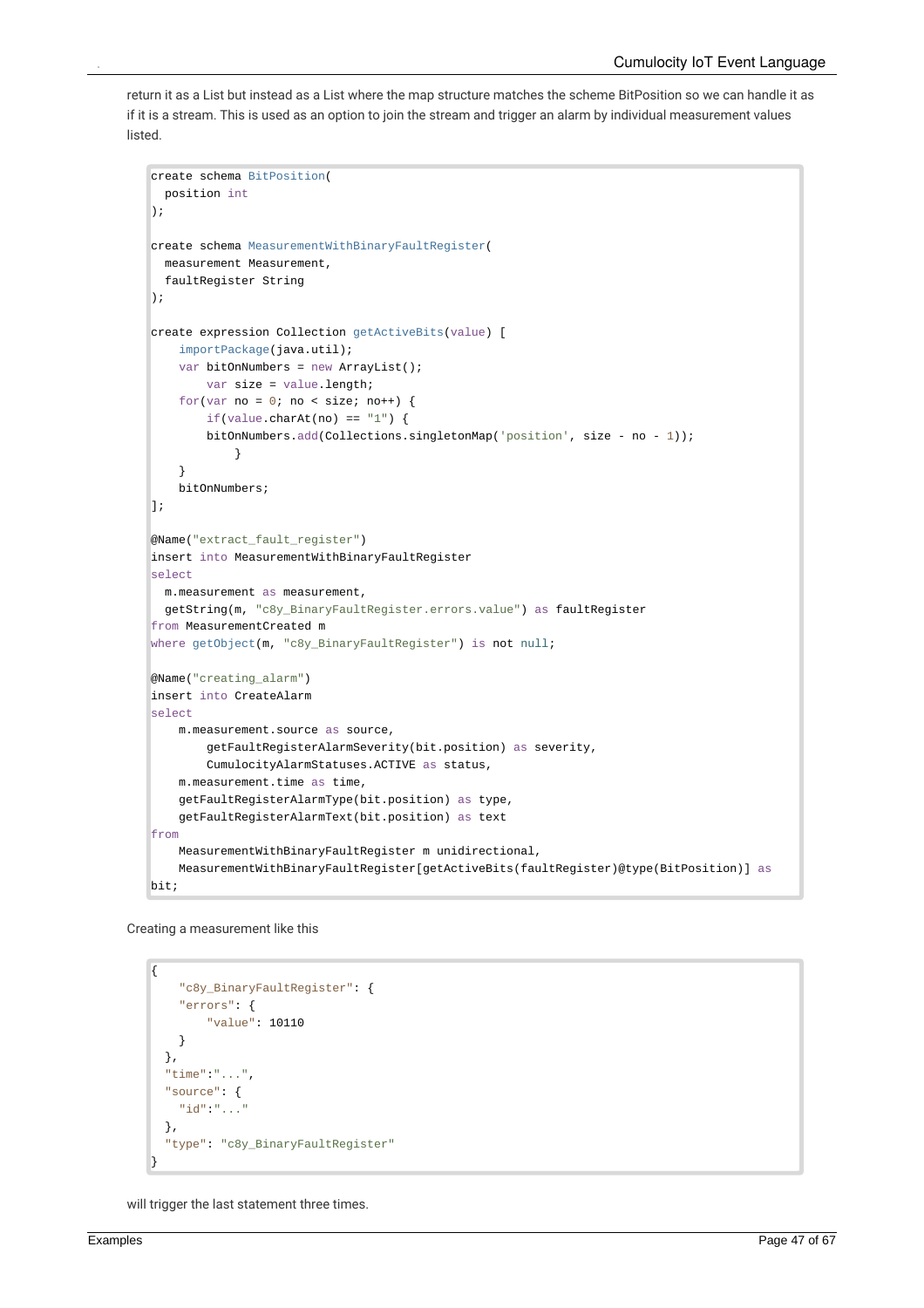- measurement and bit position 1
- measurement and bit position 2
- measurement and bit position 4

<span id="page-47-0"></span>and therefore create three alarms.

## Consumption measurements

Assuming we have a sensor which measures the current fill level of something and sends the values in a regular basis to Cumulocity IoT we can easily create additional consumption values. Calculating the absolute difference between two measurements can be useful but it will only give you a clear view if the measurements are send always in the same interval. Therefore we will put the absolute difference in relation to the time difference and calculate as a per hour consumption.

We will compare the value and time difference of two adjacent measurements for a device (we will need a context for that).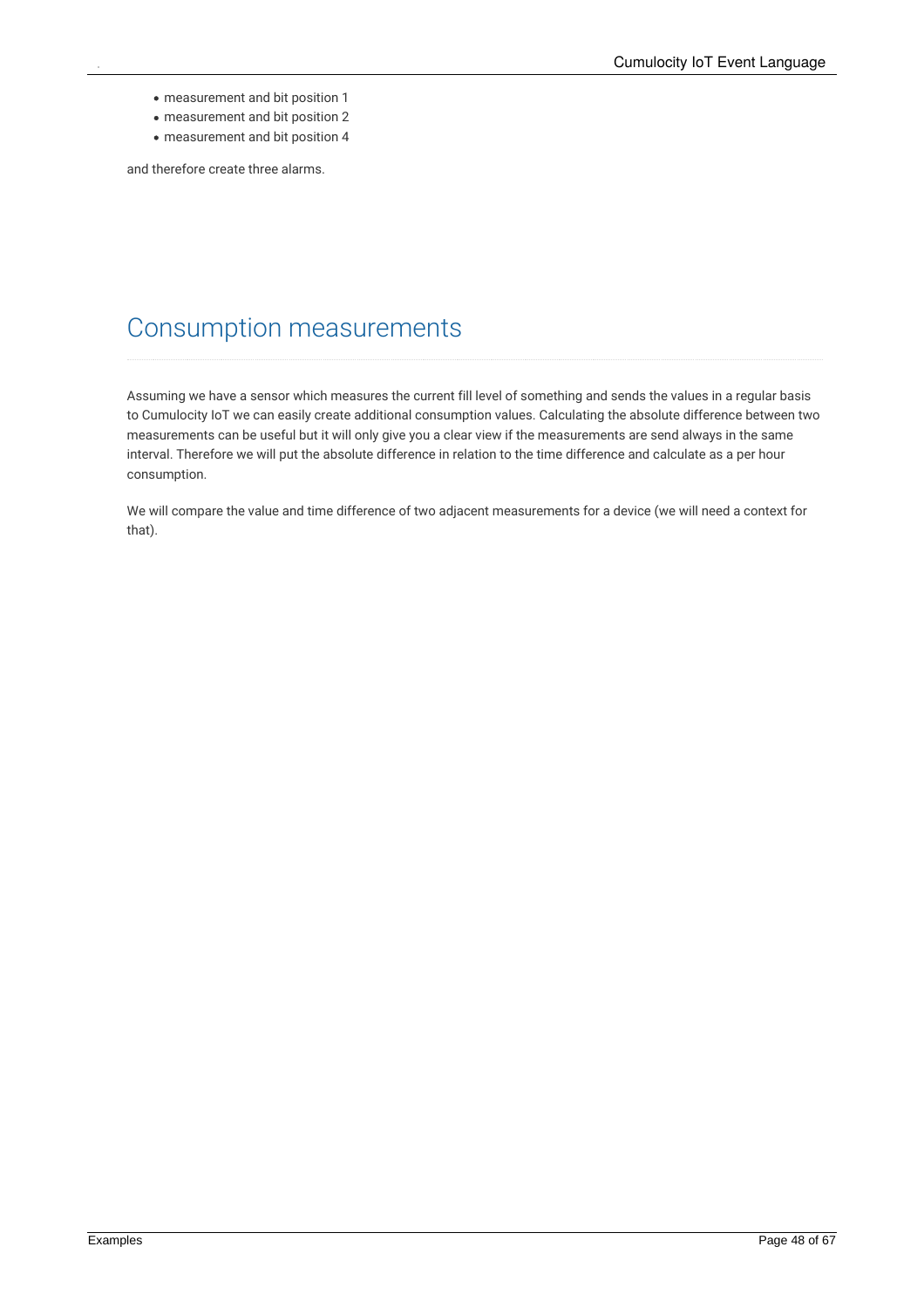```
create schema FillLevelMeasurement(
  measurement Measurement,
  value double
);
create schema AdjacentFillLevelMeasurements(
    firstValue double,
    lastValue double,
   firstTime Date,
    lastTime Date,
    source String
);
create context ConsumptionMeasurementDeviceContext
      partition measurement.source.value from FillLevelMeasurement;
create expression double calculateConsumption(firstValue, lastValue, firstTime, lastTime) [
  if (lastTime == firstTime) {
    0;
  } else {
    ((firstValue - lastValue) * 3600000) / (lastTime - firstTime);
  }
];
@Name("filter_fill_level_measurements")
insert into FillLevelMeasurement
select
 m.measurement as measurement,
  cast(getNumber(m, "c8y_WaterTankFillLevel.level.value"), double) as value
from MeasurementCreated m
where getObject(m, "c8y_WaterTankFillLevel") is not null;
@Name("combine_two_latest_measurements")
context ConsumptionMeasurementDeviceContext
insert into AdjacentFillLevelMeasurements
select
 first(m.value) as firstValue,
  first(m.measurement.time) as firstTime,
  last(m.value) as lastValue,
  last(m.measurement.time) as lastTime,
  context.key1 as source
from FillLevelMeasurement.win:length(2) m;
@Name("create_consumption_measurement")
insert into CreateMeasurement
select
  m.lastTime as time,
  m.source as source,
  "c8y_HourlyWaterConsumption" as type,
  {
    "c8y_HourlyWaterConsumption.consumption.value", calculateConsumption(m.firstValue,
m.lastValue, m.firstTime.toMillisec(), m.lastTime.toMillisec()),
    "c8y_HourlyWaterConsumption.consumption.unit", "l/h"
  } as fragments
from AdjacentFillLevelMeasurements m;
```
## <span id="page-48-0"></span>Using Zementis analytic models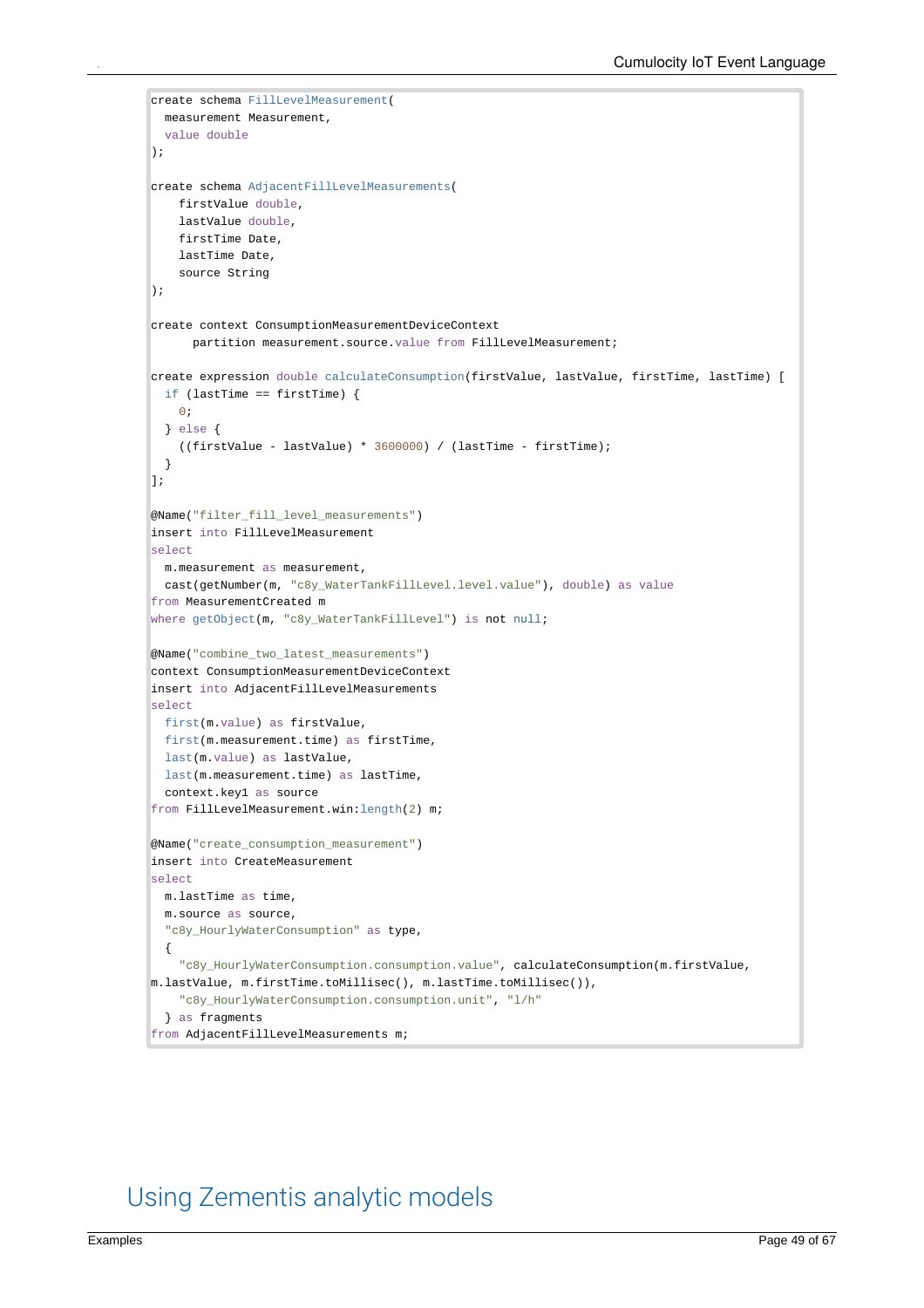The CEP rule/module below shows how to use [Zementis](http://www2.softwareag.com/corporate/products/apama_webmethods/zementis/default.aspx?) analytic models inside Cumulocity IoT.

We are assuming the input data looks like this:

```
{
  "c8y_SteamMeasurement": {
    "Temperature": {
      "value": ...,
      "unit": "C"
    }
  },
{
  "c8y_TemperatureMeasurement": {
    "Pressure": {
      "value": ...,
      "unit": "bar"
    }
  },
{
  "c8y_TemperatureMeasurement": {
    "Steamoutput": {
      "value": ...,
      "unit": "%"
    }
  },
  "time":"...",
  "source": {
    "id":"..."
  },
  "type": "c8y_TemperatureMeasurement"
}
```
First, a predictive model is created and uploaded via Zementis console. Assume, the model becomes available for data scoring on <https://myadapa.zementis.com>:443/adapars/apply/model\_name endpoint.

**CEP module:**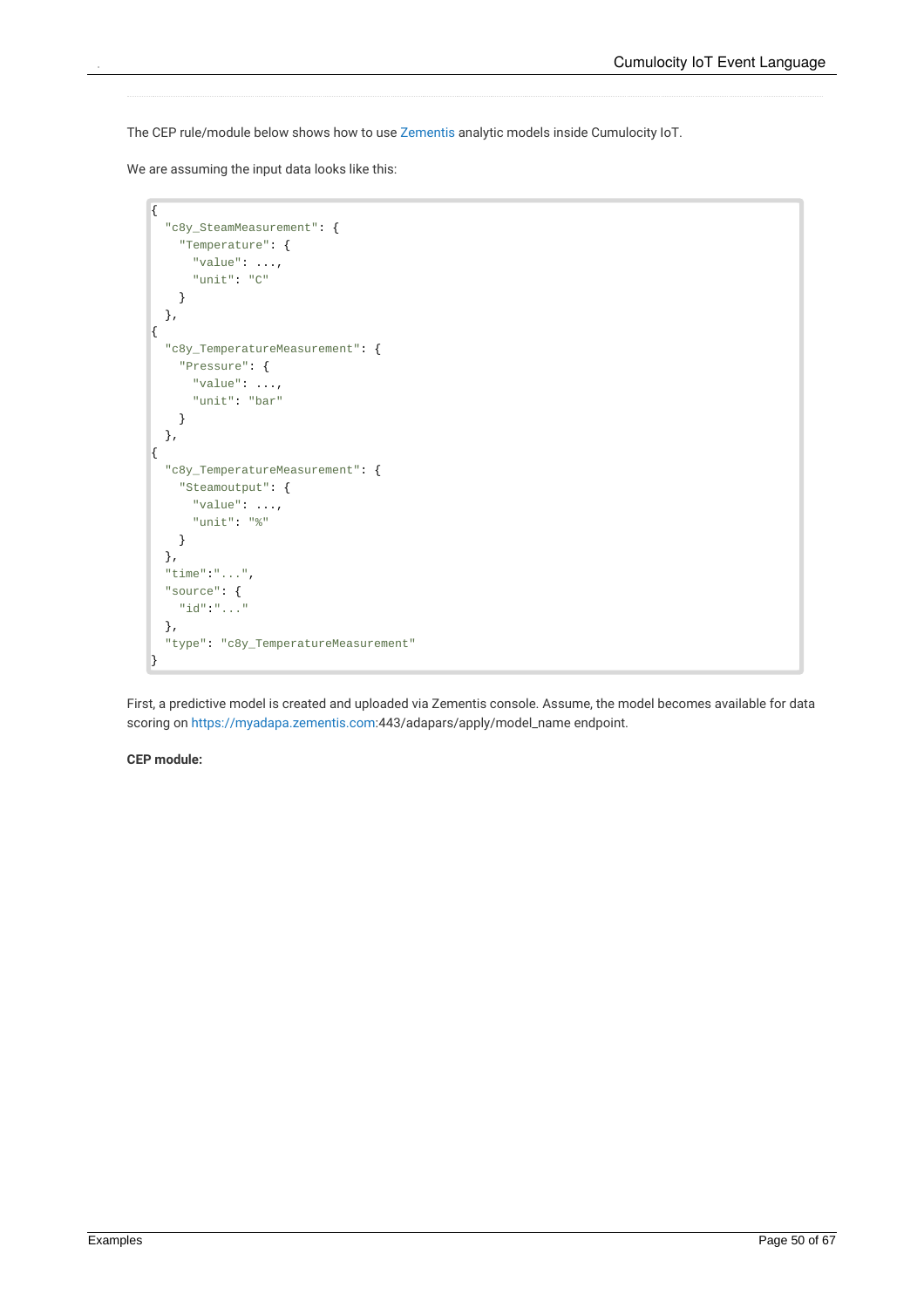```
create constant variable string model name = "model name";
create constant variable string model_url =
"https://myadapa.zementis.com:443/adapars/apply/";
create constant variable string auth = "Basic ...";
create constant variable string source_device = "12345";
create expression string js:getLabel(stringObj)[
var zemOutputs = JSON.parse(stringObj).outputs;
output = zemOutputs.pop().Predicted_label;
];
@Name("inputData")
insert into inputDataAll
select
     m.source as source,
     getNumber(m, "c8y_SteamMeasurement.Temperature.value") as `steam.temperature`,
     getNumber(m, "c8y_SteamMeasurement.Pressure.value") as `steam.pressure`,
     getNumber(m, "c8y_SteamMeasurement.Steamoutput.value") as `steam.steamoutput`
from MeasurementCreated m
where
     measurement.source.value = source_device;
@Name("requestZementis")
insert into SendRequest
select
     "GET" as method,
     model_url || model_name || "?record=" || toJSON(m.*) as url,
     auth as authorization,
     "application/json" as contentType,
     m.source as source
from inputDataAll m;
@Name("responseZementis")
insert into CreateEvent
select
     "response_received_" || getString(response, "status") as type,
     getLabel(response.body) as text,
     response.creationTime as dateTime,
     getString(response, "source.value") as source
from ResponseReceived response
where
     getString(response, "source.value") = source_device;
@Name("generateAlarm")
insert into CreateAlarm
select
     response.creationTime as dateTime,
     getString(response, "source.value") as source,
     "cepFailureAlarm" as type,
     "Zementis Test Failure" as text,
     "ACTIVE" as status,
     "MAJOR" as severity
from ResponseReceived response
where
     getString(response, "source.value") = source_device
     and getLabel(response.body) = "0";
```
The Cumulocity IoT CEP module works as follows:

- The data from a specific device is filtered. The measurement values that should be passed for analysis are selected.
- In order to apply the analytic model, an outbound HTTP request is performed to the above Zementis endpoint. The measurement values that need to be analyzed are passed in request URL parameters.
- Depending on the score returned from the model, an alarm is raised.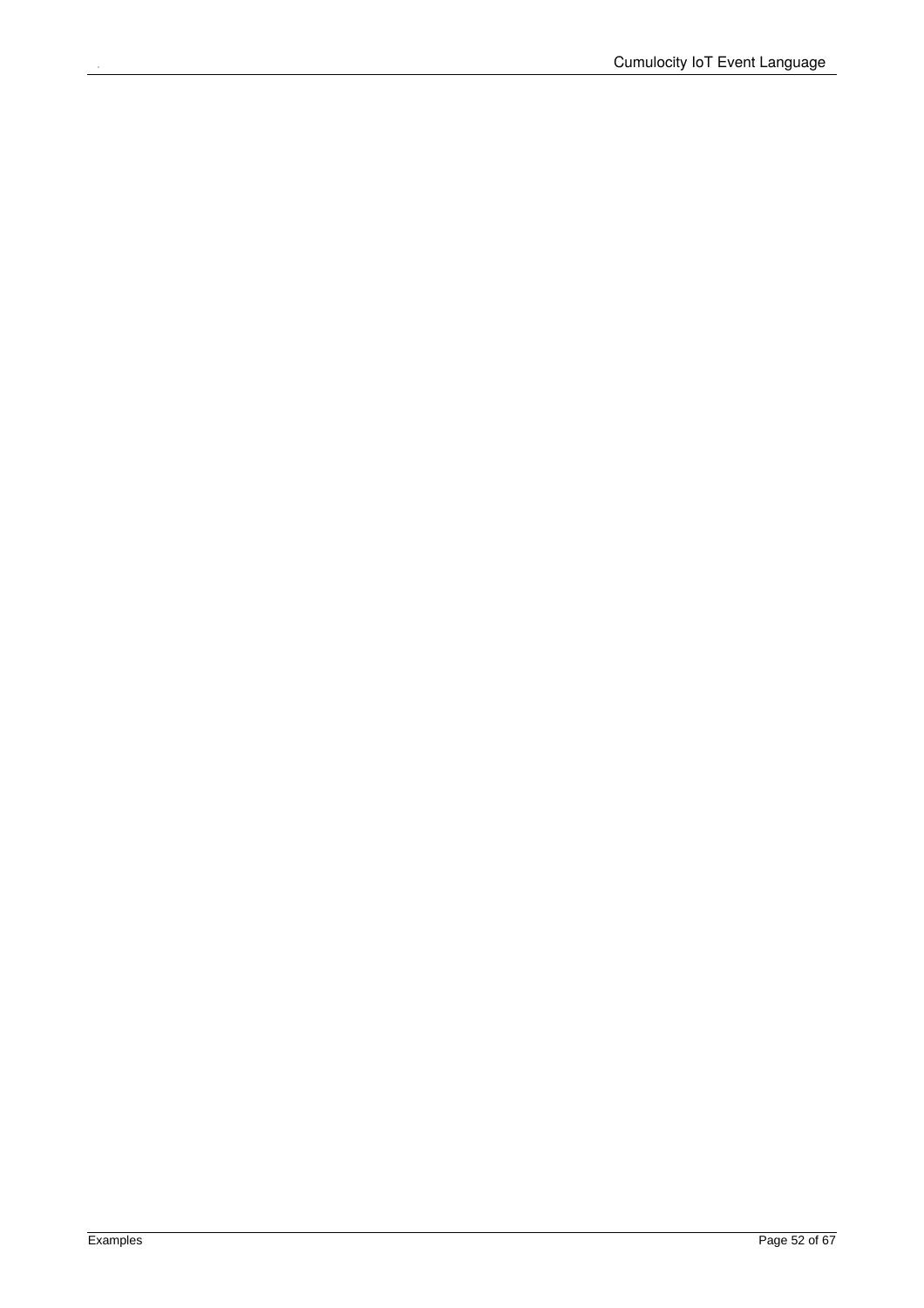# <span id="page-52-0"></span>Study: Circular geofence alarms

This section will give an in-depth example how you can create more complex rules. It will use multiple of the features explained before in the other guide sections.

<span id="page-52-1"></span>If you are just starting with the Cumulocity Event Language please take a look at these [examples](http://localhost:1313/guides/event-language/examples).

## **Prerequisites**

#### <span id="page-52-2"></span>Goal

We want our tracking devices that are continuously sending location events to automatically generate alarms if they move outside a geofence. This geofence will be a circle and should be configurable for each device separately. The alarm will be created at the moment the device moves outside the geofence. While it is moving outside it should not create new alarms because the first one will keep active. As soon as the device moves back into the geofence the alarm will be cleared.

### <span id="page-52-3"></span>Data model

Location event structure (the part we need):

```
{
  "id": "...",
  "source": {
    "id": "...",
  },
  "text": "...",
  "time": "...",
  "type": "...",
  "c8y_Position": {
    "alt": ...,
    "lng": ...,
    "lat": ...
  }
}
```
How do we store the geofence configuration in the device (the radius will be configured in meters):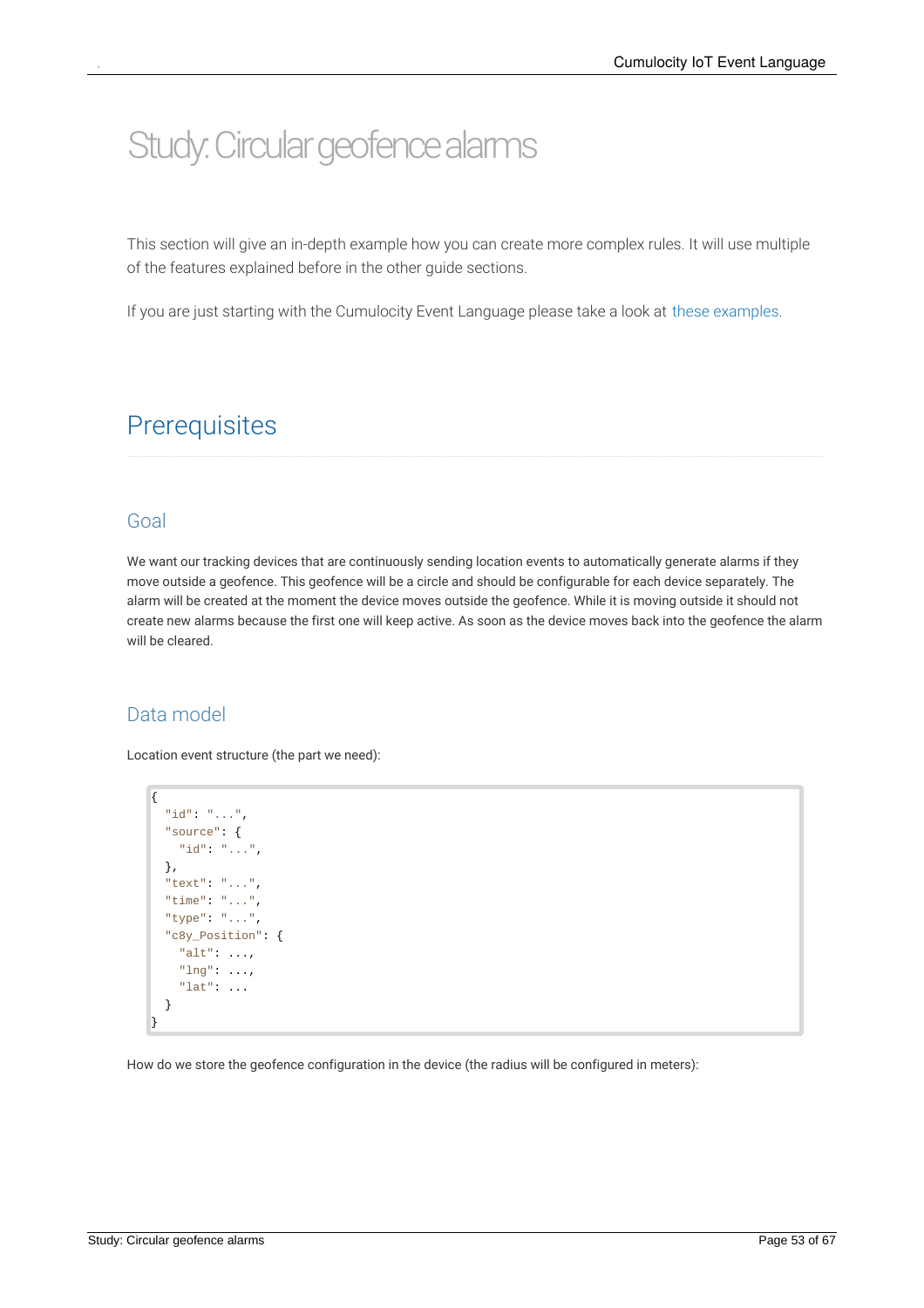```
{
  "c8y_Geofence": {
    "lat": ...,
    "lng": ...,
    "radius": ...
  }
}
```
Additionally we want to enable/disable the geofence alarms for each device without removing the configuration entirely. We will do that by adding/removing "c8y\_Geofence" to c8y\_SupportedOperations in the device:

```
{
  "c8y_SupportedOperations": [..., "c8y_Geofence", ...]
}
```
### <span id="page-53-0"></span>**Calculation**

The device is outside of the geofence if the distance between the current position and the center is bigger than the configured radius of the geofence. What we need is a function that can calculate the difference between to geo coordinates:

```
create expression distance(lat1, lon1, lat2, lon2) [
   var R = 6371000;
   var toRad = function(arg) {
       return arg * Math.PI / 180;
   };
    var lat1Rad = toRad(lat1);
   var lat2Rad = toRad(lat2);
   var deltaLatRad = toRad(lat2-lat1);
    var deltaLonRad = toRad(lon2-lon1);
    var a = Math.sin(deltalatRad/2) * Math.sin(deltalatRad/2) +Math.cos(lat1Rad) * Math.cos(lat2Rad) * Math.sin(deltaLonRad/2) *
Math.sin(deltaLonRad/2);
    var c = 2 * Math.atan2(Math.sqrt(a), Math.sqrt(1-a));
    var d = R * c;
    d;
];
```
<span id="page-53-1"></span>The above function will return the distance in meters.

## Step 1: Filtering the input

The main input for this module will be events. To discard non- matching events as early as possible we will create a filter in one statement that only matching events will pass. These will be put to a new stream.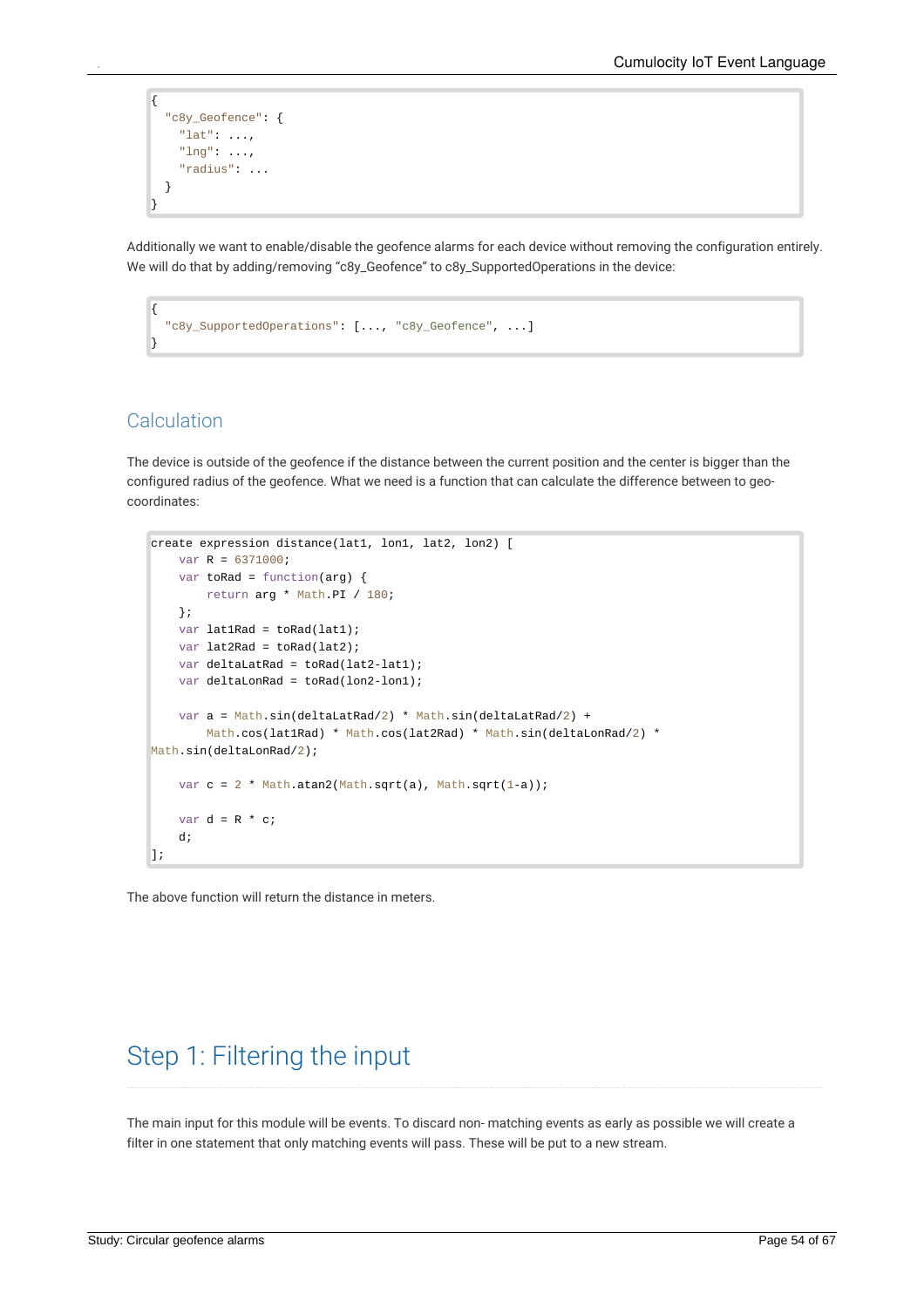```
create schema LocationEvent(
 event Event
);
@Name('Location_event_filter')
insert into LocationEvent
select
 e.event as event
from EventCreated e
where getObject(e, "c8y_Position") is not null;
```
<span id="page-54-0"></span>We do not need the additional information of EventCreated and just take the payload (the event) to the next stream.

## Step 2: Collecting necessary data

In the next step we need the configuration of the geofence for the calculation and grab it. Together with the event we will forward it into the next stream.

```
create schema LocationEventAndDevice (
   event Event,
    device ManagedObject
);
@Name('fetch_event_device')
insert into LocationEventAndDevice
select
    e.event as event,
    findManagedObjectById(event.source.value) as device
from LocationEvent e;
```
## <span id="page-54-1"></span>Step 3: Checking if the device supports c8y\_Geofence

With the device available we will now check if there is a geofence configured for the device and if it is activated (contains "c8y\_Geofence" in c8y\_SupportedOperations). To check the c8y\_SupportedOperations array we will extract it from the device and use the anyOf() function. This function will loop through allelements and return true if the expression returns true for an element. For the configuration we will just check if the device contains the fragment "c8y\_Geofence"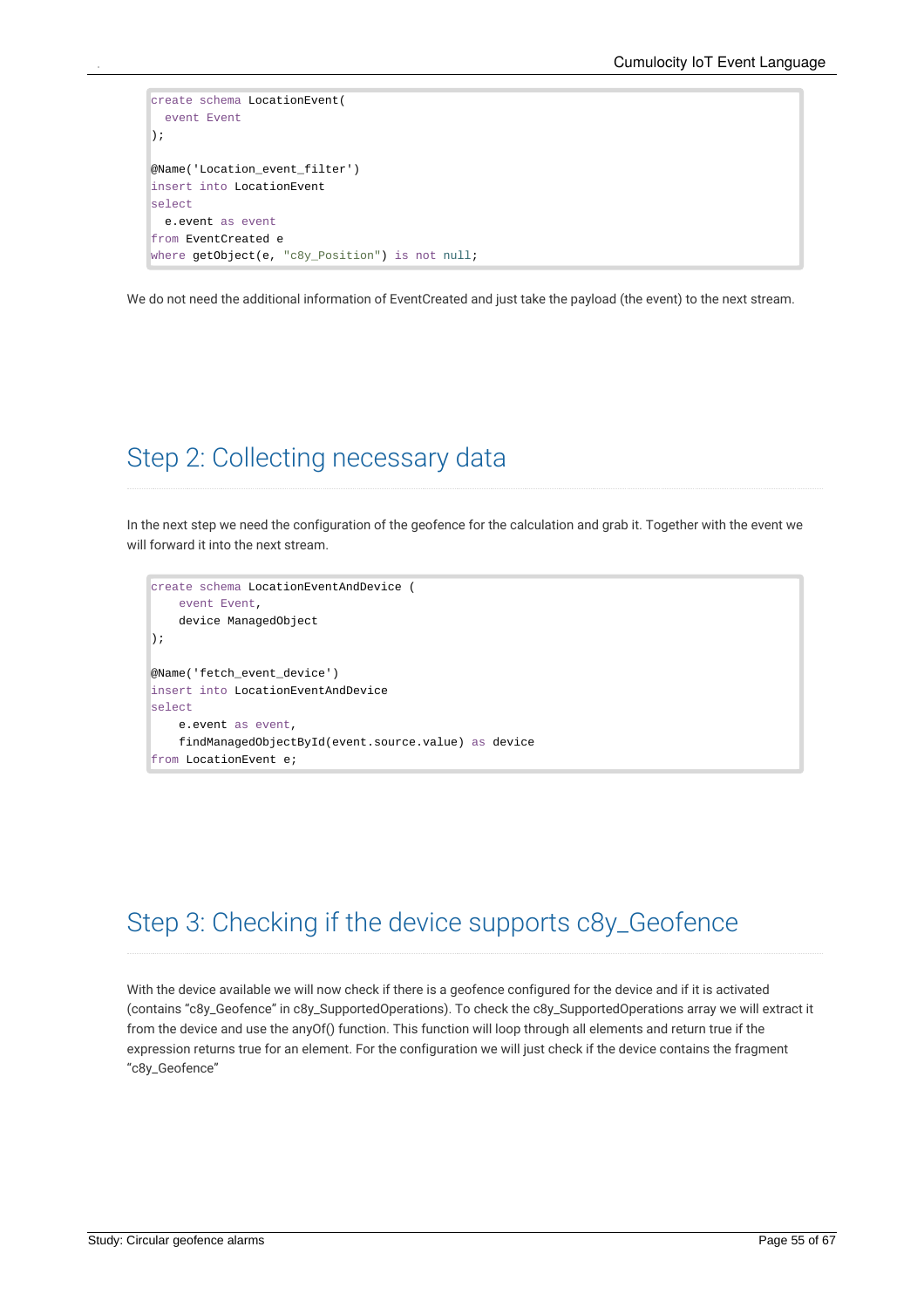```
create schema LocationEventWithGeofenceConfig (
   event Event,
   eventLat Number,
   eventLng Number,
   centerLat Number,
   centerLng Number,
    maxDistance Number
\vert);
@Name('parse_event_and_device_fragments')
insert into LocationEventWithGeofenceConfig
select
   c.event as event,
  getNumber(e.event, "c8y_Position.lat") as eventLat,
 getNumber(e.event, "c8y_Position.lng") as eventLng,
 getNumber(e.device, "c8y_Geofence.lat") as centerLat,
 getNumber(e.device, "c8y_Geofence.lng") as centerLng,
  getNumber(e.device, "c8y_Geofence.radius") as maxDistance
from LocationEventAndDevice e
where
   getList(e.device, "c8y_SupportedOperations", new ArrayList()).anyOf(el => el =
"c8y_Geofence") = true
    and getObject(e.device, "c8y_Geofence") is not null;
```
### <span id="page-55-0"></span>Step 4: Creating the trigger

As mentioned earlier the device is outside of the fence if the distance between the current device position and the geofence center is bigger than the configured geofence radius. To trigger the alarm weneed 2 events so we can check if within these two events the device entered or left the geofence.

In the first step we calculate the distance with the function mentioned earlier:

```
create schema LocationEventWithDistance (
    event Event,
   maxDistance Number,
    distance Number
);
@Name('calculate_current_distance')
insert into LocationEventWithDistance
select
    e.event as event,
    e.maxDistance as maxDistance,
    cast(distance(centerLat, centerLng, eventLat, eventLng), java.lang.Number) as distance
from LocationEventWithGeofenceConfig e;
```
Now we create a window which holds the last two events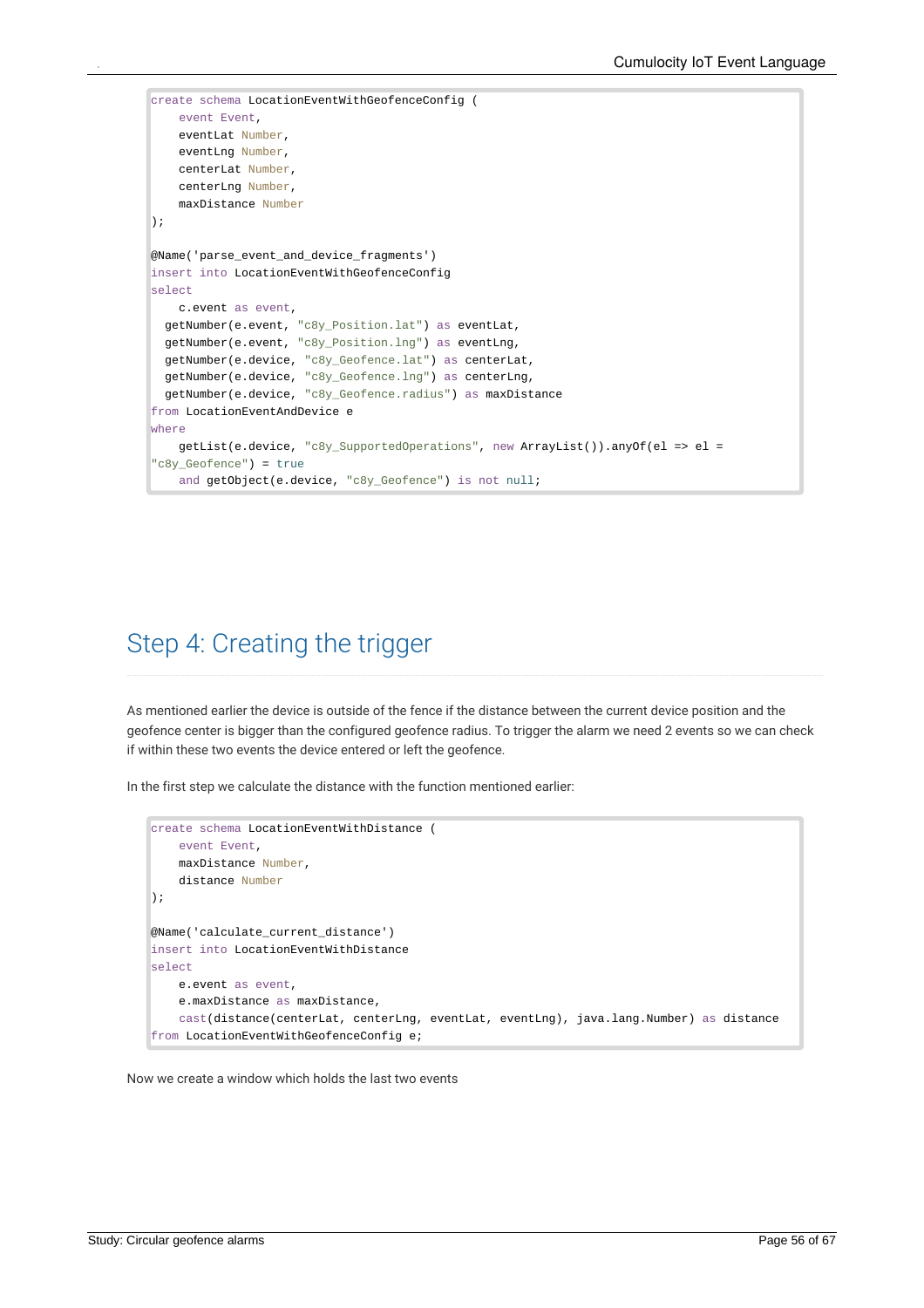```
create schema LocationEventWithDistancePair (
    firstPos LocationEventWithDistance,
    secondPos LocationEventWithDistance
);
@Name('last_two_positions')
insert into LocationEventWithDistancePair
select
    first(*) as firstPos,
    last(*) as secondPos
from LocationEventWithDistance.win:length(2);
```
<span id="page-56-0"></span>The stream LocationEventWithDistancePair now holds all data for checking if we should create the alarm or not.

## Step 5: Creating the alarm

To create the alarm wenow need two events where the first one has a distance smaller than the radius and the second one has a distance bigger than the radius. This would mean that the device just left the geofence.

```
@Name('create_geofence_alarm')
insert into CreateAlarm
select
    pair.firstPos.event.source as source,
    "ACTIVE" as status,
   current_timestamp().toDate() as time,
    "c8y GeofenceAlarm" as type,
    "MAJOR" as severity,
    "Device moved out of circular geofence" as text
from LocationEventWithDistancePair pair
where pair.firstPos.distance.doubleValue() <= pair.firstPos.maxDistance.doubleValue()
and pair.secondPos.distance.doubleValue() > pair.secondPos.maxDistance.doubleValue();
```
## <span id="page-56-1"></span>Step 6: Clearing the alarm

To clear the alarm wejust need to switch the condition at the bottom and additionally grab the currently active alarm to get its ID. We do not need to care about whether there is an existing alarm at this point. If there is none this statement will not evaluate successfully because the function would return null.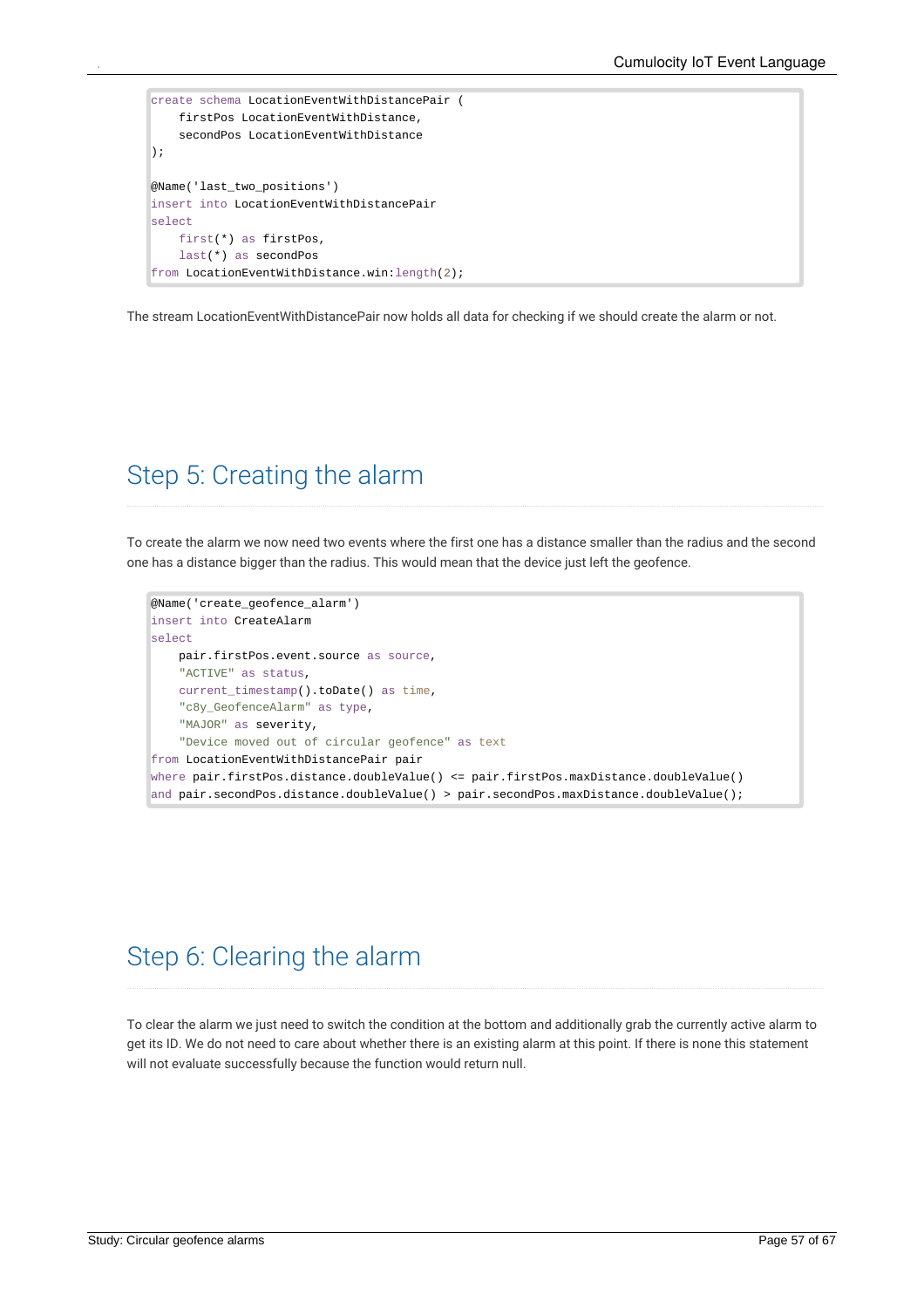```
@Name('clear_geofence_alarm')
insert into UpdateAlarm
select
    findFirstAlarmBySourceAndStatusAndType(pair.firstPos.event.source.value, "ACTIVE",
"c8y_GeofenceAlarm").getId().getValue() as id,
    "Device moved back into circular geofence" as text,
    "CLEARED" as status
from LocationEventWithDistancePair as pair
where pair.firstPos.distance.doubleValue() > pair.firstPos.maxDistance.doubleValue()
and pair.secondPos.distance.doubleValue() <= pair.secondPos.maxDistance.doubleValue();
```
### <span id="page-57-0"></span>Step 7: Creating a device context

Our rule is already working now butthere is one issue left: where to send the location event. If a device A sends a location event which is inside its geofence and the following event is from a device B which is outside the geofence it would create an alarm. The alarm would be generated for device A because when creating the alarm we regard the source of the first arriving event as source for the alarm creation. We need to configure that the window which holds the latest two events should only hold events of the same device. If there is an event from another device a new window should be created so there is one window for each device.

This can be achieved with a context. We only need the context at the point where we create the window. The partition for the context should be the device id so that the engine automatically creates a separate context partition for every device.

create context GeofenceDeviceContext partition by event.source.value from LocationEventWithDistance;

Now we can add the context to the statement where we create the window. A context can only be applied to statements where the input of the statement is configured in the context. Otherwise the engine would not know which value to take for creating context partitions.

```
@Name('last_two_positions')
context GeofenceDeviceContext
insert into LocationEventWithDistancePair
select
  first(*) as firstPos,
  last(*) as secondPos
from LocationEventWithDistance.win:length(2);
```
## <span id="page-57-1"></span>Putting everything together

We can now combine all the parts into one module. The order of the statements does not matter. The only exception is that if you use custom models (like schemas, functions, contexts, variables, …) you need to declare them before using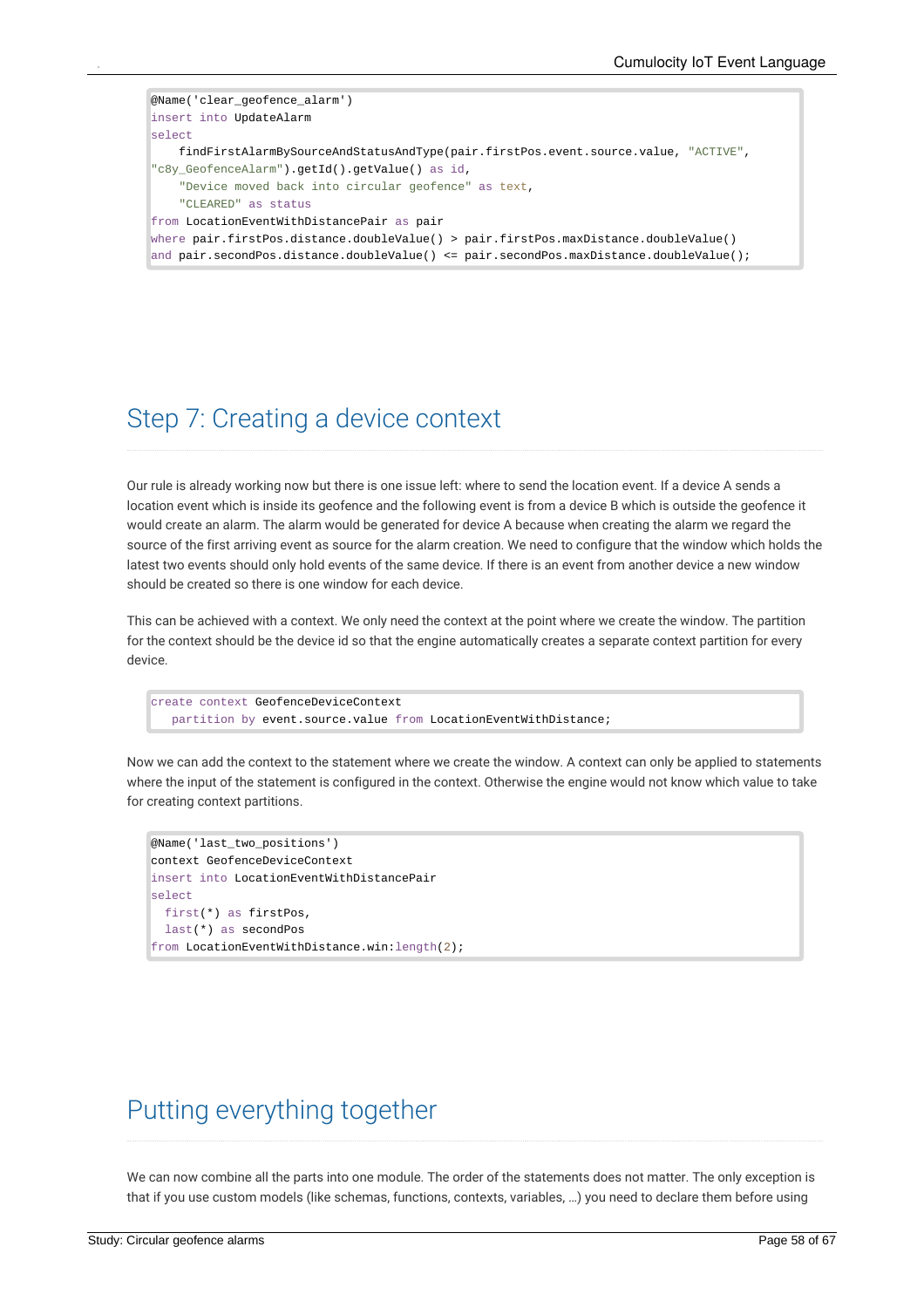them.

```
create expression distance(lat1, lon1, lat2, lon2) [
  var R = 6371000;
  var toRad = function(arg) {
   return arg * Math.PI / 180;
  };
  var lat1Rad = toRad(lat1);
  var lat2Rad = toRad(lat2):
  var deltaLatRad = toRad(lat2-lat1);
  var deltaLonRad = toRad(lon2-lon1);
  var a = Math.sin(deltaLatRad/2) * Math.sin(deltaLatRad/2) +
   Math.cos(lat1Rad) * Math.cos(lat2Rad) * Math.sin(deltaLonRad/2) *
Math.sin(deltaLonRad/2);
  var c = 2 * Math.atan2(Math.sqrt(a), Math.sqrt(1-a));
  var d = R * c;
  d;
\exists;
create schema LocationEvent(
 event Event
);
create schema LocationEventAndDevice (
 event Event,
  device ManagedObject
);
create schema LocationEventWithGeofenceConfig (
 event Event,
 eventLat Number,
 eventLng Number,
 centerLat Number,
 centerLng Number,
 maxDistance Number
);
create schema LocationEventWithDistance (
 event Event,
  maxDistance Number,
  distance Number
);
create schema LocationEventWithDistancePair (
 firstPos LocationEventWithDistance,
  secondPos LocationEventWithDistance
\mathbf{)}:
create context GeofenceDeviceContext
partition by event.source.value from LocationEventWithDistance;
@Name('Location_event_filter')
insert into LocationEvent
select
  e.event as event
from EventCreated e
where getObject(e, "c8y_Position") is not null;
@Name('fetch_event_device')
insert into LocationEventAndDevice
select
  e.event as event,
```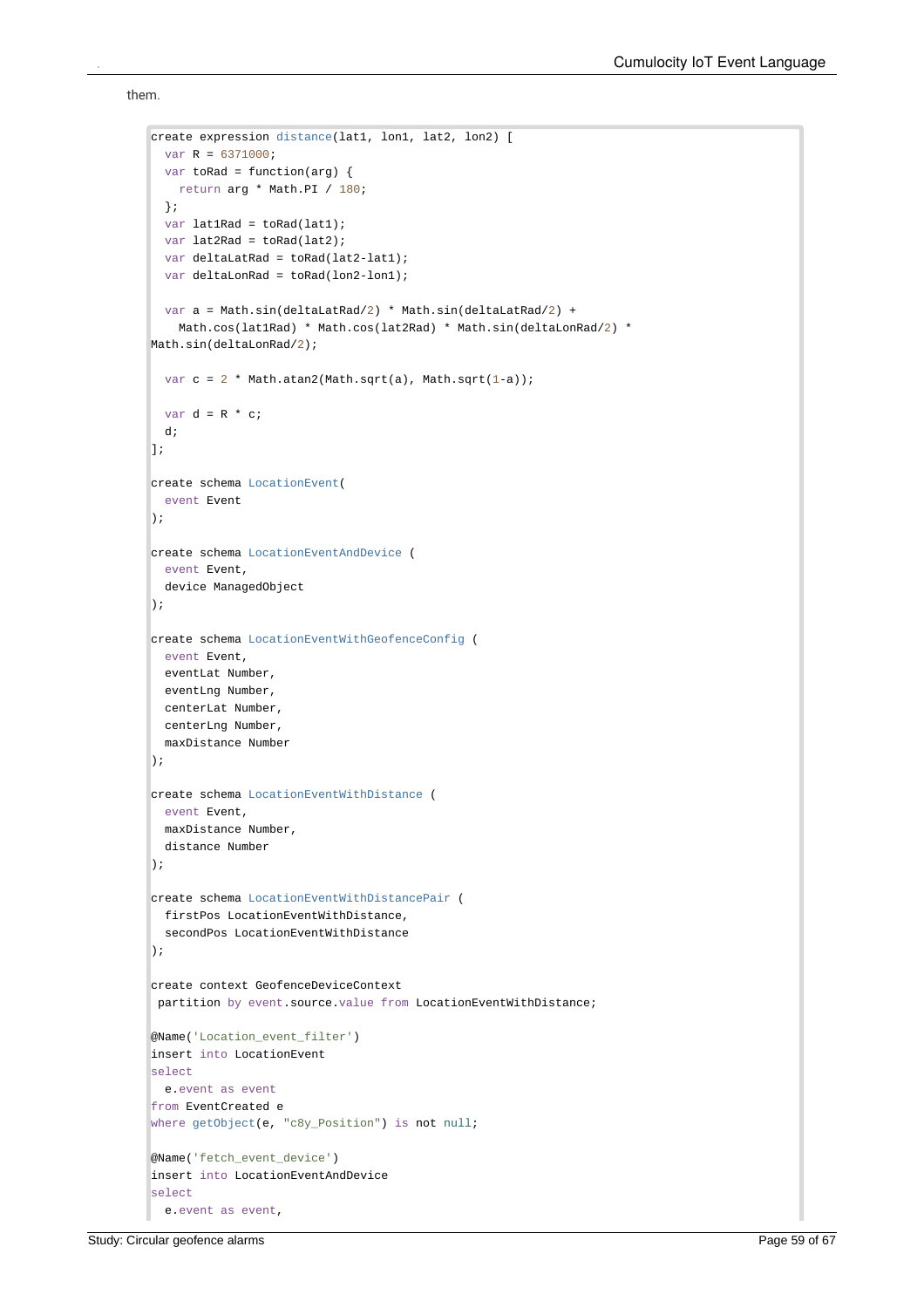```
findManagedObjectById(event.source.value) as device
from LocationEvent e;
@Name('parse_event_and_device_fragments')
insert into LocationEventWithGeofenceConfig
select
  c.event as event,
  getNumber(e.event, "c8y_Position.lat") as eventLat,
  getNumber(e.event, "c8y_Position.lng") as eventLng,
  getNumber(e.device, "c8y_Geofence.lat") as centerLat,
  getNumber(e.device, "c8y_Geofence.lng") as centerLng,
  getNumber(e.device, "c8y_Geofence.radius") as maxDistance
from LocationEventAndDevice e
where
  getList(e.device, "c8y_SupportedOperations", new ArrayList()).anyOf(el => el =
"c8y_Geofence") = true
  and getObject(e.device, "c8y_Geofence") is not null;
@Name('calculate_current_distance')
insert into LocationEventWithDistance
select
 e.event as event,
  e.maxDistance as maxDistance,
 cast(distance(centerLat, centerLng, eventLat, eventLng), java.lang.Number) as distance
from LocationEventWithGeofenceConfig e;
@Name('last_two_positions')
context GeofenceDeviceContext
insert into LocationEventWithDistancePair
select
 first(*) as firstPos,
 last(*) as secondPos
from LocationEventWithDistance.win:length(2);
@Name('create_geofence_alarm')
insert into CreateAlarm
select
  pair.firstPos.event.source as source,
  "ACTIVE" as status,
  current_timestamp().toDate() as time,
  "c8y_GeofenceAlarm" as type,
  "MAJOR" as severity,
  "Device moved out of circular geofence" as text
from LocationEventWithDistancePair pair
where pair.firstPos.distance.doubleValue() <= pair.firstPos.maxDistance.doubleValue()
and pair.secondPos.distance.doubleValue() > pair.secondPos.maxDistance.doubleValue();
@Name('clear_geofence_alarm')
insert into UpdateAlarm
select
    findFirstAlarmBySourceAndStatusAndType(pair.firstPos.event.source.value, "ACTIVE",
\vert"c8y_GeofenceAlarm").getId().getValue() as id,
    "Device moved back into circular geofence" as text,
    "CLEARED" as status
from LocationEventWithDistancePair as pair
where pair.firstPos.distance.doubleValue() > pair.firstPos.maxDistance.doubleValue()
and pair.secondPos.distance.doubleValue() <= pair.secondPos.maxDistance.doubleValue();
```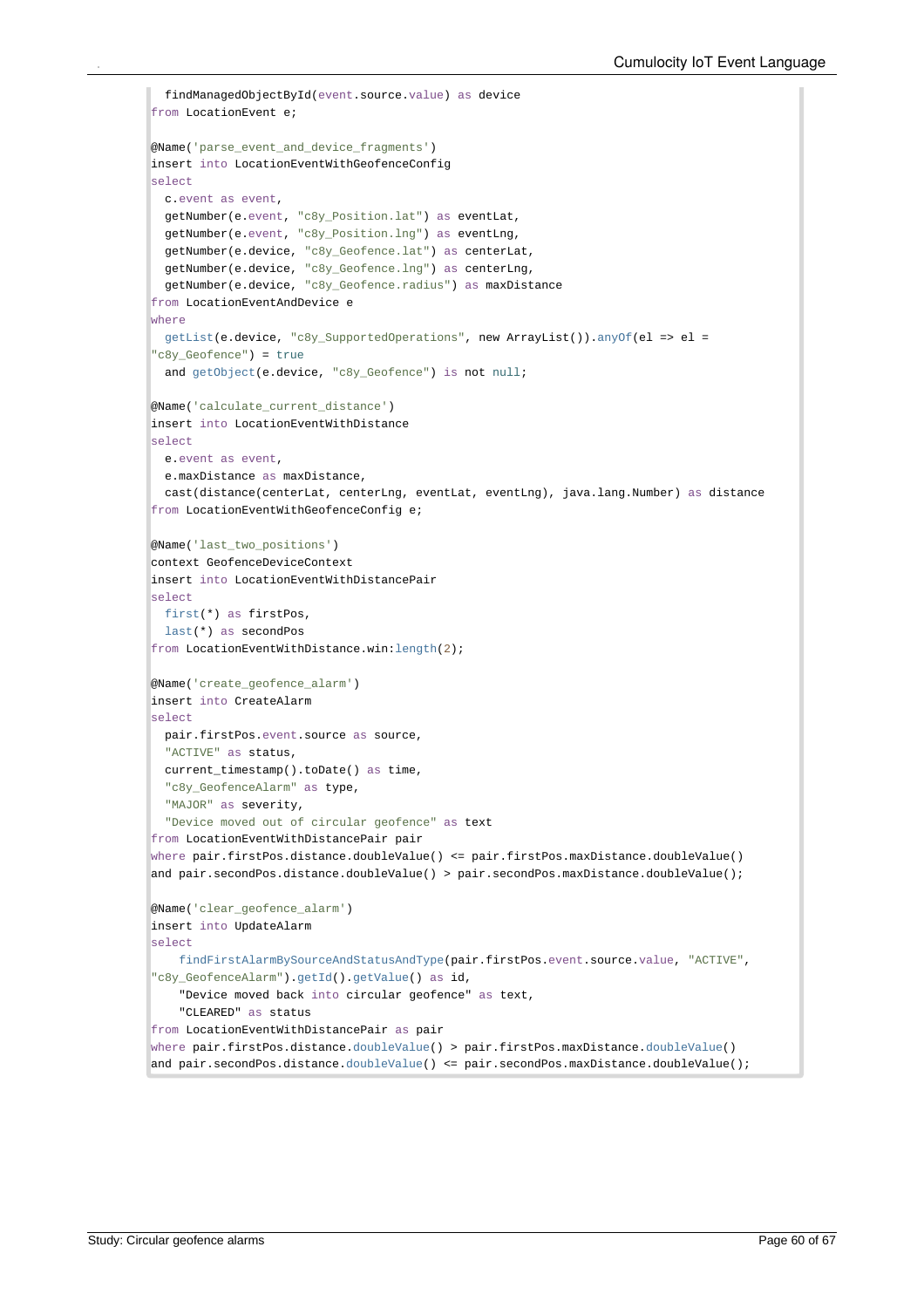# <span id="page-60-0"></span>API reference: Real-time statements

**Info**: This section has formerly been part of the *[Reference](http://localhost:1313/guides/reference/) guide* but moved here as itonly applies to the deprecated Esper CEP engine.

## <span id="page-60-1"></span>Overview

The API below is not yet published in "/platform" but can be reached using the URL "/cep".

The real-time statements interface consists of five parts:

- The *cep* API resource returns a URI to a module collection.
- The *module collection* resource retrieves modules and enables creating new modules.
- The *module* resource represents an individual module that can be queried, modified, deployed or undeployed.

<span id="page-60-2"></span>Note that for all PUT/POST requests accept header should be provided, otherwise an empty response body will be returned.

## Module API

### <span id="page-60-3"></span>CepApi [application/vnd.com.nsn.cumulocity.cepApi+json]

| <b>Name</b> | Type             | <b>Occurs</b> | <b>Description</b>         |
|-------------|------------------|---------------|----------------------------|
| self        | URL              |               | Link to this resource.     |
| modules     | ModuleCollection |               | Collection of all modules. |

### <span id="page-60-4"></span>GET the CepApi resource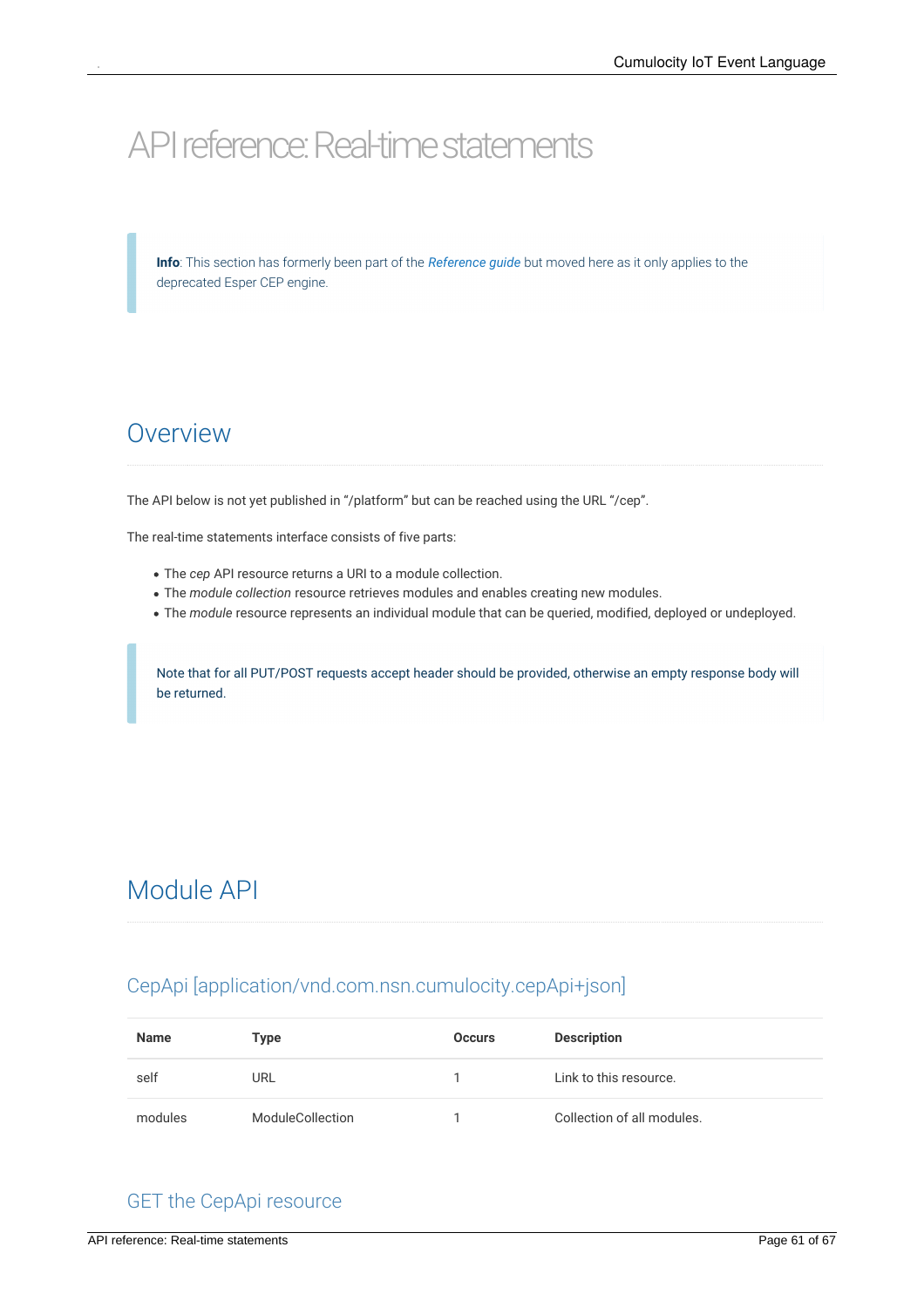Response body: CepApi

Required role: ROLE\_CEP\_MANAGEMENT\_READ

Example request: Retrieve the CepApi resource collection

GET /cep Host: ... Authorization: Basic ...

Example response:

```
HTTP/1.1 200 OK
Content-Type: application/vnd.com.nsn.cumulocity.cepapi+json;ver=...
Content-Length: ...
\left\{ \right."self":"<<CepAPI URL>>",
   "modules":{
      "self":"<<ModuleCollection URL>>"
   }
}
```
## <span id="page-61-0"></span>Module collection

### <span id="page-61-1"></span>ModuleCollection [application/vnd.com.nsn.cumulocity.cepModuleCollection+json]

| <b>Name</b> | <b>Type</b>      | <b>Occurs</b> | <b>Description</b>                            |
|-------------|------------------|---------------|-----------------------------------------------|
| self        | URI              |               | Link to this resource.                        |
| modules     | Collection       | 0.n           | List of modules, see below.                   |
| statistics  | PagingStatistics |               | Information about paging statistics.          |
| prev        | URI              | 01            | Link to a potential previous page of modules. |
| next        | URI              | 0.1           | Link to a potential next page of modules.     |

### <span id="page-61-2"></span>GET a module collection

Response body: ModuleCollection

Required role: ROLE\_CEP\_MANAGEMENT\_READ

Example request: Get collection of all modules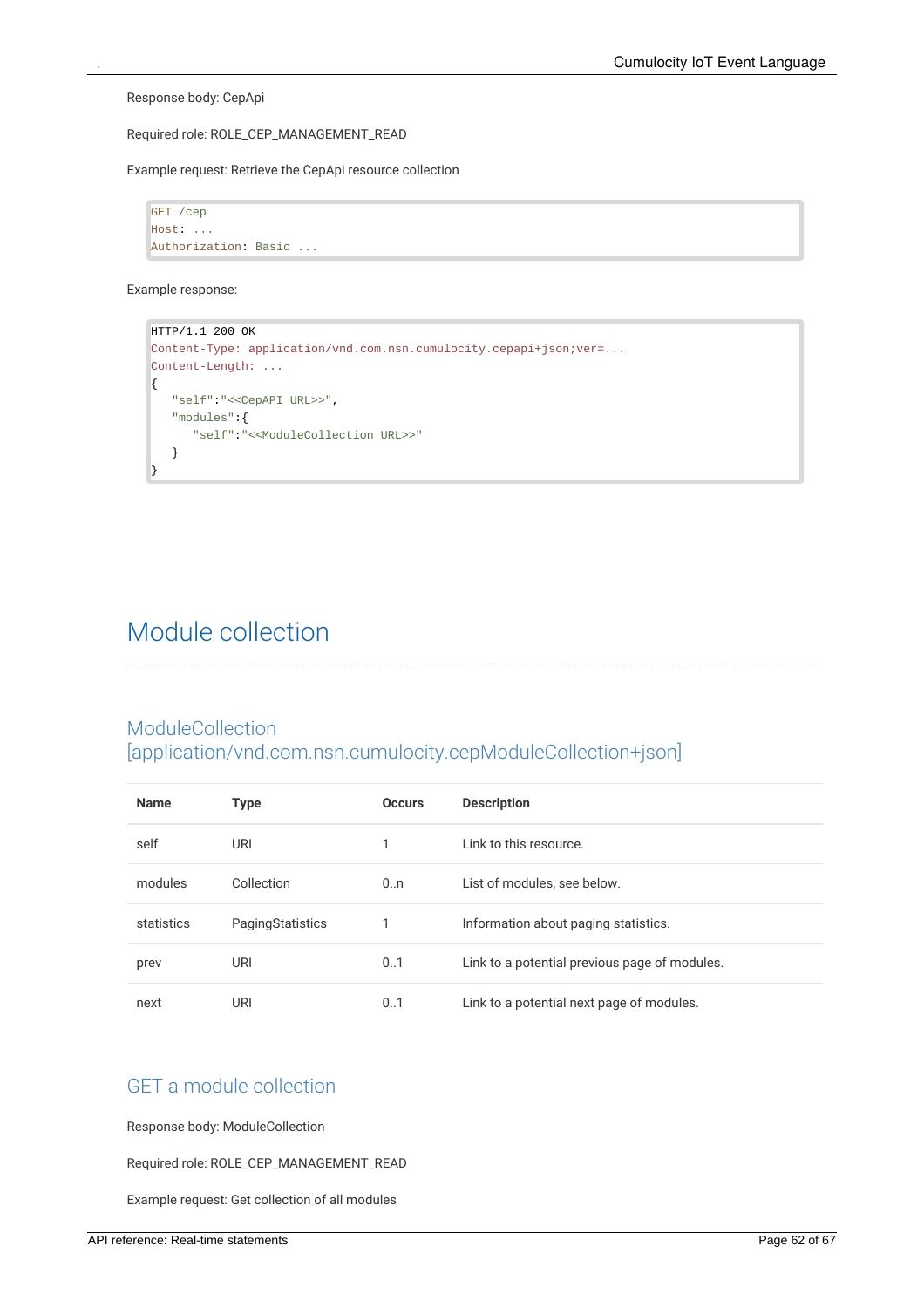GET /cep/modules Host: ... Authorization: Basic ...

Example response:

```
HTTP/1.1 200 OK
Content-Type: application/vnd.com.nsn.cumulocity.cepmodulecollection+json;ver=...
Content-Length: ...
{
   "id":"1",
   "self":"CURRENT URL",
   "name":"CepModule 1",
   "application":{
      "application":{
         "id":"3",
         "key":null,
         "name":"energyapp",
         "self":"<<this module application URL>>"
      },
      "self":"<<this module application reference URL>>"
   },
   "lastModified":"2012-01-10T17:15:24+01:00",
   "self": "<<URL to this module>>"
}
```
#### <span id="page-62-0"></span>POST - Create a new Module with statements

Request body: module file Response body: Module (if "Accept" header is provided) Required role: ROLE\_CEP\_MANAGEMENT\_ADMIN.

Example request:

POST /cep/modules Host: ... Authorization: Basic ... Content-Length: ... Content-Type: multipart/form-data

**Note**: "POST /cep/modules" is a multipart message.

Example file:

```
module testmodule;
@Name('test1')select * from EventCreated.win:time(1 hour)
```
Annotation @Name can be skipped - in this case Cumulocity IoT platform will assign default name to the statement.

Example response: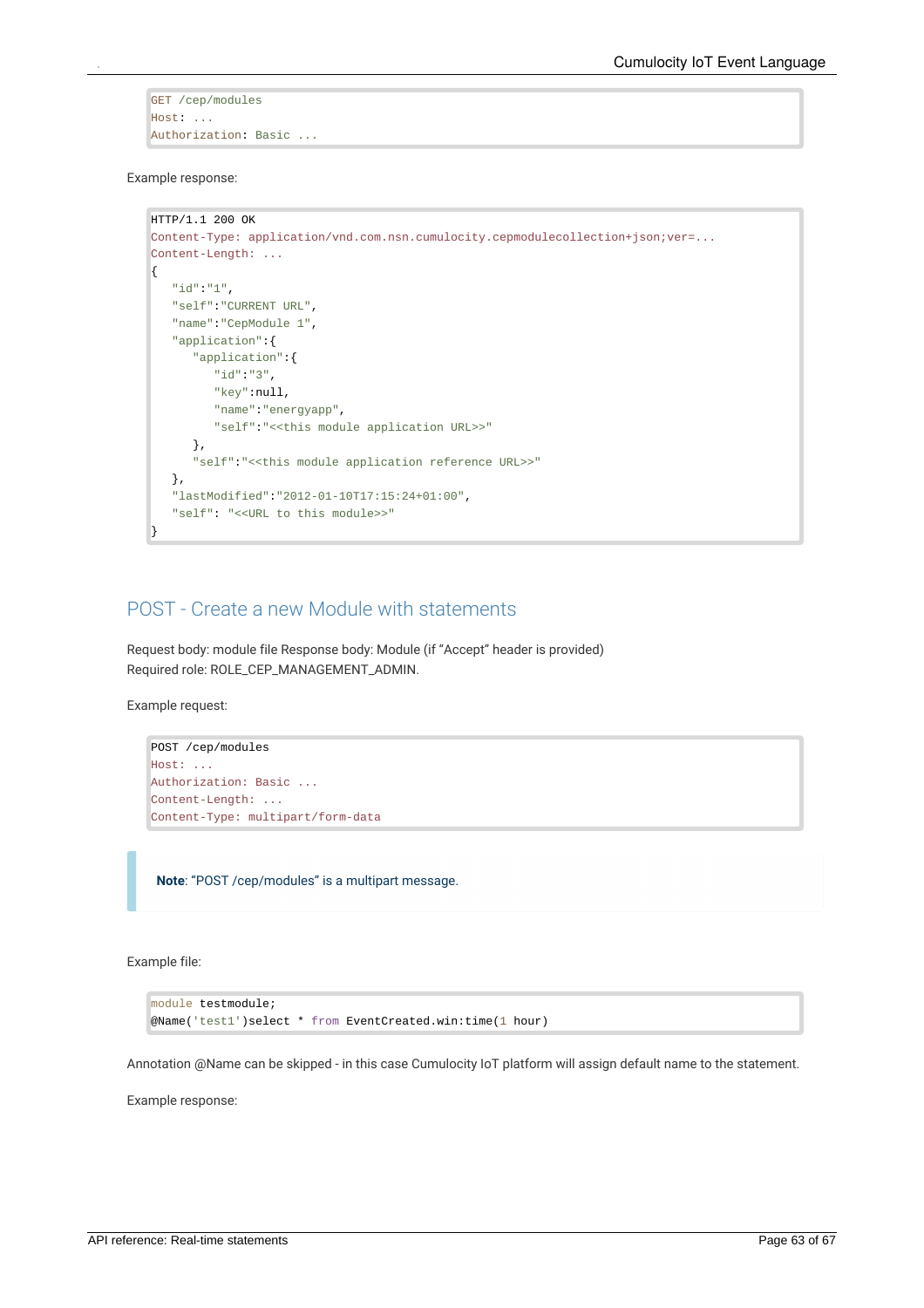```
HTTP/1.1 201 Created
Content-Type: application/vnd.com.nsn.cumulocity.cepmodule+json;ver=...
{
   "id":"3",
   "lastModified":"2013-06-27T15:37:51.091+02:00",
   "name":"management",
   "self":"http:\/\/localhost:8181\/cep\/modules\/3",
   "status":"DEPLOYED"
}
```
The "id" and "lastModified" of the new module are generated by the server. Response contains also status of module deployment operation.

<span id="page-63-0"></span>Module name is considered to be also application name.

## Module

<span id="page-63-1"></span>

|  |  | Module [application/vnd.com.nsn.cumulocity.cepModule+json] |
|--|--|------------------------------------------------------------|

| <b>Name</b>      | <b>Type</b>       | <b>Occurs</b> | <b>Description</b>                                      | <b>PUT/POST</b>                  |
|------------------|-------------------|---------------|---------------------------------------------------------|----------------------------------|
| id               | <b>Strin</b><br>g | 1             | Uniquely identifies a module.                           | <b>No</b>                        |
| self             | URI               | 1             | Link to this resource.                                  | <b>No</b>                        |
| lastModifi<br>ed | Strin<br>g        | 1             | Time when module was created or modified.               | N <sub>o</sub>                   |
| name             | <b>Strin</b><br>g | 1             | The module name.                                        | POST: Mandatory<br>PUT: Optional |
| status           | <b>Strin</b><br>g | 1             | The module status: DEPLOYED, NOT_DEPLOYED<br>(default). | POST: No PUT: Optional           |

#### <span id="page-63-2"></span>GET Module

Response body: Module

Required role: ROLE\_CEP\_MANAGEMENT\_READ

Example response: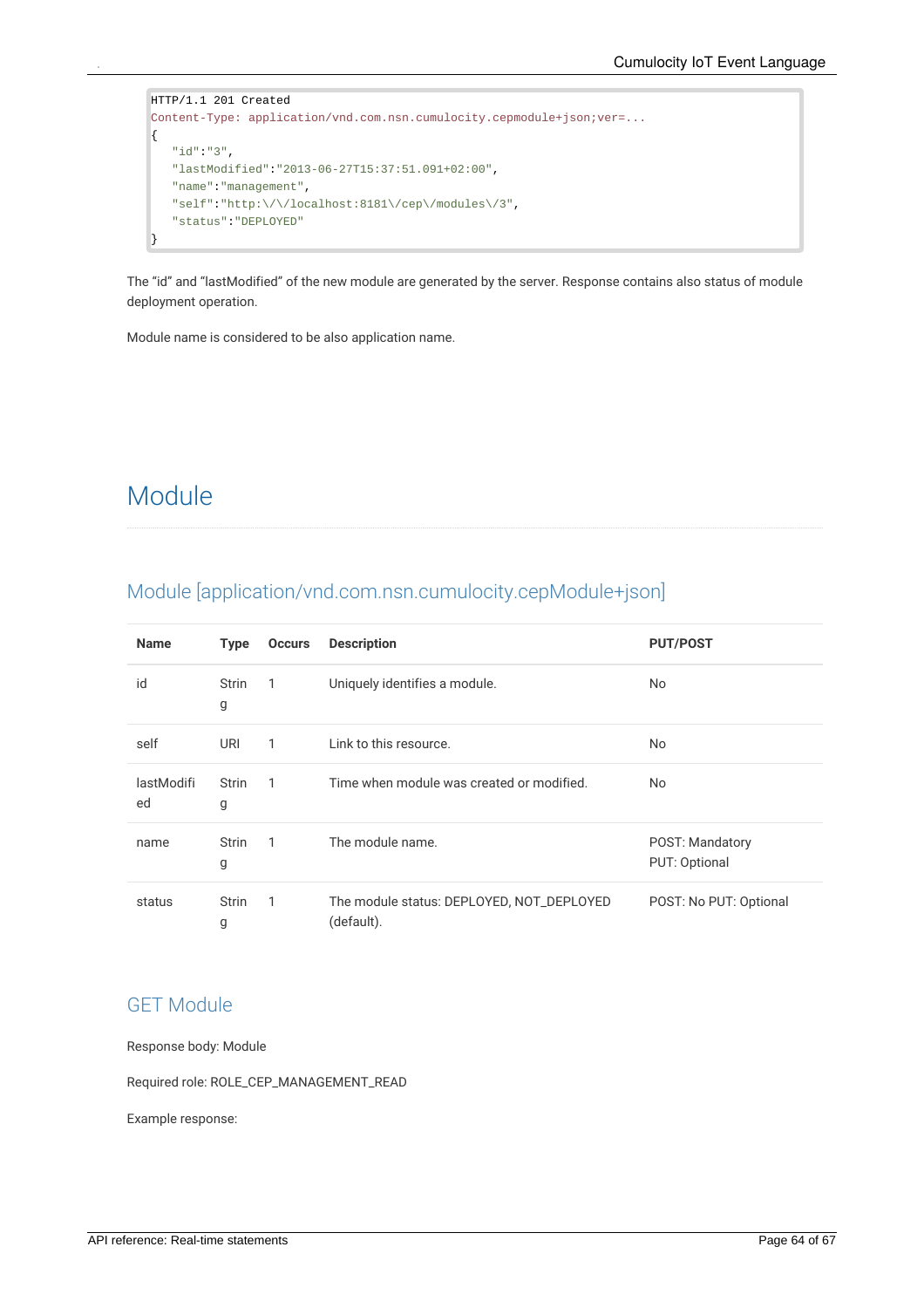```
HTTP/1.1 200 OK
Content-Type: application/vnd.com.nsn.cumulocity.cepmodule+json;ver=...
Content-Length: ...
{
   "id":"1",
   "lastModified":"2013-04-08T14:35:29.879+02:00",
   "name":"the_module",
   "self":"<<URL of cepModule>>",
   "status":"NOT_DEPLOYED"
}
```
### <span id="page-64-0"></span>GET Module file with statements

Response body: text/plain

Required role: ROLE\_CEP\_MANAGEMENT\_READ

Example response:

```
HTTP/1.1 200 OK
Content-Type: text/plain
Content-Length: ...
```

```
@Name('test1')select * from EventCreated.win:time(1 hour)@Name('test2')select id, count(*)
from MyOffOnStream.win:time(1 hour) group by id;
```
Warning: if given statement has default name assigned by the Cumulocity IoT platform, annotation @Name will not appear.

#### <span id="page-64-1"></span>Update Module

Request body: Module

Response body: Module (only if "Accept" header is provided)

Required : ROLE\_CEP\_MANAGEMENT\_ADMIN

Example Request:

```
PUT /cep/modules/<<moduleId>>
Host: ...
Authorization: Basic ...
Content-Type: application/vnd.com.nsn.cumulocity.cepmodule+json;ver=...
{
  "name" : "the_module",
  "status" : "DEPLOYED"
}
```
Example response:

```
HTTP/1.1 200 OK
Content-Type: application/vnd.com.nsn.cumulocity.cepmodule+json;ver=...
```
<span id="page-64-2"></span>Update module file - Modify a Module with statements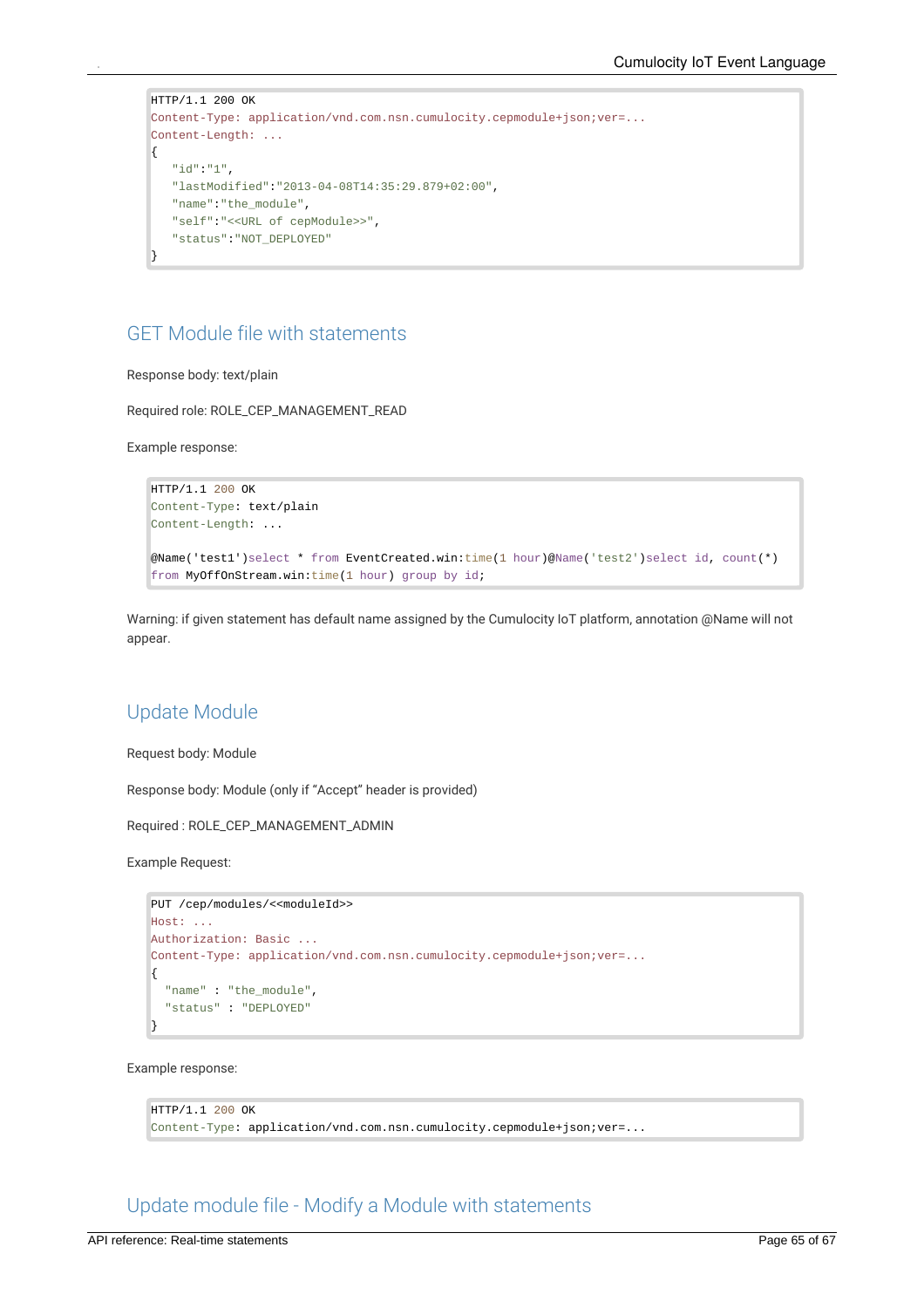Request body: module file Response body: Module (if "Accept" header is provided) Required role: ROLE\_CEP\_MANAGEMENT\_ADMIN.

Example request:

```
PUT /cep/modules/<<moduleId>>
Host: ...
Authorization: Basic ...
Content-Length: ...
Content-Type: text/plain
```
Example file:

```
module testmodule;
@Name('test1')select * from EventCreated.win:time(1 hour)@Name('test2')select id, count(*)
from MyOffOnStream.win:time(1 hour) group by id;
```
Example response:

```
HTTP/1.1 200 OK
Content-Type: application/vnd.com.nsn.cumulocity.cepmodule+json;ver=...
{
   "id":"3",
   "lastModified":"2013-06-27T15:37:51.091+02:00",
   "name":"management",
   "self":"http:\/\/localhost:8181\/cep\/modules\/3",
   "status":"DEPLOYED"
}
```
During module modification old module is deleted and undeployed and new module is created and deployed, therefore module id changes.

#### <span id="page-65-0"></span>DELETE a module

Request Body: N/A. Required : ROLE\_CEP\_MANAGEMENT\_ADMIN

Example Request: Delete a module

```
DELETE /cep/modules/<<moduleId>>
 Host: [hostname]
 Authorization: Basic xxxxxxxxxxxxxxxxxxx
```
Example Response:

<span id="page-65-1"></span>HTTP/1.1 204 NO CONTENT

## **Notifications**

The real-time notifications allow for receiving almost immediately outputs from statements. They are available on URL